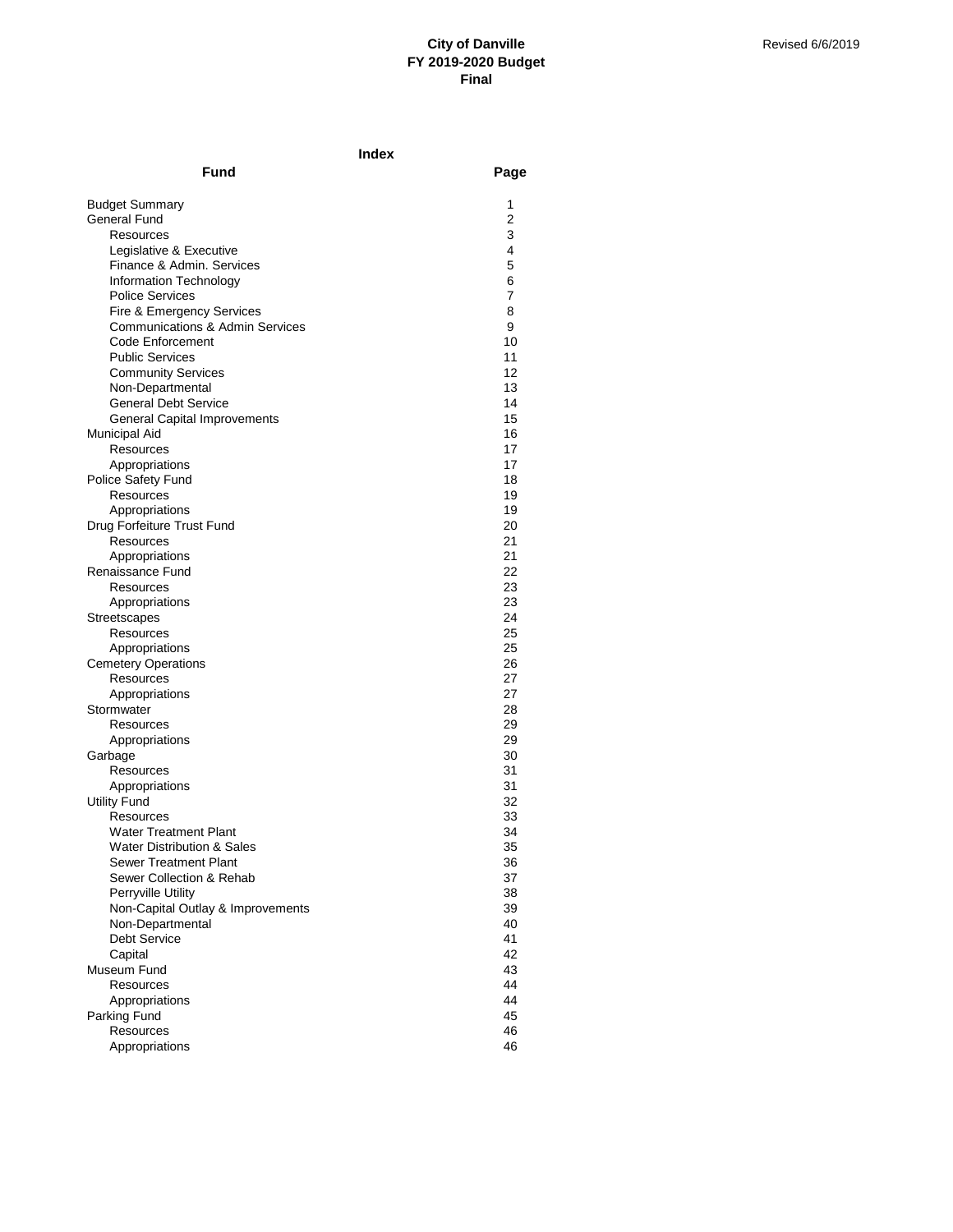| Program                   | <b>Resources</b> |            | <b>Appropriations</b> |            | <b>Reserves</b> |
|---------------------------|------------------|------------|-----------------------|------------|-----------------|
| <b>General Fund</b>       | \$               | 39,448,084 | \$                    | 27,399,081 | 12,049,003      |
| <b>Municipal Aid</b>      | \$               | 980,867    | \$                    | 650,000    | 330,867         |
| <b>Police Safety Fund</b> | \$               | 39,985     | \$                    | 27,090     | 12,895          |
| Drug Forfeiture Fund      | \$               | 17,536     | \$                    | 15,000     | 2,536           |
| Renaissance Fund          | \$               |            | S                     |            |                 |
| <b>Streetscapes Fund</b>  | \$               | 1,020,000  | \$                    | 1,020,000  |                 |
| <b>Cemetery Fund</b>      | \$               | 452,339    | \$                    | 452,339    | O               |
| <b>Stormwater Fund</b>    | \$               | 1,003,454  | \$                    | 835,041    | 168,413         |
| Garbage Fund              | \$               | 1,065,160  | \$                    | 1,059,800  | 5,360           |
| <b>Utility Fund</b>       | \$               | 22,891,973 | \$                    | 18,949,555 | 3,942,418       |
| Museum Fund               | \$               | 46,387     | \$                    | 46,387     |                 |
| Parking Fund              | S                | 443,323    | \$                    | 443,323    |                 |
|                           |                  |            |                       |            |                 |
| Totals                    | \$               | 67,409,108 | \$                    | 50,897,616 | 16,511,492      |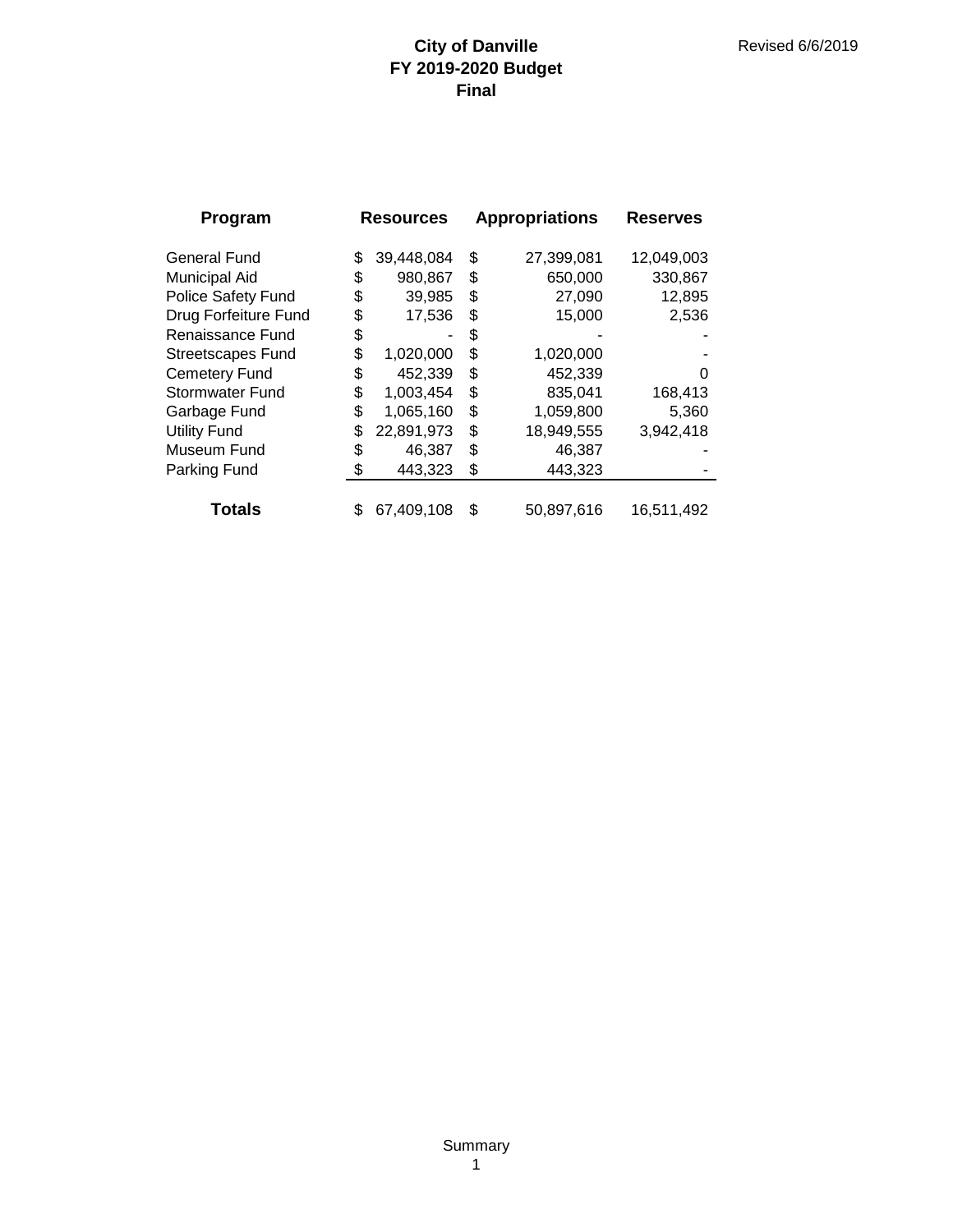|                                     |      | <b>Budgeted</b> |
|-------------------------------------|------|-----------------|
| <b>RESOURCES</b>                    |      | FY 19-20        |
| <b>TAXES</b>                        | \$   | 1,875,000       |
| <b>LICENSE &amp; FEES</b>           | \$   | 14,433,000      |
| <b>PENALTIES &amp; FORFEITURES</b>  |      | 9,000           |
| <b>SERVICE REVENUE</b>              |      | 1,552,674       |
| OTHER RECURRING REVENUE             | \$\$ | 495,000         |
| <b>INTERGOVERNMENTAL</b>            | \$   | 322,000         |
| <b>TOTAL RESOURCES</b>              | \$   | 18,686,674      |
| <b>FUND BALANCE (CARRY FORWARD)</b> | \$   | 20,761,410      |
| <b>TOTAL AVAILABLE RESOURCES</b>    | \$   | 39,448,084      |
|                                     |      |                 |
|                                     |      |                 |
| <b>APPROPRIATIONS</b>               |      |                 |
| <b>OPERATING EXPENDITURES</b>       |      |                 |
| LEGISLATIVE/EXECUTIVE               | \$   | 1,417,733       |
| <b>FINANCE &amp; ADMINISTRATION</b> | \$   | 1,093,823       |
| <b>INFORMATION TECHNOLOGY</b>       | \$   | 445,636         |
| <b>POLICE</b>                       | \$   | 4,311,901       |
| <b>FIRE</b>                         | \$   | 2,918,848       |
| <b>COMMUNICATIONS</b>               | \$   | 1,010,303       |
| <b>CODES ENFORCEMENT</b>            | \$   | 674,646         |
| <b>PUBLIC SERVICES</b>              | \$   | 1,762,421       |
| <b>SUBTOTAL</b>                     | \$   | 13,635,312      |
| NON-OPERATING EXPENDITURES          |      |                 |
| NON-DEPARTMENTAL                    | \$   | 2,257,805       |
| <b>DEBT SERVICE</b>                 | \$   | 1,343,264       |
| <b>CAPITAL</b>                      | \$   | 9,880,000       |
| <b>COMMUNITY AGENCIES</b>           | \$   | 282,700         |
| <b>SUBTOTAL</b>                     | \$   | 13,763,769      |
| <b>TOTAL APPROPRIATIONS</b>         | \$   | 27,399,081      |
| <b>TOTAL FUND BALANCE</b>           | \$   | 12,049,003      |
|                                     |      |                 |

**Restricted**

**Fund Balance Carry Forward**

**Note: FY18 Carry Forward contains loans that carry forward to FY19**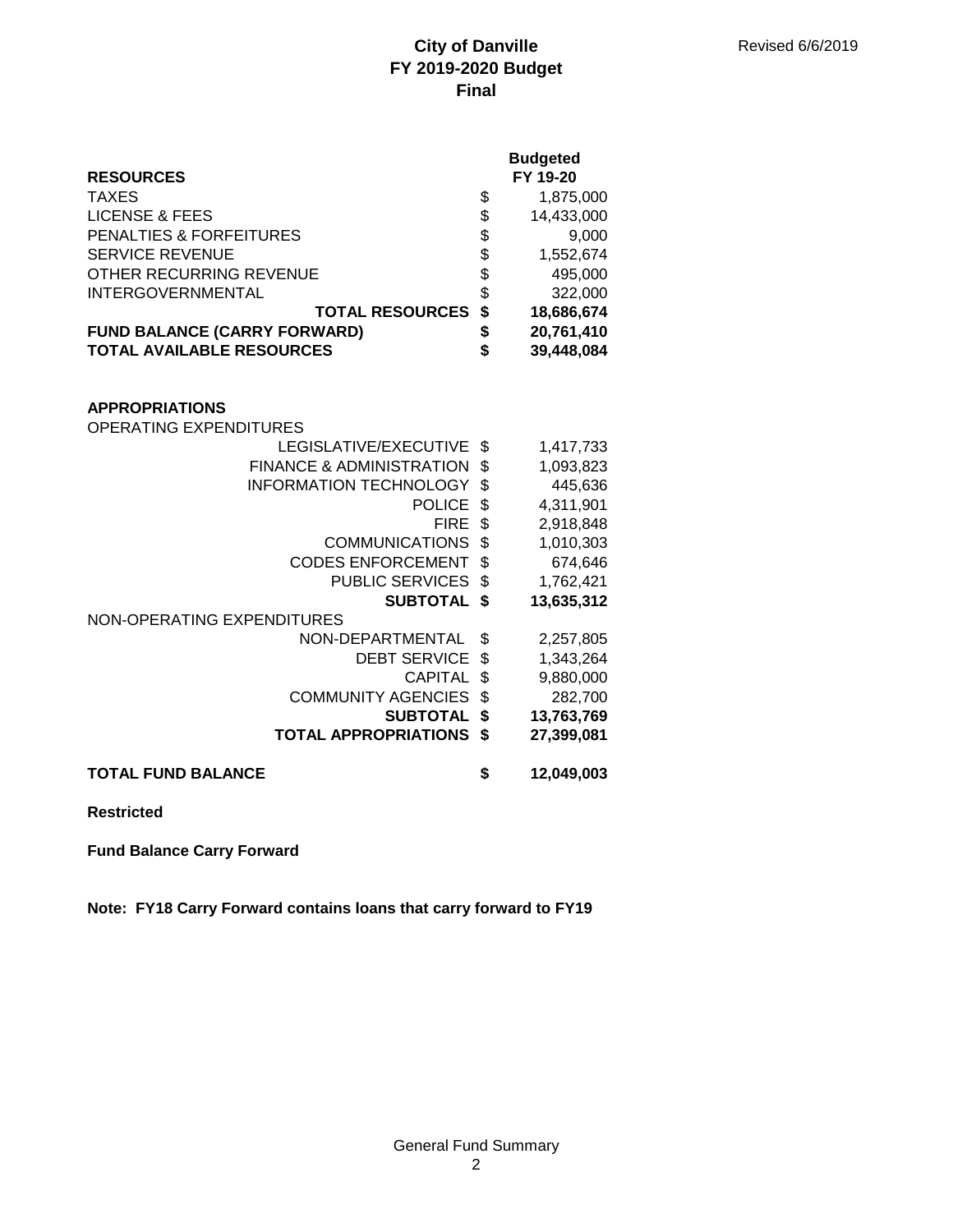|                                             |                                                              | <b>Budgeted</b><br>FY19-20 |   |
|---------------------------------------------|--------------------------------------------------------------|----------------------------|---|
| <b>General Fund Revenue</b><br><b>TAXES</b> |                                                              |                            |   |
| A10 00-00 4130                              | Taxes: PILOT-Housing Authority                               | 50,000.00                  |   |
| A10 00-00 4200                              | Ad Val Tax: Cur Real/Personal                                | 1,440,000.00               | 1 |
| A10 00-00 4204                              | Ad Val Tax: Cur Tangible                                     | 215,000.00                 | 1 |
| A10 00-00 4205                              | AD Val Tax: Motor Vehicle Tax                                | 170,000.00                 | 2 |
|                                             | <b>SUBTOTAL</b>                                              | 1,875,000.00               |   |
| <b>LICENSE &amp; FEES</b>                   |                                                              |                            |   |
| A10 00-00 4220                              | Lic/Fees: Occ License Fee                                    | 9,290,000.00               | 3 |
| A10 00-00 4221                              | Lic/Fees: Min Payments                                       | 10,500.00                  |   |
| A10 00-00 4222                              | Lic/Fees: Net Profits                                        | 1,200,000.00               | 3 |
| A10 00-00 4223                              | Lic/Fees: Pen & Int                                          | 2,500.00                   |   |
| A10 00-00 4224                              | Lic/Fees: Franch Fee, Bank                                   | 97,000.00                  |   |
| A10 00-00 4228                              | Lic/Fees: Franch Fee-ATMOS                                   | 90,000.00                  |   |
| A10 00-00 4229                              | Lic/Fees: Franch Fee-Elec RECC                               | 24,500.00                  |   |
| A10 00-00 4230                              | Lic/Fees: Franch Fee - Elec KU                               | 810,000.00                 |   |
| A <sub>10</sub> 00-00 4231                  | Lic/Fees: Franch Fee, CATV                                   | 108,000.00                 |   |
| A10 00-00 4232                              | Lic/Fees: Insur Premium                                      | 2,200,000.00               |   |
| A10 00-00 4240                              | Lic/Fees: Alcohol Sales Permit                               | 50,000.00                  |   |
| A10 00-00 4241                              | Lic/Fees: Qrtrly Alcohol Tax                                 | 550,000.00                 |   |
| A10 00-00 4261                              | Lic/Fees: Other License                                      | 500.00                     |   |
|                                             | <b>SUBTOTAL</b>                                              | 14,433,000.00              |   |
| <b>PENALTIES &amp; FORFEITURES</b>          |                                                              |                            |   |
| A10 00-00 4332                              | Pen & Forfeits: Arrest Fees                                  | 7,500.00                   |   |
| A10 00 00 4334                              | Pen & Forfeits: Other                                        | 1,500.00                   |   |
|                                             | <b>SUBTOTAL</b>                                              | 9,000.00                   |   |
| <b>SERVICE REVENUE</b>                      |                                                              |                            |   |
| A10 00-00 4515                              | Services: Comm. Tower Rental                                 | 61,000.00                  |   |
| A10 00-00 4520                              | Services: Fire Protection                                    | 25,800.00                  |   |
| A10 00-00 4560                              | Services: Com Contract, J.C.                                 | 7,000.00                   |   |
| A10 00-00 4561                              | Services: Com Contract, Perry.                               | 750.00                     |   |
| A10 00-00 4562                              | Services: Com Contract, Boyle                                | 200,000.00                 |   |
| A10 00-00 4563                              | Services: Com Contract, Fire                                 | 500.00                     |   |
| A <sub>10</sub> 00-00 4590                  | Services: Building Rental                                    | 6,700.00                   |   |
| A10 00-00 4595                              | Other Rev: Cost Reduct. Prog. (Utility)                      | 1,170,735.58               |   |
| A10 00-00 4595                              | Other Rev: Cost Reduct. Prog. (St. Water)<br><b>SUBTOTAL</b> | 80,188.90                  |   |
|                                             |                                                              | 1,552,674.48               |   |
| OTHER RECURRING REVENUE                     |                                                              |                            |   |
| A10 00 00 4600                              | <b>Other Rev: Contributions</b>                              | 7,000.00                   |   |
| A10 00-00 4700                              | Operating Trans: Municipal Aid                               | 25,000.00                  |   |
| A10 00-00 4745<br>A10 00-00 4750            | Other Rev: Insurance Proceeds                                | 5,000.00                   |   |
| A10 00-00 4760                              | Other Rev: Sale of Property<br>Other Rev: Invest Interest    | 5,000.00                   |   |
| A10 00-00 4761                              | Change in Fair Value                                         | 160,000.00<br>500.00       |   |
| A10 00-00 4780                              | Other Rev: E911                                              | 230,000.00                 | 4 |
| A10 00-00 4785                              | Other Rev: School Officer                                    | 37,500.00                  |   |
| A10 00-00 4799                              | Other Rev: Miscellaneous                                     |                            |   |
|                                             | <b>SUBTOTAL</b>                                              | 25,000.00<br>495,000.00    |   |
|                                             |                                                              |                            |   |
| <b>INTERGOVERNMENTAL REVENUE</b>            |                                                              |                            |   |
| A10 00-00 4900                              | Intergov: HB413 (Base Court)                                 | 16,000.00                  |   |
| A10 00-00 4910                              | Intergov: Police Incentive                                   | 140,000.00                 |   |
| A10 00-00 4920                              | Intergov: Fire Incentive                                     | 110.000.00                 |   |
| A10 00-00 4994                              | Intergov: Other Grants<br><b>SUBTOTAL</b>                    | 56,000.00                  |   |
|                                             |                                                              | 322,000.00                 |   |
|                                             |                                                              |                            |   |

**TOTALS 18,686,674.48**

1 - Using Compensating Rate with no increase.

2 - First full year of Motor Vehicle Tax was 2017. No rate increase.

3 - Increase percent (1.9% payroll lisence fee and 1.75% net profits) for the year 2018-2019

4 - Took over 911 Funds from Co Transfer of funds held of 804,952.69 and Boyle will be transferir

5 - Fire loan to build fire station and to reimburse for the fire truck.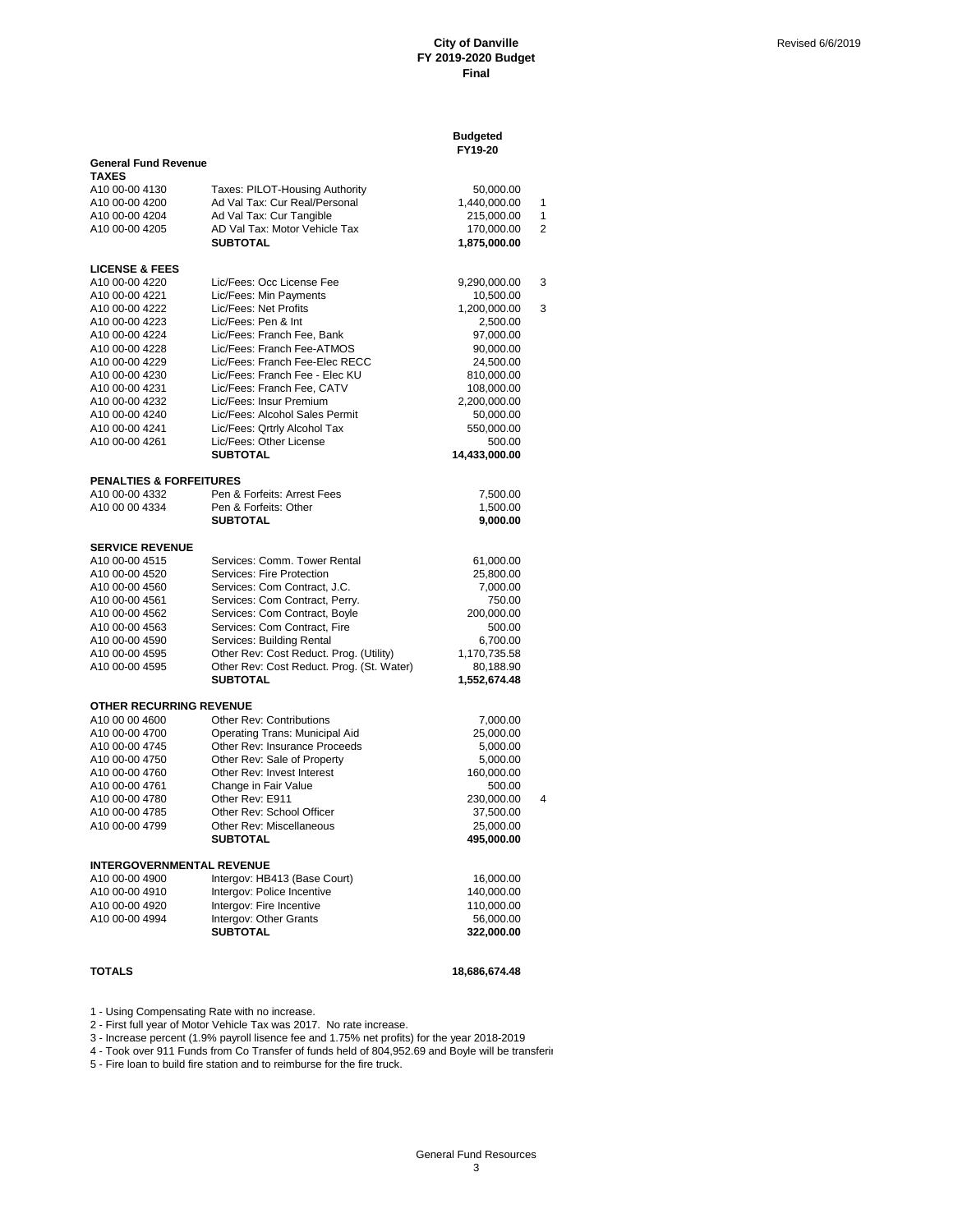**Budgeted**

| <b>Legislative &amp; Executive</b> |                                         | FY19-20      |
|------------------------------------|-----------------------------------------|--------------|
| <b>PERSONNEL</b>                   |                                         |              |
| A10 13-10 5150                     | Persrv: Regular Salaries                | 414,120.00   |
| A10 13-10 5151                     | Persrv: Overtime Salaries               | 750.00       |
| A10 13-10 5152                     | Persrv: Part-Time/Temp                  | 63,250.00    |
| A10 13-10 5953                     | Persry: FICA                            | 36,576.18    |
| A10 13-10 5954                     | Persrv: Medical & Hospital              | 211,483.68   |
| A10 13-10 5955                     | Persrv: Dental                          | 9,300.00     |
| A10 13-10 5956                     | Persry: Life                            | 1,000.00     |
| A10 13-10 5959                     | Persrv: Workers Compensation            | 1,210.00     |
| A10 13-10 5968                     | Persrv: Retirement CERS                 | 99,817.72    |
| A10 13-10 5988                     | Persrv: Pension Contributions           | 12,200.00    |
|                                    | <b>SUBTOTAL</b>                         | 849,707.58   |
| <b>CONTRACTUAL</b>                 |                                         |              |
| A10 13-10 6110                     | <b>CS: Contract Services</b>            | 159,000.00   |
| A10 13-10 6120                     | <b>CSC: Advertising &amp; Publicity</b> | 25,000.00    |
| A10 13-10 6121                     | <b>CSC: Promotional Activities</b>      | 8,000.00     |
| A10 13-10 6122                     | <b>CSC: Printing &amp; Duplicating</b>  | 1,500.00     |
| A10 13-10 6123                     | CSS: Recording & Reporting              | 500.00       |
| A10 13-10 6124                     | CSC: Postage & Freight                  | 1,000.00     |
| A10 13-10 6131                     | <b>CSO: Rentals &amp; Leases</b>        | 6,000.00     |
| A10 13-10 6132                     | CSO: Cleaning & Janitorial              | 250.00       |
| A10 13-10 6141                     | <b>CSP: Legal Services</b>              | 130,000.00   |
| A10 13-10 6142                     | <b>CSP: Consultants</b>                 | 65,000.00    |
| A10 13-10 6145                     | CSP: Insurance/Judgement/Claim          | 33,000.00    |
| A10 13-10 6150                     | CSU: Telephone & Fax                    | 3,300.00     |
| A10 13-10 6170                     | CSI: Building/Structures                | 500.00       |
| A10 13-10 6190                     | <b>CSM: Electron Inform Systems</b>     | 3,500.00     |
| A10 13-10 6191                     | <b>CSM: General Services</b>            | 500.00       |
|                                    | <b>SUBTOTAL</b>                         | 437,050.00   |
| <b>OTHER</b>                       |                                         |              |
| A10 13-10 7110                     | MS: Marketing & Promotions              | 25,000.00    |
| A10 13-10 7111                     | MS: Office Supplies                     | 5,000.00     |
| A10 13-10 7112                     | <b>MS: Furniture &amp; Fixtures</b>     | 750.00       |
| A10 13-10 7114                     | MS: Clothing & Accessories              | 1,550.00     |
| A10 13-10 7115                     | MS: Food Service/Supplies               | 12,000.00    |
| A10 13-10 7117                     | OS: Electronic Inform System            | 6,000.00     |
| A10 13-10 7124                     | <b>OS: Construction Materials</b>       | 150.00       |
| A10 13-10 7125                     | OS: General Supplies                    | 100.00       |
| A10 13-10 7131                     | VES: Vehicles & Light Trucks            | 1,200.00     |
| A10 13-10 7134                     | VES: Gasoline & Oil                     | 3,575.00     |
| A10 13-10 7135                     | <b>VES: Miscellaneous</b>               | 150.00       |
| A10 13-10 7140                     | Other: Membership/Subscription          | 25,000.00    |
| A10 13-10 7141                     | Other: Staff Devp/Educat                | 25,000.00    |
| A10 13-10 7142                     | Other: Conference & Meetings            | 25,000.00    |
| A10 13-10 7149                     | <b>Other: Miscellaneous</b>             | 500.00       |
|                                    | <b>SUBTOTAL</b>                         | 130,975.00   |
| <b>TOTALS</b>                      |                                         | 1,417,732.58 |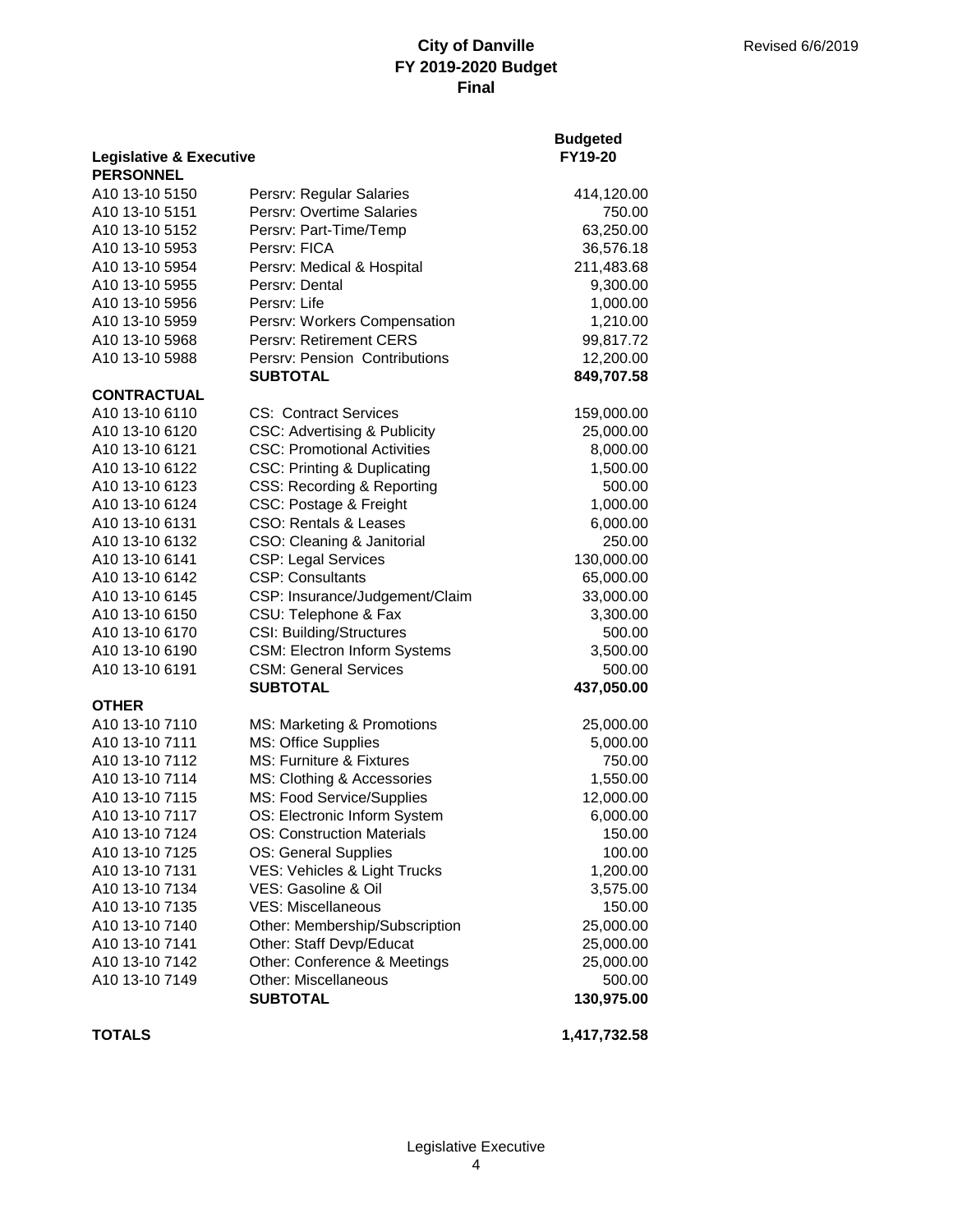**Budgeted**

|                                     |                                               | <b>FY19-20</b> |   |
|-------------------------------------|-----------------------------------------------|----------------|---|
| <b>Finance &amp; Administration</b> |                                               |                |   |
| <b>PERSONNEL</b>                    |                                               |                |   |
| A10 13-20 5150                      | Persrv: Regular Salaries                      | 320,000.00     |   |
| A10 13-20 5151                      | Persry: Overtime                              | 750.00         |   |
| A10 13-20 5152                      | Persrv: Part-Time/Temp                        | 15,000.00      |   |
| A10 13-20 5953                      | Persry: FICA                                  | 25,684.88      |   |
| A10 13-20 5954                      | Persrv: Medical & Hospital                    | 125,000.00     |   |
| A10 13-20 5955                      | Persrv: Dental                                | 5,280.00       |   |
| A10 13-20 5956                      | Persry: Life                                  | 467.50         |   |
| A10 13-20 5959                      | Persrv: Workers Compensation                  | 847.00         |   |
| A10 13-20 5968                      | Persry: Retirement CERS                       | 80,781.45      |   |
|                                     | <b>SUBTOTAL</b>                               | 573,810.83     |   |
| <b>CONTRACTUAL</b>                  |                                               |                |   |
| A10 13-20 6120                      | CSC: Advertising & Publicity                  | 1,500.00       |   |
| A10 13-20 6122                      | <b>CSC: Printing &amp; Duplicating</b>        | 6,500.00       |   |
| A10 13-20 6123                      | CSS: Recording & Reporting                    | 500.00         |   |
| A10 13-20 6124                      | CSC: Postage & Freight                        | 37,500.00      |   |
| A10 13-20 6131                      | CSO: Rentals & Leases                         | 1,000.00       |   |
| A10 13-20 6132                      | CSO: Cleaning & Janitorial                    | 5,000.00       |   |
| A10 13-20 6140                      | CSP: Audit/Budget/Fin-Report                  | 35,000.00      |   |
| A10 13-20 6142                      | <b>CSP: Consultants &amp; Commission Fees</b> | 235,812.50     | 1 |
| A10 13-20 6144                      | CSP: PVA & Property Tax Rolls                 | 40,000.00      |   |
| A10 13-20 6145                      | CSP: Insurance/Judgement/Claim                | 6,600.00       |   |
| A10 13-20 6150                      | CSU: Telephone & Fax                          | 22,000.00      |   |
| A10 13-20 6151                      | CSU: Electric Service                         | 22,000.00      |   |
| A10 13-20 6153                      | CSU: Natural & Propane Gas                    | 1,650.00       |   |
| A10 13-20 6163                      | <b>CSW: Solid Waste Collection</b>            | 100.00         |   |
| A <sub>10</sub> 13-20 6170          | CSI: Building/Structures                      | 20,000.00      |   |
| A10 13-20 6190                      | CSM: Electron Inform Systems/Bank Fee         | 45,000.00      |   |
| A10 13-20 6191                      | <b>CSM: General Services</b>                  | 300.00         |   |
|                                     | <b>SUBTOTAL</b>                               | 480,462.50     |   |
| <b>OTHER</b>                        |                                               |                |   |
| A10 13-20 7111                      | MS: Office Supplies                           | 9,000.00       |   |
| A10 13-20 7112                      | MS: Furniture & Fixtures                      | 2,000.00       |   |
| A10 13-20 7113                      | <b>MS: Cleaning Supplies</b>                  | 3,000.00       |   |
| A10 13-20 7114                      | MS: Clothing & Accessories                    | 1,000.00       |   |
| A10 13-20 7115                      | MS: Food Service/Supplies                     | 750.00         |   |
| A10 13-20 7117                      | OS: Electronic Inform System                  | 10,000.00      |   |
| A <sub>10</sub> 13-20 7122          | OS: Chemicals                                 | 600.00         |   |
| A10 13-20 7123                      | OS: Building Supplies                         | 2,500.00       |   |
| A10 13-20 7125                      | OS: General Supplies                          | 200.00         |   |
| A10 13-20 7140                      | Other: Membership/Subscription                | 2,000.00       |   |
| A10 13-20 7141                      | Other: Staff Devp/Educat                      | 3,500.00       |   |
| A10 13-20 7142                      | Other: Conference & Meetings                  | 5,000.00       |   |
|                                     | <b>SUBTOTAL</b>                               | 39,550.00      |   |
|                                     |                                               |                |   |

## **TOTALS 1,093,823.33**

1 - Commissions paid at 2.25% of property taxes & 1.75% of payroll taxes.

Also includes but not limited to, professional fees of Financial Analyst, Surety Companies

| Property Taxes             | 37.237.50  |
|----------------------------|------------|
| <b>Payroll/Net Profits</b> | 183.575.00 |
| Other Services             | 15.000.00  |
|                            |            |

235,812.50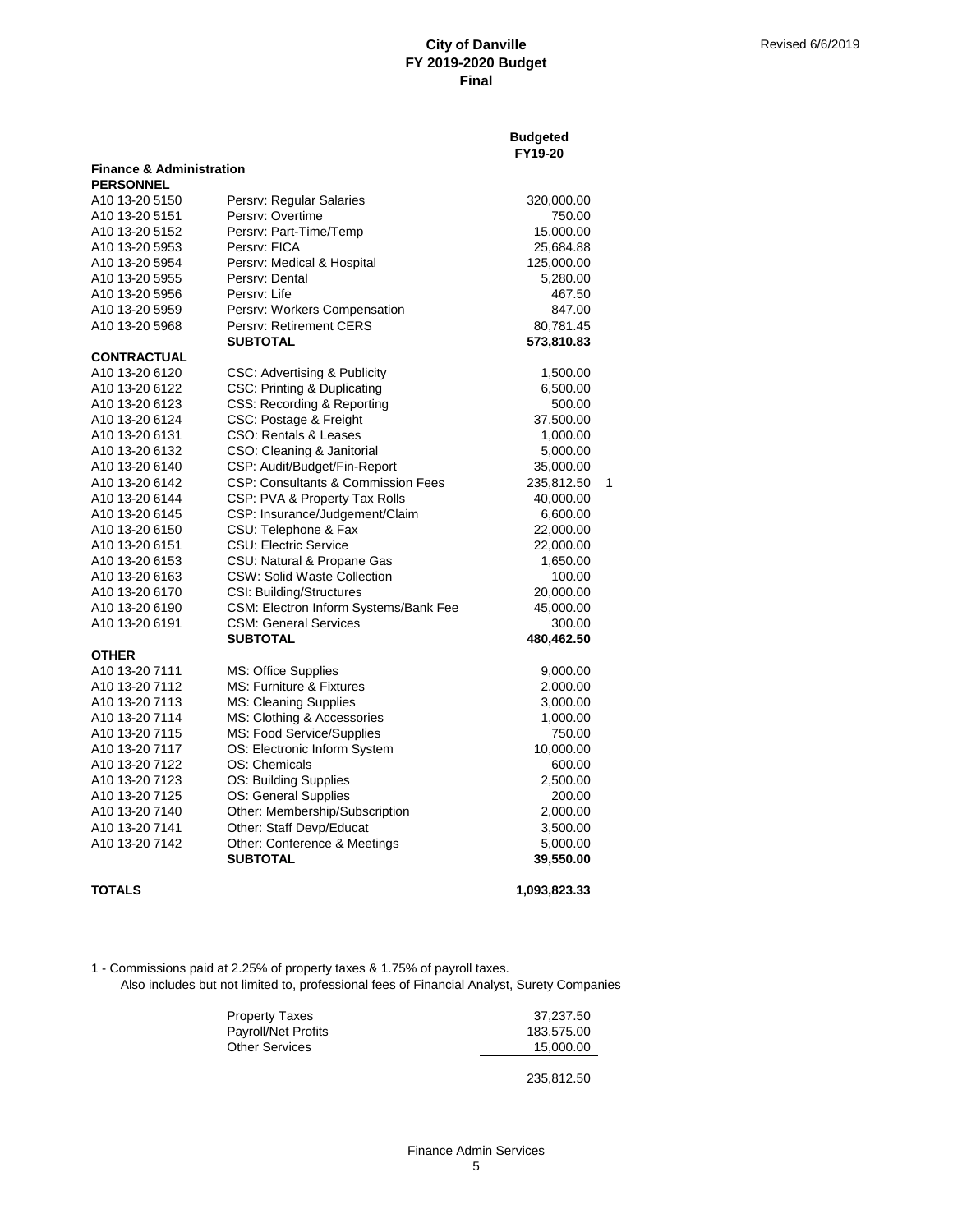## **Budgeted FY19-20**

| Persrv: Regular Salaries               | 167,288.16                                                                                                                                                                                                                                                                                                            |
|----------------------------------------|-----------------------------------------------------------------------------------------------------------------------------------------------------------------------------------------------------------------------------------------------------------------------------------------------------------------------|
| Persry: Overtime                       | 7,500.00                                                                                                                                                                                                                                                                                                              |
| Persry: FICA                           | 13,371.29                                                                                                                                                                                                                                                                                                             |
| Persrv: Medical & Hospital             | 59,000.00                                                                                                                                                                                                                                                                                                             |
| Persry: Dental                         | 2,752.84                                                                                                                                                                                                                                                                                                              |
| Persry: Life                           | 315.00                                                                                                                                                                                                                                                                                                                |
| Persrv: Workers Compensation           | 2,475.00                                                                                                                                                                                                                                                                                                              |
| <b>Persry: Retirement CERS</b>         | 42,054.03                                                                                                                                                                                                                                                                                                             |
| <b>SUBTOTAL</b>                        | 294,756.32                                                                                                                                                                                                                                                                                                            |
|                                        |                                                                                                                                                                                                                                                                                                                       |
| CSC: Advertising & Publicity           | 500.00                                                                                                                                                                                                                                                                                                                |
| <b>CSC: Printing &amp; Duplicating</b> | 150.00                                                                                                                                                                                                                                                                                                                |
| CSC: Postage & Freight                 | 150.00                                                                                                                                                                                                                                                                                                                |
| CSP: Insurance/Judgement/Claim         | 6,600.00                                                                                                                                                                                                                                                                                                              |
| CSU: Telephone & Fax                   | 17,250.00                                                                                                                                                                                                                                                                                                             |
| CSV: Vehicles                          | 100.00                                                                                                                                                                                                                                                                                                                |
| <b>CSM: Electron Inform Systems</b>    | 55,000.00                                                                                                                                                                                                                                                                                                             |
| <b>SUBTOTAL</b>                        | 79,750.00                                                                                                                                                                                                                                                                                                             |
|                                        |                                                                                                                                                                                                                                                                                                                       |
|                                        | 1,000.00                                                                                                                                                                                                                                                                                                              |
|                                        | 1,500.00                                                                                                                                                                                                                                                                                                              |
|                                        | 1,400.00                                                                                                                                                                                                                                                                                                              |
|                                        | 51,000.00                                                                                                                                                                                                                                                                                                             |
|                                        | 1,500.00                                                                                                                                                                                                                                                                                                              |
|                                        | 650.00                                                                                                                                                                                                                                                                                                                |
|                                        | 3,080.00                                                                                                                                                                                                                                                                                                              |
|                                        | 1,000.00                                                                                                                                                                                                                                                                                                              |
|                                        | 10,000.00                                                                                                                                                                                                                                                                                                             |
|                                        | 71,130.00                                                                                                                                                                                                                                                                                                             |
|                                        | <b>Information Technology</b><br>MS: Office Supplies<br>MS: Furniture & Fixtures<br>MS: Clothing & Accessories<br>OS: Electronic Inform System<br><b>OS: General Supplies</b><br>VES: Vehicles & Light Trucks<br>VES: Gasoline & Oil<br>Other: Membership/Subscription<br>Other: Staff Devp/Educat<br><b>SUBTOTAL</b> |

**TOTALS 445,636.32**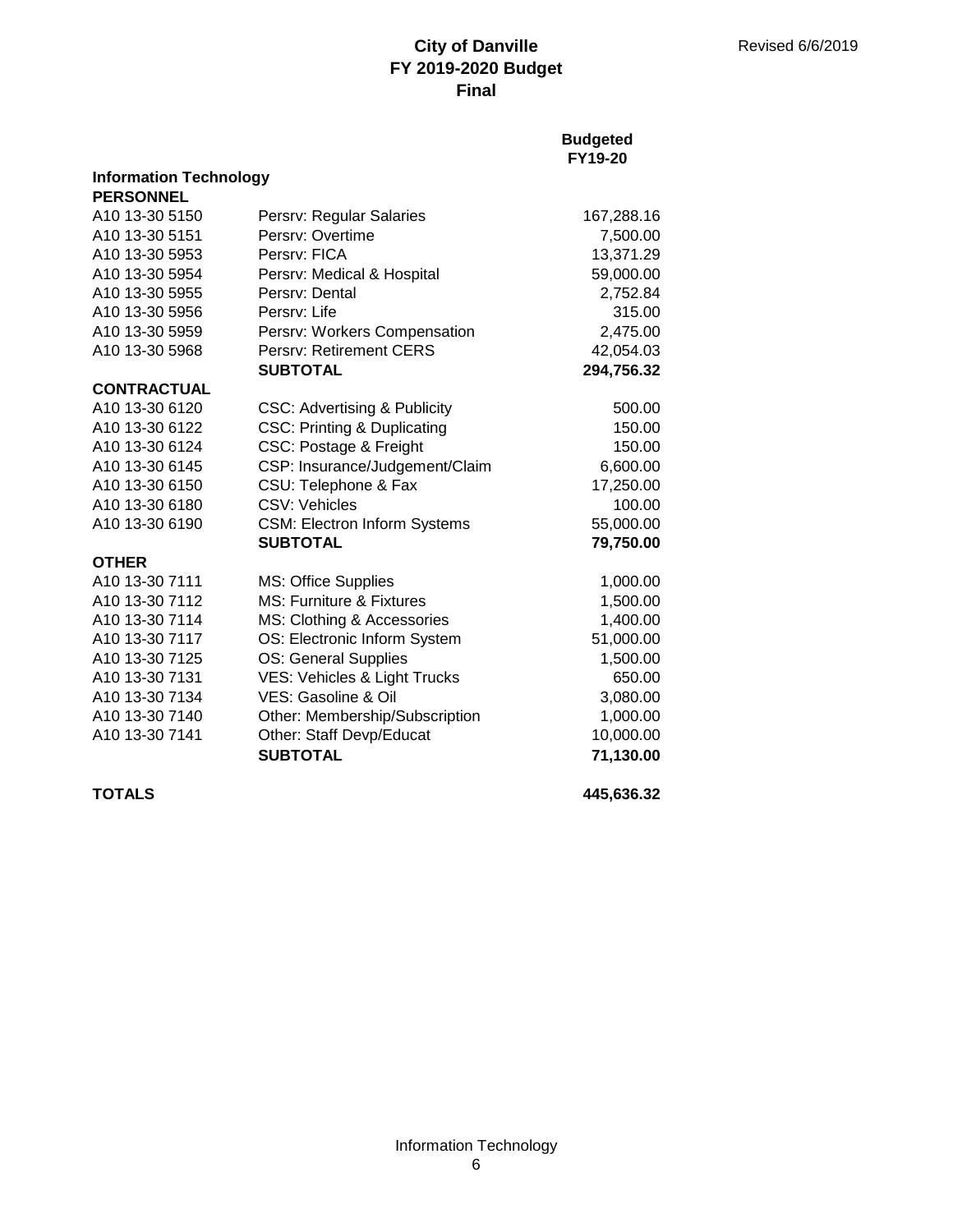#### **Budgeted FY19-20**

|                                              |                                                        | ט∡-בוו                  |   |
|----------------------------------------------|--------------------------------------------------------|-------------------------|---|
| <b>Police Department</b>                     |                                                        |                         |   |
| <b>PERSONNEL</b>                             |                                                        |                         |   |
| A10 14-10 5150<br>A10 14-10 5151             | Persrv: Reg Salary<br>Persry: Overtime                 | 1,623,806.65            | 2 |
| A10 14-10 5152                               | Persrv: PT/Temp                                        | 200,000.00<br>11,000.00 |   |
| A10 14-10 5160                               | Persrv: Reg Salary Incentive                           | 144,000.00              |   |
| A10 14-10 5161                               | Persrv: Overtime Incentive                             | 27,500.00               |   |
| A10 14-10 5953                               | Persry: FICA                                           | 153,482.46              |   |
| A10 14-10 5954                               | Persrv: Medical & Hospital                             | 585,000.00              |   |
| A <sub>10</sub> 14-10 5955                   | Persry: Dental                                         | 28,000.00               |   |
| A10 14-10 5956                               | Persrv: Life                                           | 2,500.00                |   |
| A10 14-10 5959                               | Persrv: Workers Compensation                           | 82,500.00               |   |
| A10 14-10 5968                               | Persry: Retirement CERS                                | 17,900.00               |   |
| A10 14-10 5978                               | Persrv: Retirement CERS-HAZ                            | 771,842.37              |   |
| A10 14-10 5991                               | Persrv: Sick Leave Buyback                             | 100,000.00              |   |
|                                              | <b>SUBTOTAL</b>                                        | 3,747,531.48            |   |
| <b>CONTRACTUAL</b>                           |                                                        |                         |   |
| A10 14-10 6120                               | CSC: Advertising & Publicity                           | 1,250.00                |   |
| A10 14-10 6121                               | <b>CSC: Promotional Activities</b>                     | 350.00                  |   |
| A <sub>10</sub> 14-10 6122                   | CSC: Printing & Duplicating                            | 1,000.00                |   |
| A10 14-10 6123                               | CSS: Recording & Reporting                             | 200.00                  |   |
| A10 14-10 6124                               | CSC: Postage & Freight                                 | 250.00                  |   |
| A10 14-10 6131                               | CSO: Rentals & Leases                                  | 650.00                  |   |
| A10 14-10 6132                               | CSO: Cleaning & Janitorial                             | 5,000.00                |   |
| A10 14-10 6142                               | <b>CSP: Consultants</b>                                | 5,000.00                |   |
| A10 14-10 6145<br>A <sub>10</sub> 14-10 6150 | CSP: Insurance/Judgement/Claim<br>CSU: Telephone & Fax | 111,320.00<br>27,500.00 |   |
| A10 14-10 6151                               | <b>CSU: Electric Service</b>                           | 24,200.00               |   |
| A10 14-10 6153                               | CSU: Natural & Propane Gas                             | 2,200.00                |   |
| A <sub>10</sub> 14-10 6163                   | <b>CSW: Solid Wast Collection</b>                      | 100.00                  |   |
| A10 14-10 6170                               | CSI: Building/Structures                               | 15,000.00               |   |
| A10 14-10 6180                               | CSV: Vehicles & Light Trucks                           | 5,000.00                |   |
| A10 14-10 6190                               | <b>CSM: Electron Inform Systems</b>                    | 15,000.00               |   |
| A10 14-10 6191                               | <b>CSM: General Services</b>                           | 500.00                  |   |
|                                              | <b>SUBTOTAL</b>                                        | 214,520.00              |   |
| <b>OTHER</b>                                 |                                                        |                         |   |
| A10 14-10 7110                               | MS: Marketing & Promotions                             | 750.00                  |   |
| A10 14-10 7111                               | <b>MS: Office Supplies</b>                             | 5,000.00                |   |
| A10 14-10 7112                               | MS: Furniture & Fixtures                               | 5,000.00                |   |
| A10 14-10 7113                               | <b>MS: Cleaning Supplies</b>                           | 1,000.00                |   |
| A10 14-10 7114                               | MS: Clothing & Accessories                             | 75,000.00               |   |
| A10 14-10 7115                               | MS: Food Service/Supplies                              | 2,000.00                |   |
| A10 14-10 7116                               | MS: Safety & First Aid Supply                          | 1,000.00                |   |
| A10 14-10 7117                               | OS: Electronic Inform System                           | 20,000.00               |   |
| A10 14-10 7122                               | OS: Chemicals                                          | 600.00                  |   |
| A10 14-10 7123<br>A10 14-10 7125             | OS: Building Supplies<br>OS: General Supplies          | 10,000.00<br>5,000.00   |   |
| A10 14-10 7130                               | VES: Tools & Equipment                                 | 1,000.00                |   |
| A10 14-10 7131                               | VES: Vehicles & Light Trucks                           | 15,000.00               |   |
| A10 14-10 7134                               | VES: Gasoline & Oil                                    | 90,000.00               |   |
| A10 14-10 7138                               | OS: Range/Ammo Supplies                                | 15,000.00               | 1 |
| A10 14-10 7140                               | Other: Membership/Subscription                         | 15,000.00               |   |
| A10 14-10 7141                               | Other: Staff Devp/Educat                               | 30,000.00               |   |
| A10 14-10 7142                               | Other: Conference & Meetings                           | 7,500.00                |   |
| A10 14-10 7143                               | Other: Alcohol Awareness/Equip                         | 45,000.00               |   |
| A10 14-10 7174                               | OS: Canine Expense                                     | 5,000.00                |   |
| A10 14-10 7175                               | Shop With A Cop                                        | 1,000.00                |   |
|                                              | <b>SUBTOTAL</b>                                        | 349,850.00              |   |

**TOTALS 4,311,901.48**

1 - Splitting Ammo and General Supplies from General Supplies

2 - Adding one Officer Position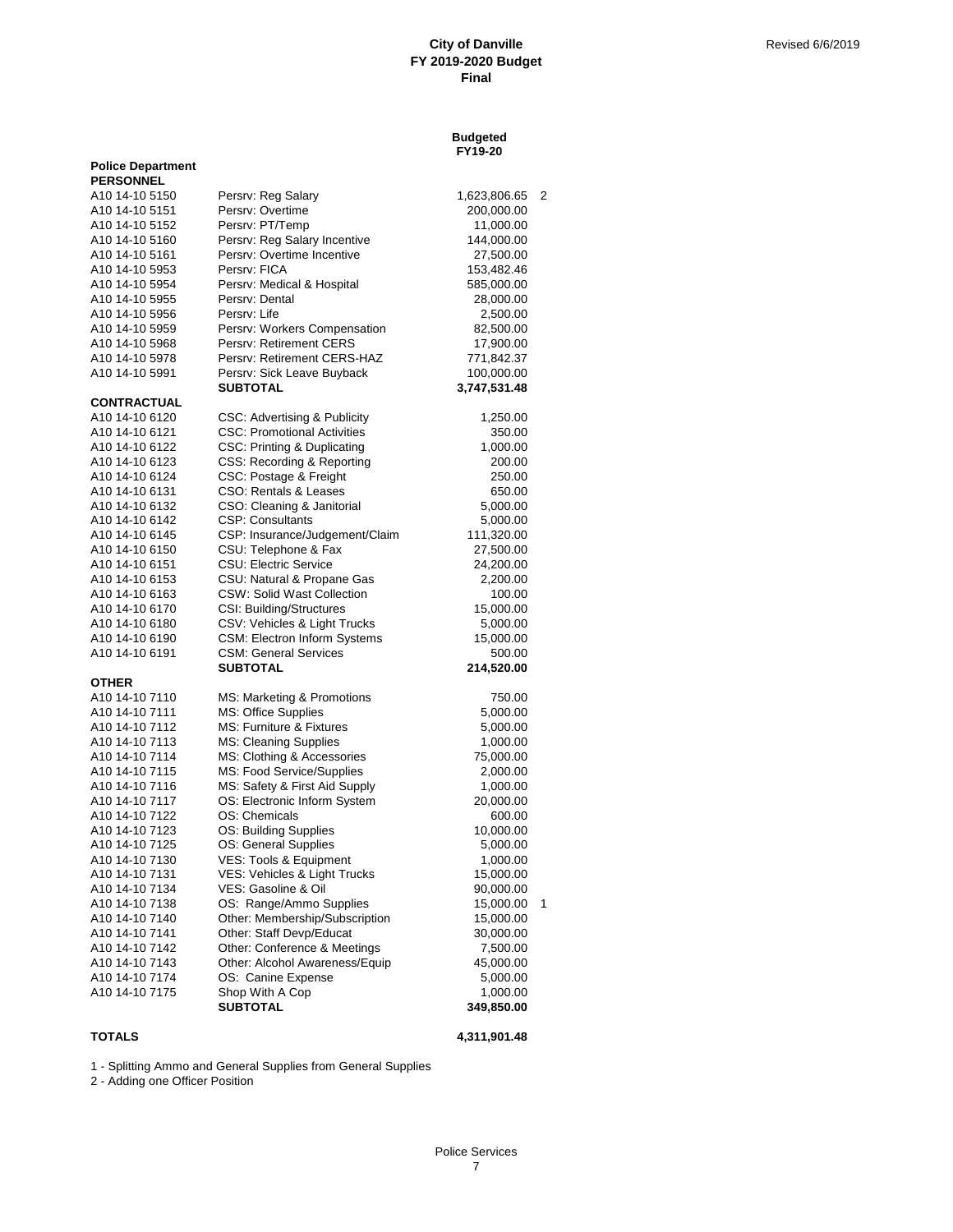**Budgeted**

|                                    |                                                 | FY19-20              |
|------------------------------------|-------------------------------------------------|----------------------|
| Fire & Emergency Services          |                                                 |                      |
| <b>PERSONNEL</b><br>A10 14-20 5150 | Persrv: Reg Salary                              | 744,600.00           |
| A10 14-20 5151                     | Persrv: Overtime                                | 323,340.00           |
| A10 14-20 5152                     | Persrv: PT/Temp                                 | 140,000.00           |
| A10 14-20 5160                     | Persrv: Reg Salary Incentive                    | 100,000.00           |
| A10 14-20 5161                     | Persrv: Overtime Incentive                      | 15,810.00            |
| A10 14-20 5214                     | Persrv: Overtime FF Unscheduled                 | 75,000.00            |
| A10 14-20 5953                     | Persrv: FICA                                    | 107,004.38           |
| A10 14-20 5954                     | Persrv: Medical & Hospital                      | 400,000.00           |
| A10 14-20 5955                     | Persrv: Dental                                  | 20,500.00            |
| A10 14-20 5956                     | Persry: Life                                    | 1,650.00             |
| A10 14-20 5959                     | Persrv: Workers Compensation                    | 57,530.00            |
| A10 14-20 5968                     | Persrv: Retirement CERS                         | 6,200.00             |
| A10 14-20 5978                     | Persrv: Retirement CERS-HAZ                     | 498,213.25           |
| A10 14-20 5991                     | Persrv: Sick Leave Buyback                      | 30,000.00            |
|                                    | <b>SUBTOTAL</b>                                 | 2,519,847.63         |
| CONTRACTUAL                        |                                                 |                      |
| A10 14-20 6110                     | CS: Contract Labor                              |                      |
| A10 14-20 6120                     | CSC: Advertising & Publicity                    | 2,500.00             |
| A10 14-20 6122                     | CSC: Printing & Duplicating                     | 250.00               |
| A10 14-20 6124                     | CSC: Postage & Freight                          | 500.00               |
| A10 14-20 6131                     | CSO: Rentals & Leases                           | 250.00               |
| A10 14-20 6132                     | CSO: Cleaning & Janitorial                      | 100.00               |
| A10 14-20 6141                     | CSP: Legal Services                             | 2,500.00             |
| A10 14-20 6142                     | <b>CSP: Consultants</b>                         | 7,500.00             |
| A10 14-20 6145                     | CSP: Insurance/Judgement/Claim                  | 87,500.00            |
| A10 14-20 6150                     | CSU: Telephone & Fax                            | 25,300.00            |
| A10 14-20 6151                     | <b>CSU: Electric Service</b>                    | 22,000.00            |
| A10 14-20 6153                     | CSU: Natural & Propane Gas                      | 7,150.00             |
| A10 14-20 6170                     | CSI: Building/Structures                        | 7,500.00             |
| A10 14-20 6180                     | CSV: Vehicles & Light Trucks                    | 1,000.00             |
| A10 14-20 6181                     | CSV: Heavy Trucks & Equipment                   | 25,000.00            |
| A10 14-20 6182                     | CSV: Machinery & Equipment                      | 7,000.00             |
| A10 14-20 6190                     | <b>CSM: Electron Inform Systems</b>             | 5,000.00             |
| A10 14-20 6191                     | <b>CSM: General Services</b><br><b>SUBTOTAL</b> | 150.00<br>201,200.00 |
| OTHER                              |                                                 |                      |
| A10 14-20 7110                     | MS: Marketing & Promotions                      | 2,000.00             |
| A10 14-20 7111                     | MS: Office Supplies                             | 1,500.00             |
| A10 14-20 7112                     | MS: Furniture & Fixtures                        | 3,000.00             |
| A10 14-20 7113                     | MS: Cleaning Supplies                           | 1,500.00             |
| A10 14-20 7114                     | MS: Clothing & Accessories                      | 31,800.00            |
| A10 14-20 7115                     | MS: Food Service/Supplies                       | 1,500.00             |
| A10 14-20 7116                     | MS: Safety & First Aid Supply                   | 33,000.00            |
| A10 14-20 7117                     | OS: Electronic Inform System                    | 25,000.00            |
| A10 14-20 7122                     | OS: Chemicals                                   | 1,500.00             |
| A10 14-20 7123                     | OS: Building Supplies                           | 4,000.00             |
| A10 14-20 7124                     | OS: Construction Materials                      | 1,000.00             |
| A10 14-20 7125                     | OS: General Supplies                            | 700.00               |
| A10 14-20 7129                     | MS: Hydrants                                    | 500.00               |
| A10 14-20 7130                     | VES: Tools & Equipment                          | 10,000.00            |
| A10 14-20 7131                     | VES: Vehicles & Light Trucks                    | 5,000.00             |
| A10 14-20 7132                     | VES: Heavy Trucks & Equipment                   | 15,000.00            |
| A10 14-20 7134                     | VES: Gasoline & Oil                             | 30,800.00            |
| A10 14-20 7140                     | Other: Membership/Subscription                  | 12,500.00            |
| A10 14-20 7141                     | Other: Staff Devp/Educat                        | 15,000.00            |
| A10 14-20 7147                     | <b>Other: Fire Prevention</b>                   | 2,000.00             |
| A10 14-20 7149                     | Other: Miscellaneous                            | 500.00               |
|                                    | <b>SUBTOTAL</b>                                 | 197,800.00           |

**TOTALS 2,918,847.63**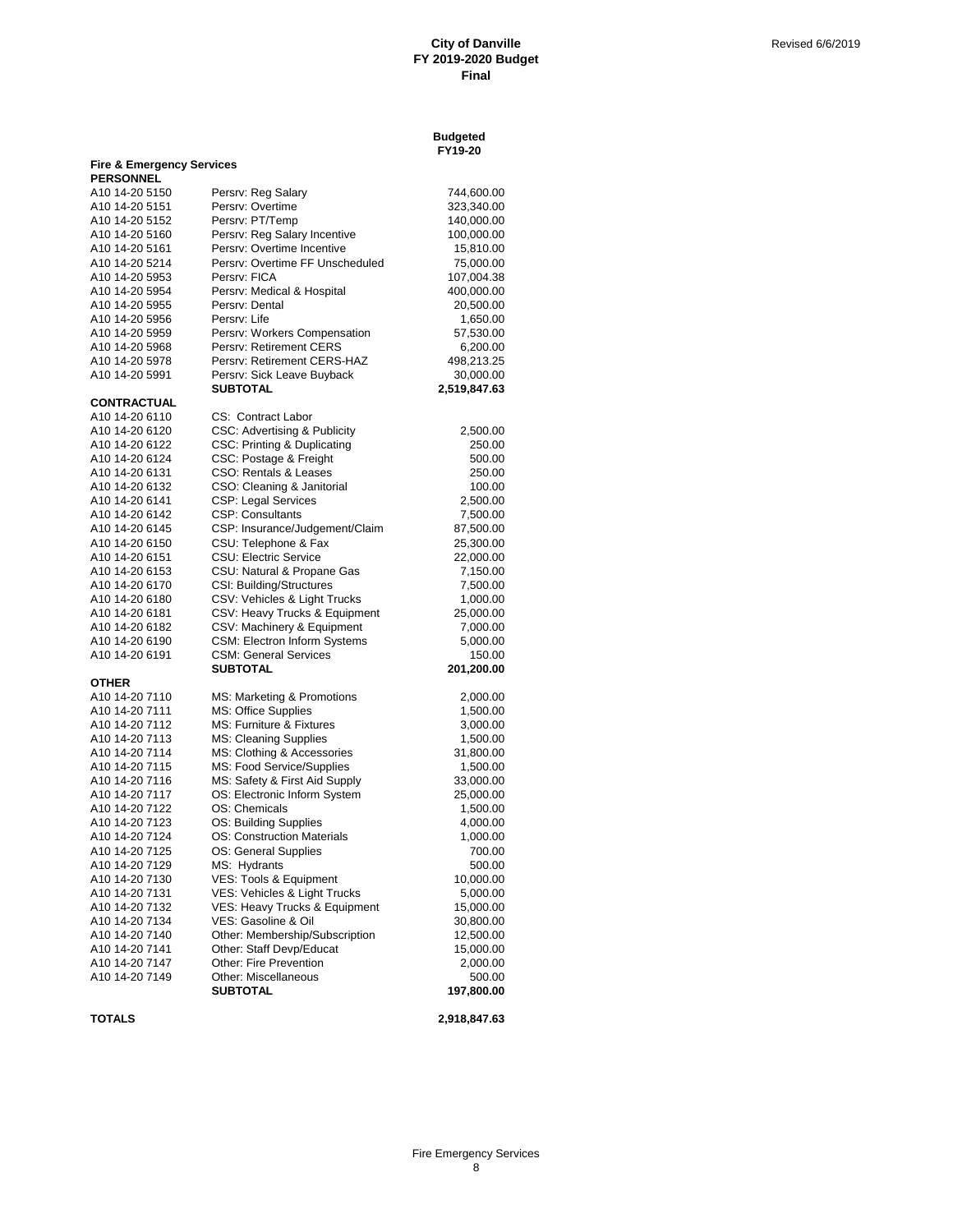## **Budgeted FY19-20**

| <b>Communications &amp; Adm Services</b><br><b>PERSONNEL</b> |                                         |            |                |
|--------------------------------------------------------------|-----------------------------------------|------------|----------------|
| A10 14-30 5150                                               | Persrv: Reg Salary                      | 438,600.00 | 1              |
| A <sub>10</sub> 14-30 5151                                   | Persrv: Overtime Communication          | 75,000.00  |                |
| A10 14-30 5152                                               | Persrv: PT/Temp Communication           | 15,000.00  | $\overline{2}$ |
| A10 14-30 5953                                               | Persry: FICA                            | 40,437.90  |                |
| A10 14-30 5954                                               | Persrv: Medical & Hospital              | 160,000.00 |                |
| A10 14-30 5955                                               | Persry: Dental                          | 8,800.00   |                |
| A10 14-30 5956                                               | Persrv: Life                            | 715.00     |                |
| A10 14-30 5959                                               | Persrv: Workers Compensation            | 1,600.00   |                |
| A <sub>10</sub> 14-30 5968                                   | Persrv: Retirement CERS                 | 130,790.16 |                |
| A10 14-30 5991                                               | Persrv: Sick Leave Buyback              | 15,000.00  |                |
|                                                              | <b>SUBTOTAL</b>                         | 885,943.06 |                |
| <b>CONTRACTUAL</b>                                           |                                         |            |                |
| A10 14-30 6120                                               | <b>CSC: Advertising &amp; Publicity</b> | 2,000.00   |                |
| A10 14-30 6131                                               | <b>CSO: Rentals &amp; Leases</b>        | 360.00     |                |
| A10 14-30 6142                                               | <b>CSP: Consultants</b>                 | 10,000.00  | 3              |
| A10 14-30 6145                                               | CSP: Insurance/Judgement/Claim          | 15,400.00  |                |
| A10 14-30 6150                                               | CSU: Telephone & Fax                    | 25,300.00  |                |
| A10 14-30 6151                                               | <b>CSU: Electric Service</b>            | 10,000.00  |                |
| A10 14-30 6153                                               | CSU: Natural & Propane Gas              | 750.00     |                |
| A10 14-30 6170                                               | <b>CSI: Building/Structures</b>         | 1,000.00   |                |
| A10 14-30 6190                                               | <b>CSM: Electron Inform Systems</b>     | 20,000.00  |                |
| A10 14-30 6191                                               | <b>CSM: General Services</b>            | 100.00     |                |
|                                                              | <b>SUBTOTAL</b>                         | 84,910.00  |                |
| <b>OTHER</b>                                                 |                                         |            |                |
| A10 14-30 7110                                               | MS: Marketing & Promotions              | 1,000.00   |                |
| A10 14-30 7111                                               | MS: Office Supplies                     | 2,500.00   |                |
| A10 14-30 7112                                               | MS: Furniture & Fixtures                | 1,500.00   |                |
| A10 14-30 7113                                               | <b>MS: Cleaning Supplies</b>            | 1,200.00   |                |
| A10 14-30 7114                                               | MS: Clothing & Accessories              | 2,000.00   |                |
| A10 14-30 7115                                               | MS: Food Service/Supplies               | 500.00     |                |
| A10 14-30 7116                                               | MS: Safety & First Aid Supply           | 150.00     |                |
| A10 14-30 7117                                               | OS: Electronic Inform System            | 15,000.00  |                |
| A10 14-30 7123                                               | OS: Building Supplies                   | 600.00     |                |
| A10 14-30 7125                                               | OS: General Supplies                    | 500.00     |                |
| A10 14-30 7140                                               | Other: Membership/Subscription          | 4,000.00   |                |
| A10 14-30 7141                                               | Other: Staff Devp/Educat                | 7,500.00   |                |
| A10 14-30 7149                                               | <b>Other: Miscellaneous</b>             | 3,000.00   |                |
|                                                              | <b>SUBTOTAL</b>                         | 39,450.00  |                |

**TOTALS 1,010,303.06**

1- 1 New Communication employee - Budgeted at full staff

2 - Supplementing with part-time certified employees

3 - Now paying all 911 expenses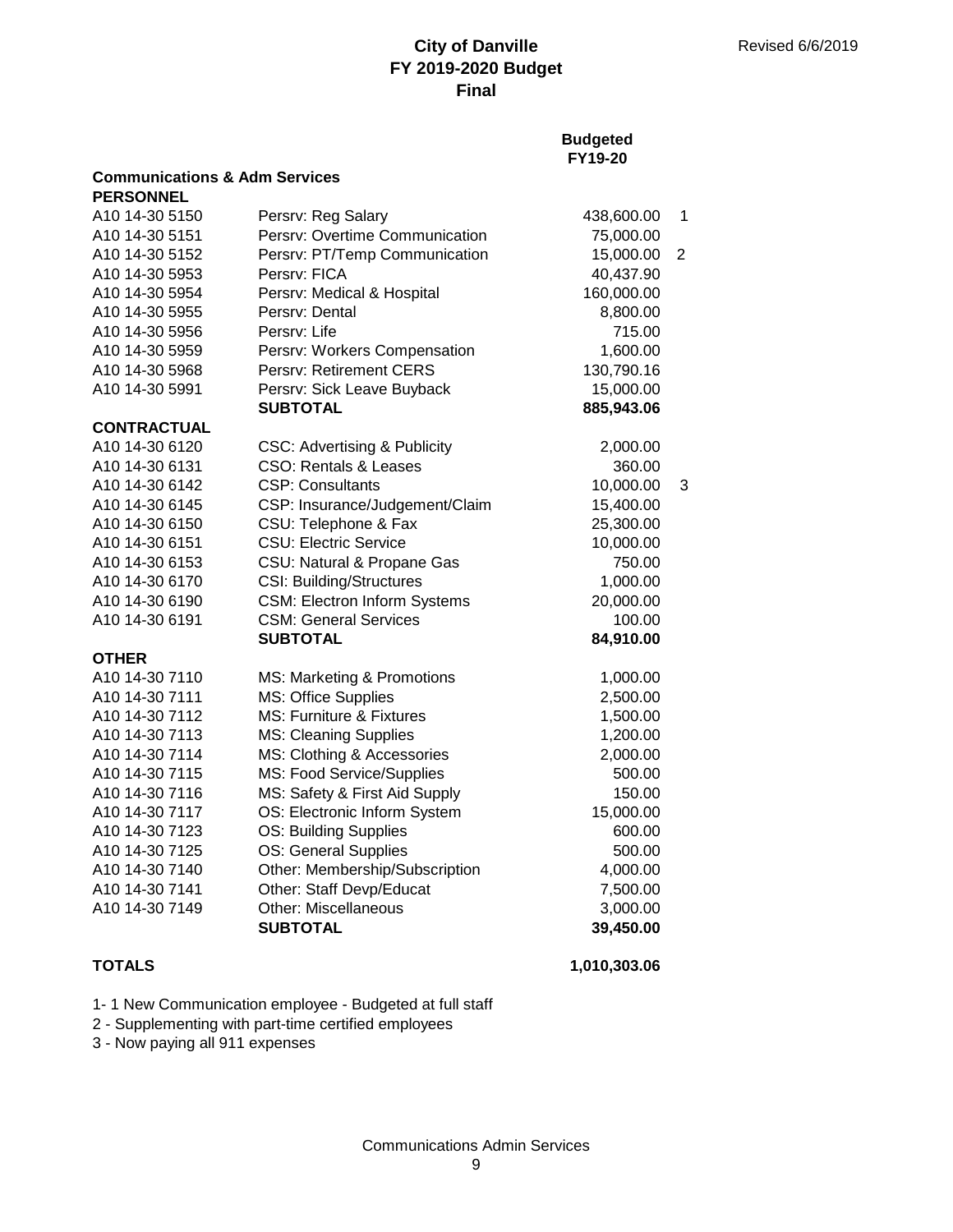## **Budgeted FY19-20**

| <b>PERSONNEL</b>   |                                         |             |  |
|--------------------|-----------------------------------------|-------------|--|
| A10 14-40 5150     | Persrv: Reg Salary                      | 166,000.00  |  |
| A10 14-40 5151     | Persrv: Overtime                        | 300.00      |  |
| A10 14-40 5152     | Persrv: Part-Time/Temp                  | 25,000.00 1 |  |
| A10 14-40 5953     | Persrv: FICA                            | 14,634.45   |  |
| A10 14-40 5954     | Persrv: Medical & Hospital              | 250,000.00  |  |
| A10 14-40 5955     | Persry: Dental                          | 4,500.00    |  |
| A10 14-40 5956     | Persry: Life                            | 350.00      |  |
| A10 14-40 5959     | Persrv: Workers Compensation            | 3,800.00    |  |
| A10 14-40 5968     | <b>Persry: Retirement CERS</b>          | 40,011.78   |  |
| A10 14-40 5991     | Persrv: Sick Leave Buyback              | 10,000.00   |  |
|                    | <b>SUBTOTAL</b>                         | 514,596.23  |  |
| <b>CONTRACTUAL</b> |                                         |             |  |
| A10 14-40 6120     | <b>CSC: Advertising &amp; Publicity</b> | 1,000.00    |  |
| A10 14-40 6122     | <b>CSC: Printing &amp; Duplicating</b>  | 10,500.00   |  |
| A10 14-40 6123     | <b>CSS: Recording &amp; Reporting</b>   | 500.00      |  |
| A10 14-40 6124     | CSC: Postage & Freight                  | 50.00       |  |
| A10 14-40 6130     | Cont Serv: Codes                        | 97,500.00 2 |  |
| A10 14-40 6142     | <b>CSC: Consultants</b>                 | 800.00      |  |
| A10 14-40 6145     | CSP: Insurance/Judgement/Claim          | 7,425.00    |  |
| A10 14-40 6150     | CSU: Telephone & Fax                    | 4,125.00    |  |
| A10 14-40 6180     | CSV: Vehicles & Light Trucks            | 100.00      |  |
| A10 14-40 6190     | <b>CSM: Electron Inform Systems</b>     | 100.00      |  |
|                    | <b>SUBTOTAL</b>                         | 122,100.00  |  |
| <b>OTHER</b>       |                                         |             |  |
| A10 14-40 7111     | <b>MS: Office Supplies</b>              | 2,000.00    |  |
| A10 14-40 7112     | MS: Furniture & Fixtures                | 2,500.00    |  |
| A10 14-40 7114     | MS: Clothing & Accessories              | 1,000.00    |  |
| A10 14-40 7117     | OS: Electronic Inform System            | 22,500.00   |  |
| A10 14-40 7125     | OS: General Supplies                    | 200.00      |  |
| A10 14-40 7131     | VES: Vehicles and Light Tr              | 250.00      |  |
| A10 14-40 7134     | VES: Gasoline & Oil                     | 1,500.00    |  |
| A10 14-40 7140     | Other: Membership/Subscription          | 3,000.00    |  |
| A10 14-40 7141     | Other: Staff Devp/Education             | 5,000.00    |  |
|                    | <b>SUBTOTAL</b>                         | 37,950.00   |  |
|                    |                                         |             |  |

**Codes Enforcement**

**TOTALS 674,646.23**

1- Employee for AHB requirements

2- 90,000 allocated for the demolition of blighted property or legal process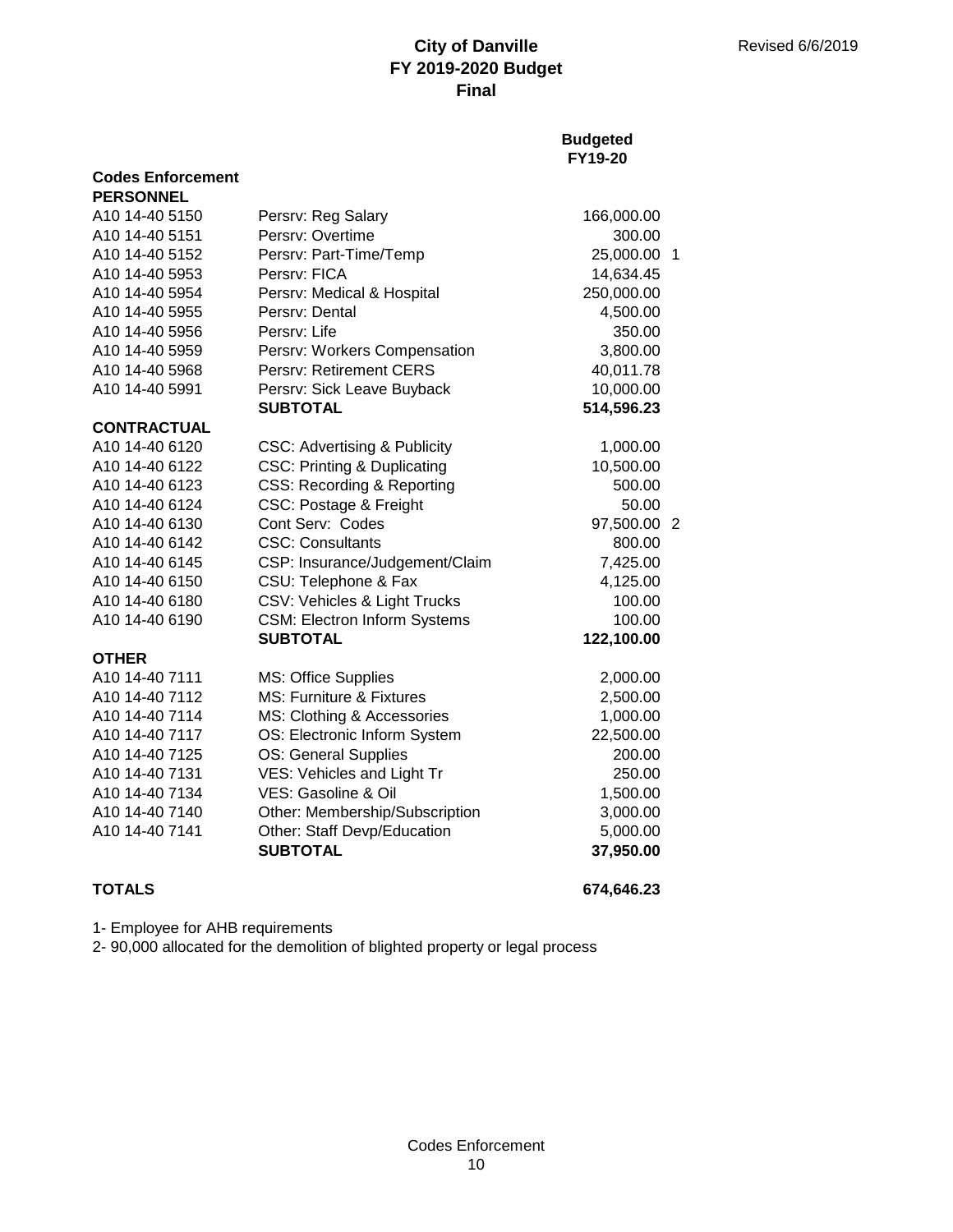#### **Budgeted FY19-20**

| <b>Public Services</b>           |                                                            |                        |  |
|----------------------------------|------------------------------------------------------------|------------------------|--|
| <b>PERSONNEL</b>                 |                                                            |                        |  |
| A <sub>10</sub> 15-10 5150       | Persrv: Reg Salary St & Roads                              | 191,000.00             |  |
| A10 15-10 5151                   | Persry: Overtime Streets & Roads                           | 8,500.00               |  |
| A10 15-10 5152                   | Persrv: PT/Temp Streets & Roads                            | 50,000.00              |  |
| A10 15-10 5953                   | Persrv: FICA                                               | 19,086.75              |  |
| A10 15-10 5954                   | Persrv: Medical & Hospital                                 | 102,250.00             |  |
| A10 15-10 5955                   | Persrv: Dental                                             | 5,500.00               |  |
| A10 15-10 5956                   | Persrv: Life                                               | 440.00                 |  |
| A10 15-10 5959                   | Persrv: Workers Compensation                               | 13,200.00              |  |
| A10 15-10 5968                   | Persrv: Retirement CERS                                    | 47,999.70              |  |
|                                  | <b>SUBTOTAL</b>                                            | 437,976.45             |  |
| <b>CONTRACTUAL</b>               |                                                            |                        |  |
| A10 15-10 6110                   | <b>CS: Contract Labor</b>                                  | 215,000.00             |  |
| A10 15-10 6120                   | CSC: Advertising & Publicity                               | 2,500.00               |  |
| A10 15-10 6122                   | CSC: Printing & Duplicat                                   | 50.00                  |  |
| A <sub>10</sub> 15-10 6123       | CSS: Recording & Reporting                                 | 50.00                  |  |
| A10 15-10 6130                   | CSO:Landscape/Flowers/Trees                                | 15,000.00              |  |
| A10 15-10 6131                   | CSO: Rentals & Leases                                      | 3,000.00               |  |
| A10 15-10 6142<br>A10 15-10 6143 | <b>CSP: Consultants</b>                                    | 10,000.00              |  |
| A10 15-10 6145                   | CSP: Laboratory Analysis<br>CSP: Insurance/Judgement/Claim | 500.00                 |  |
| A <sub>10</sub> 15-10 6146       | CSP: Street Lights/Signals                                 | 56,100.00<br>500.00    |  |
| A <sub>10</sub> 15-10 6150       | CSU: Telephone & Fax                                       | 5,445.00               |  |
| A <sub>10</sub> 15-10 6152       | CSU: Electric/Light/Signals                                | 550,000.00             |  |
| A10 15-10 6162                   | <b>CSW: Landfill Charges</b>                               | 100.00                 |  |
| A10 15-10 6163                   | CSW: Solid Waste Collection                                | 8,000.00               |  |
| A <sub>10</sub> 15-10 6170       | CSI: Building/Structures                                   | 5,000.00               |  |
| A10 15-10 6171                   | <b>CSI: Public Lands</b>                                   | 5,000.00               |  |
| A <sub>10</sub> 15-10 6172       | CSI: Streets & Roads                                       | 30,000.00              |  |
| A10 15-10 6180                   | CSV: Vehicles & Light Trucks                               | 2,500.00               |  |
| A10 15-10 6181                   | CSV: Heavy Trucks & Equipment                              | 5,000.00               |  |
| A <sub>10</sub> 15-10 6182       | CSV: Machinery & Equipment                                 | 250.00                 |  |
| A10 15-10 6190                   | <b>CSM: Electron Inform Systems</b>                        | 2,000.00               |  |
| A10 15-10 6191                   | <b>CSM: General Services</b>                               | 1,000.00               |  |
|                                  | <b>SUBTOTAL</b>                                            | 916,995.00             |  |
| <b>OTHER</b>                     |                                                            |                        |  |
| A10 15-10 7111                   | MS: Office Supplies                                        | 1,000.00               |  |
| A10 15-10 7113                   | MS: Cleaning Supplies                                      | 1,500.00               |  |
| A10 15-10 7114                   | MS: Clothing & Accessories                                 | 3,850.00               |  |
| A10 15-10 7115                   | MS: Food Service/Supplies                                  | 100.00                 |  |
| A <sub>10</sub> 15-10 7116       | MS: Safety & First Aid Supply                              | 1,500.00               |  |
| A10 15-10 7117                   | OS: Electronic Inform System                               | 5,000.00               |  |
| A10 15-10 7120                   | OS: Landscape/Flowers/Trees<br>OS: Signs                   | 45,000.00              |  |
| A10 15-10 7121<br>A10 15-10 7122 | OS: Chemicals                                              | 25,000.00<br>55,000.00 |  |
| A10 15-10 7123                   | OS: Building Supplies                                      | 8,000.00               |  |
| A10 15-10 7124                   | OS: Construction Materials                                 | 185,000.00             |  |
| A10 15-10 7125                   | OS: General Supplies                                       | 10,000.00              |  |
| A10 15-10 7130                   | VES: Tools & Equipment                                     | 10,000.00              |  |
| A10 15-10 7131                   | VES: Vehicles & Light Trucks                               | 10,000.00              |  |
| A10 15-10 7132                   | VES: Heavy Trucks & Equipment                              | 1,500.00               |  |
| A10 15-10 7133                   | VES: Machinery & Equipment                                 | 15,000.00              |  |
| A10 15-10 7134                   | VES: Gasoline & Oil                                        | 22,550.00              |  |
| A10 15-10 7135                   | <b>VES: Miscellaneous</b>                                  | 750.00                 |  |
| A10 15-10 7140                   | Other: Membership/Subscription                             | 1,500.00               |  |
| A10 15-10 7141                   | Other: Staff Devp/Educat                                   | 5,000.00               |  |
| A10 15-10 7149                   | Other: Miscellaneous                                       | 200.00                 |  |
|                                  | <b>SUBTOTAL</b>                                            | 407,450.00             |  |
| <b>TOTALS</b>                    |                                                            | 1,762,421.45           |  |
|                                  |                                                            |                        |  |

1 - Includes Money for sidewalks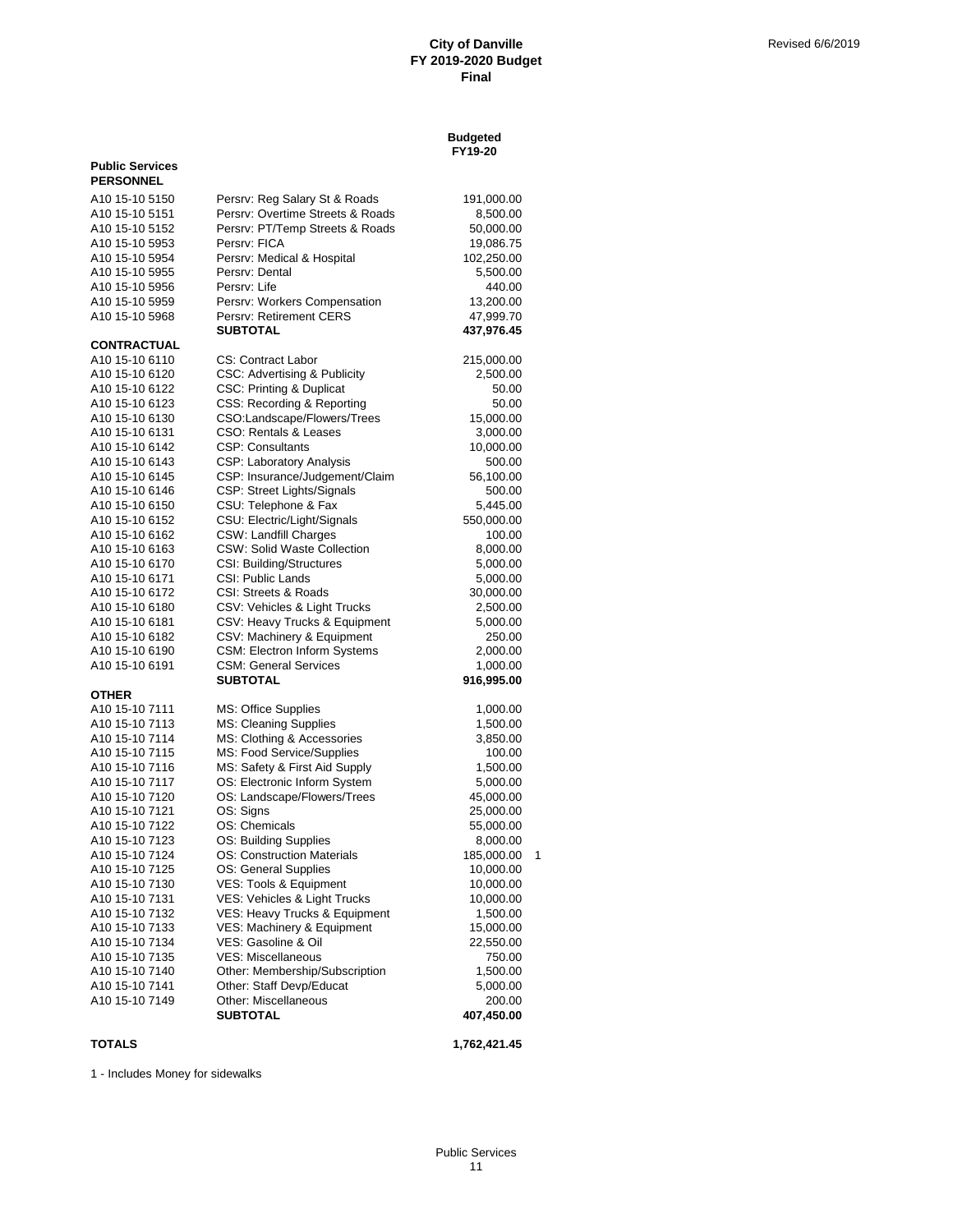### **Budgeted FY19-20**

| <b>Community Agencies</b>  |                                      |           |
|----------------------------|--------------------------------------|-----------|
| A10 16-10 7171             | Grant - Child Development            | 16,200.00 |
| A10 16-10 7173             | <b>Grant - Family Services</b>       | 9,000.00  |
| A10 16-10 7178             | <b>Grant - Senior Citizens</b>       | 66,500.00 |
| A10 16-10 7181             | <b>Grant - Arts Commission</b>       | 350.00    |
| A10 16-10 7183             | Grant - Veterans Day Appr.           | 300.00    |
| A <sub>10</sub> 16-10 7185 | <b>Grant - Brass Band Festival</b>   | 25,000.00 |
| A10 16-10 7193             | Grant - Nursing Home Ombudsmen       | 900.00    |
| A10 16-10 7196             | Grant - CCHR                         | 300.00    |
| A10 16-10 7199             | <b>Grant - Sister Cities</b>         | 1,200.00  |
| A10 16-10 7207             | Grant - Bluegrass Comm. Action       | 600.00    |
| A <sub>10</sub> 16-10 7209 | Grant - Ky Adapt                     | 900.00    |
| A10 16-10 7212             | Grant - Pioneer School of Drama      | 1,350.00  |
| A10 16-10 7214             | Grant - CASA                         | 2,000.00  |
| A <sub>10</sub> 16-10 7215 | Grant - New Hope Food Pantry         | 2,200.00  |
| A10 16-10 7217             | Grant - West T Hill Theater          | 500.00    |
| A10 16-10 7218             | Grant - Centro Latino                | 900.00    |
| A10 16-10 7219             | Grant - Boyle/Mercer Helping Hands   | 2,000.00  |
| A <sub>10</sub> 16-10 7221 | Grant - Grace Café                   | 2,000.00  |
| A <sub>10</sub> 16-10 7222 | Grant - BCTC                         | 78,000.00 |
| A10 16-10 7223             | <b>Grant - Heart of Danville</b>     | 55,000.00 |
| A10 16-10 7224             | Grant - Shepherd's House             | 15,000.00 |
| A10 16-10 7225             | <b>Grant - Soul of Second Street</b> | 2,500.00  |
|                            |                                      |           |

**TOTALS 282,700.00**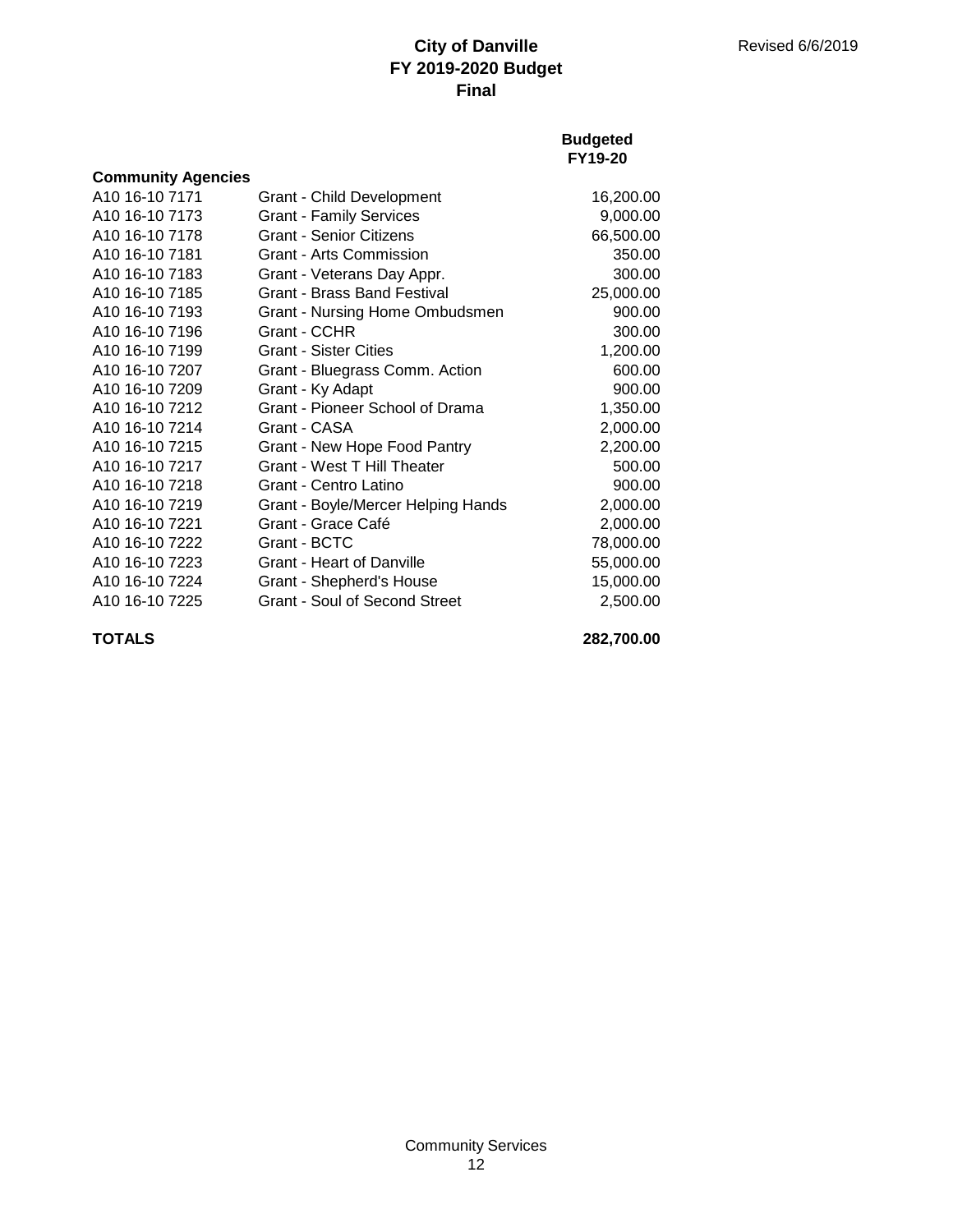### **Budgeted FY19-20**

| <b>Non-Departmental</b>    |                                      |              |   |
|----------------------------|--------------------------------------|--------------|---|
| A10 19-10 5988             | Persry: Retirement Police/Fire       | 135,000.00   |   |
| A10 19-10 6145             | CSP: Insurance/Judgement/Claim       | 40,000.00    | 1 |
| A10 19-10 7160             | Grant - Airport Board                | 15,000.00    |   |
| A <sub>10</sub> 19-10 7162 | Grant - Planning & Zoning            | 75,000.00    |   |
|                            | Grant - Bunny Davis                  | 51,165.00    |   |
| A10 19-10 7164             | Grant - Parks and Recreation         | 253,225.00   |   |
| A10 19-10 7165             | Grant - Neighborhood Parks           | 120,000.00   |   |
| A10 19-10 7165             | Neighborhood Parks/Reserve           | 160,000.00   |   |
| A10 19-10 7166             | Disaster & Emergency                 | 11,000.00    |   |
| A10 19-10 7920             | Economic Develop. Initiative         | 100,000.00   |   |
| A10 19-10 7921             | Local Economic Incentive             | 10,000.00    |   |
| A <sub>10</sub> 19-10 7980 | <b>Sister Cities - Expenses</b>      | 8,000.00     |   |
| A10 19-10 7988             | <b>Worker's Comp Audit</b>           | 5,000.00     |   |
| A10 19-10 7991             | Op Transfer - Cemetery               | 222,127.00   |   |
| A10 19-10 7993             | Contingency - General Fund           | 247,240.42   |   |
| A10 19-10 7999             | <b>Operating Transfer to Museum</b>  | 38,595.00    |   |
| A10 19-10 8102             | <b>Operating Transfer to Garbage</b> | 65,636.00    |   |
| A10 19-10 8103             | <b>Operating Transfer to Parking</b> | 155,138.00   |   |
| A10 19-10 8104             | <b>Grant Transfer - Streetscapes</b> | 325,679.00   |   |
| A10 19-10 8105             | Operating Transfer to Mun. Aid       | 200,000.00   |   |
| A10 19-10 8129             | <b>Bird/Mosquito Eradication</b>     | 20,000.00    |   |
|                            | Adjustment                           |              |   |
| <b>TOTALS</b>              |                                      | 2,257,805.42 |   |

1 - Insurance for the Parks and the Airport.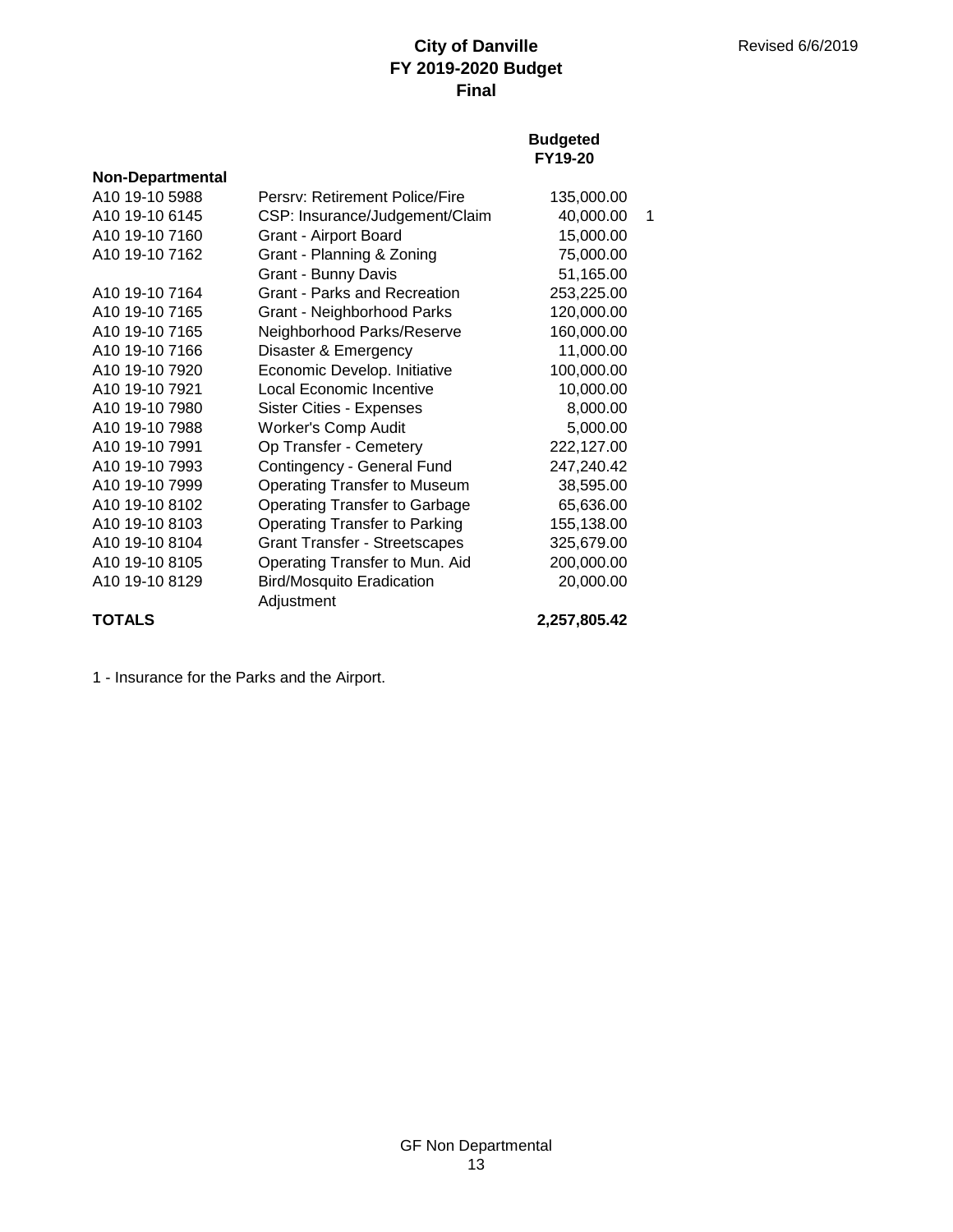## **Budgeted FY19-20**

| <b>Debt Service - GF</b> |                                      |              |
|--------------------------|--------------------------------------|--------------|
| A10 19-20 8111           | Debt Service - City Hall             | 290,472.15   |
| A10 19-20 8112           | Debt Service - Fire Truck            | 37,042.69    |
| A10 19-20 8120           | Debt Service - PW Building/City Hall | 241,550.00   |
| A10 19-20 8121           | Fleet - Vehicles                     | 200,000.00   |
| A10 19-20 8122           | Debt Service - Fire Station/Truck    | 489,486.26   |
| A10 19-20 8126           | <b>Energy Efficiency</b>             | 84,712.46    |
| <b>TOTALS</b>            |                                      | 1,343,263.56 |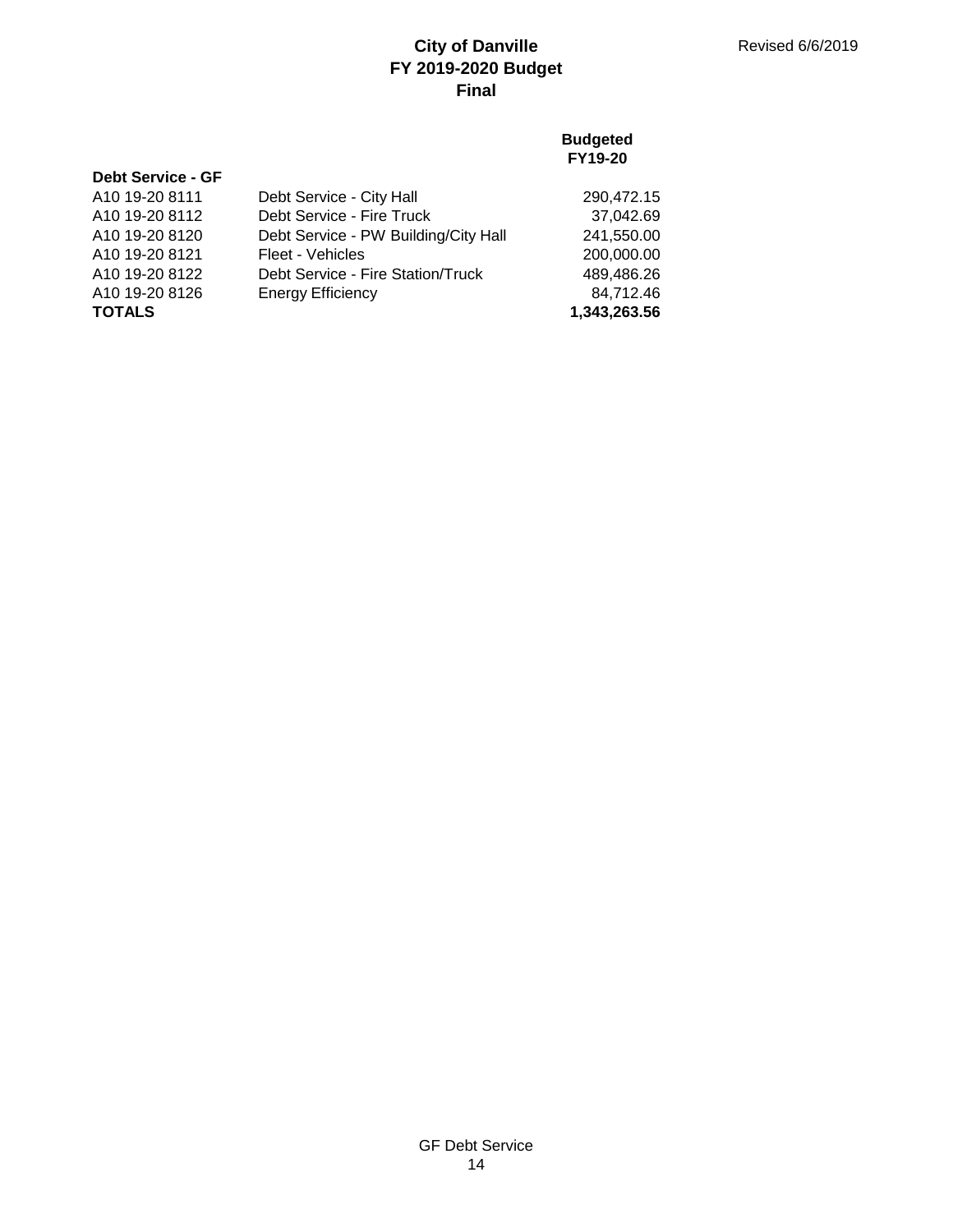### **Budgeted FY19-20**

## **General Fund - Capital Expenditures**

| A10 20-00 9031 | <b>Public Services: Parks</b>     | 415,000.00   |
|----------------|-----------------------------------|--------------|
| A10 20-00 9049 | <b>Fire Services Equipment</b>    | 140,000.00   |
| A10 20-00 9050 | Police: Equipment                 | 300,000.00   |
| A10 20-00 9092 | PW - Facility                     | 640,000.00   |
| A10 20-00 9100 | <b>Fire: Facilities</b>           | 7,500,000.00 |
| A10 20-00 9102 | <b>Public Services: Equipment</b> | 440,000.00   |
| A10 20-00 9103 | <b>Communications: Equipment</b>  | 125,000.00   |
| A10 20-00 9107 | IT: Software                      | 230,000.00   |
| A10 20-00 9120 | Wayfinding                        | 90,000.00    |
| <b>TOTALS</b>  |                                   | 9,880,000.00 |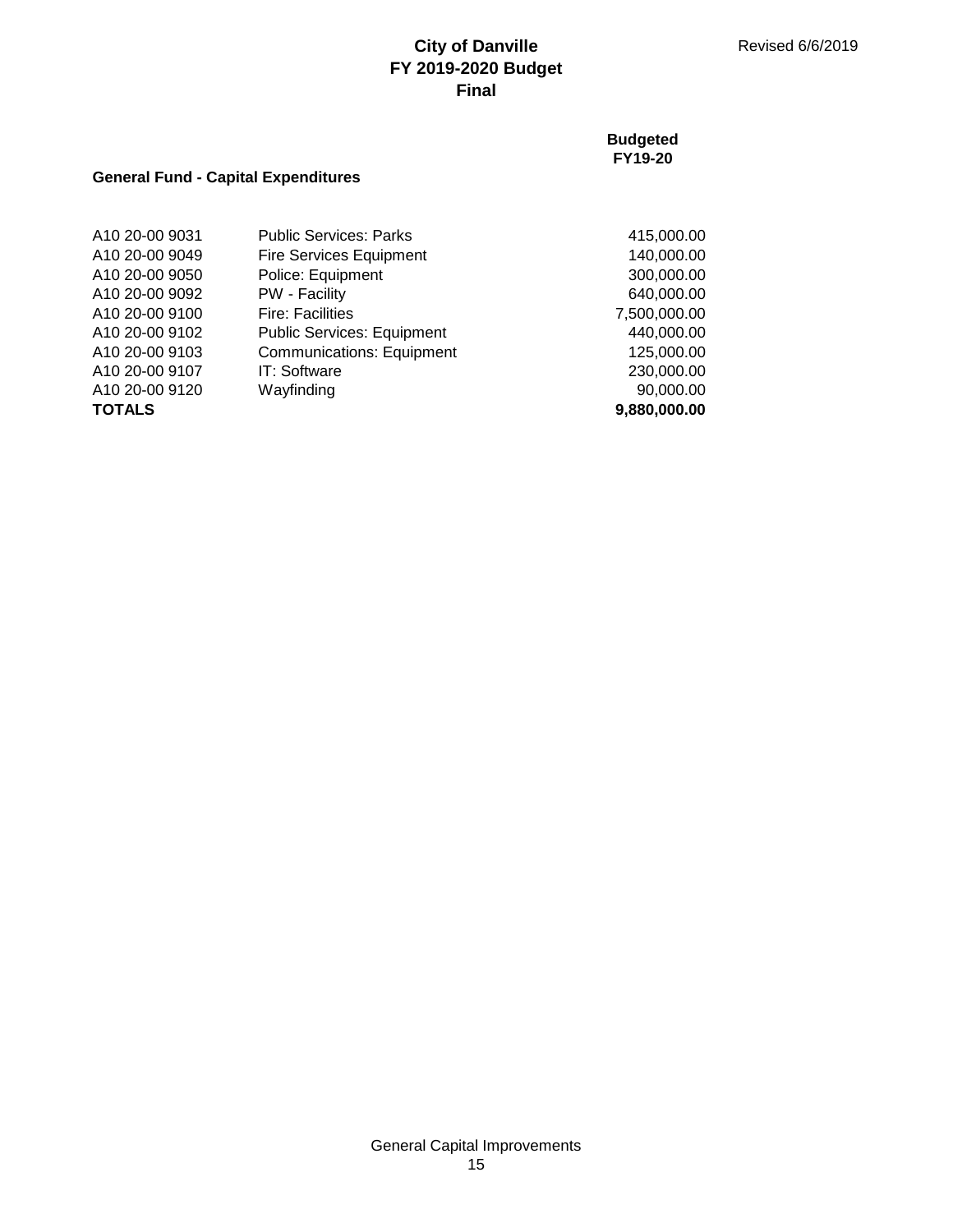| <b>RESOURCES</b>                                                        |                             |              | <b>Budgeted</b><br><b>FY19-20</b> |
|-------------------------------------------------------------------------|-----------------------------|--------------|-----------------------------------|
| <b>REVENUES</b>                                                         | TRANSFERS<br><b>REVENUE</b> | - \$<br>- \$ | 200,000<br>322,500                |
| <b>TOTAL REVENUES</b>                                                   |                             | \$           | 522,500                           |
| <b>FUND BALANCE (CARRY FORWARD)</b><br><b>TOTAL AVAILABLE RESOURCES</b> |                             | \$<br>\$     | 458,367<br>980,867                |
| <b>APPROPRIATIONS</b>                                                   | <b>OPERATING</b>            | - \$         | 650,000                           |
| <b>TOTAL APPROPRIATIONS</b>                                             |                             | \$           | 650,000                           |
| <b>TOTAL FUND BALANCE</b>                                               |                             | S            | 330,867                           |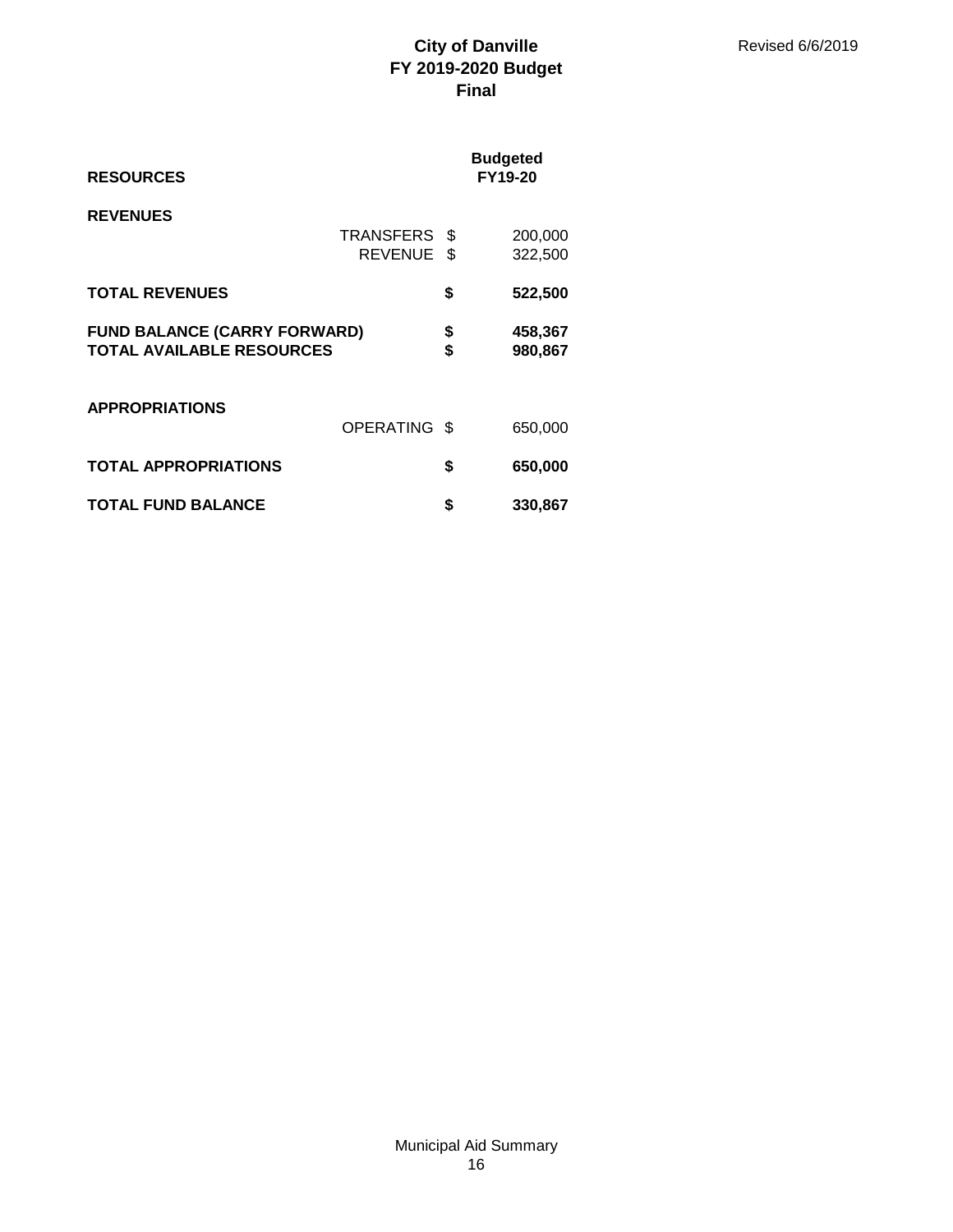### **Budgeted FY19-20**

| <b>Municipal Aid - Revenue</b>  |                             |            |                |
|---------------------------------|-----------------------------|------------|----------------|
| A <sub>11</sub> 00-00 4500      | Op Transfer - General Fund  | 200,000.00 | $\overline{1}$ |
| A <sub>11</sub> 00-00 4760      | Other Rev: Invest Interest  | 3,500.00   |                |
| A <sub>11</sub> 00-00 4935      | Intergov Rev: LGEAF Mineral | 4,000.00   |                |
| A11 00-00 4940                  | Intergov Rev: Mun Aid       | 315,000.00 |                |
| <b>TOTALS</b>                   |                             | 522,500.00 |                |
| <b>Municipal Aid - Expenses</b> |                             |            |                |
| A <sub>11</sub> 15-10 6172      | CSI: Streets & Roads        | 500,000.00 |                |
| A <sub>11</sub> 15-10 7001      | Op Transfer to General Fund | 25,000,00  |                |
| A <sub>11</sub> 15-10 9118      | <b>CAP: Streets/Roads</b>   | 125,000.00 | - 2            |
| <b>TOTALS</b>                   |                             | 650,000.00 |                |

1 - Increase Funding from General Fund for paving.

2 - New Road.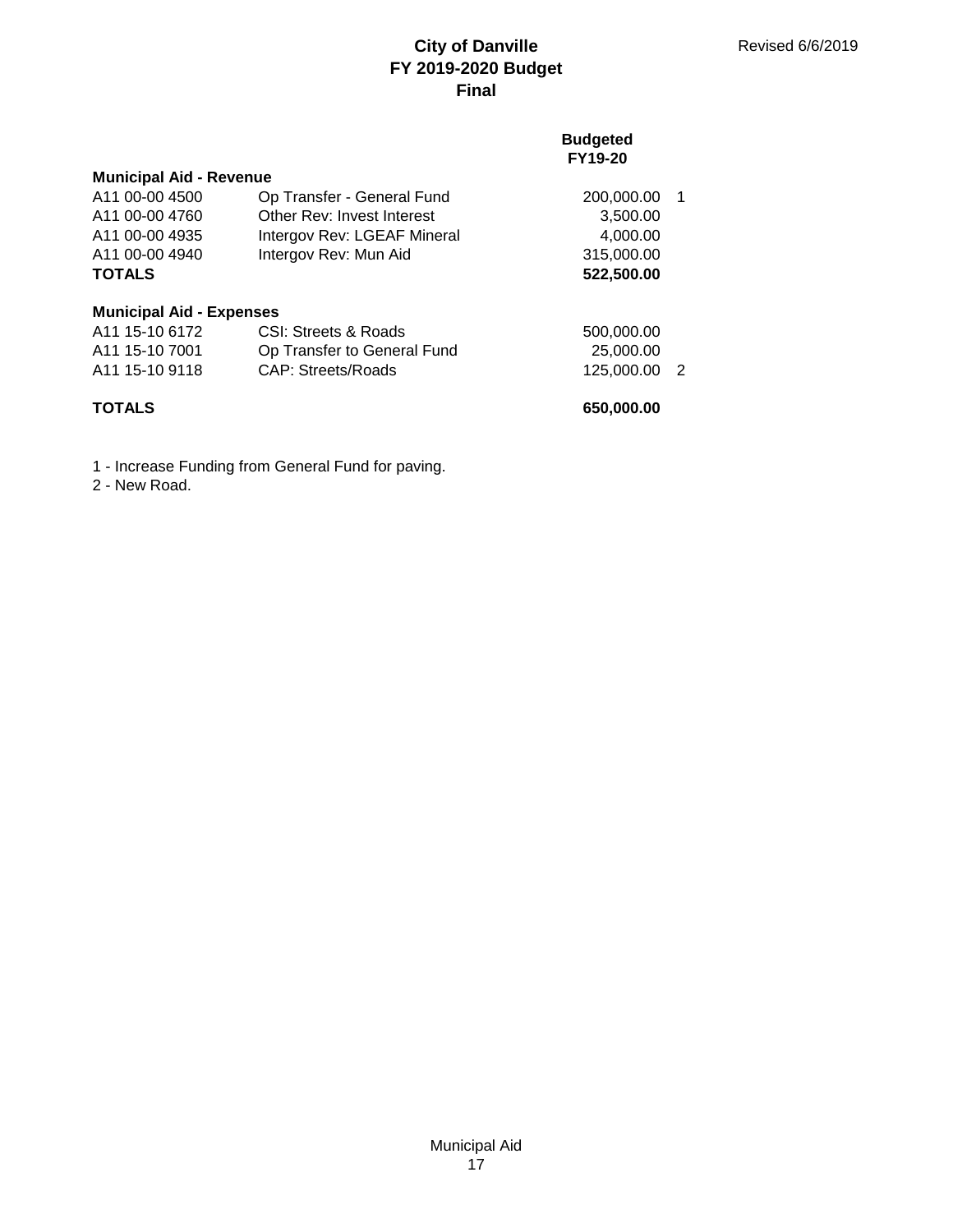| <b>RESOURCES</b>                                                        |                       |          | <b>Budgeted</b><br>FY19-20 |
|-------------------------------------------------------------------------|-----------------------|----------|----------------------------|
| <b>REVENUES</b>                                                         | <b>OTHER REVENUES</b> | - \$     | 27,100                     |
| <b>TOTAL REVENUES</b>                                                   |                       | \$       | 27,100                     |
| <b>FUND BALANCE (CARRY FORWARD)</b><br><b>TOTAL RESOURCES AVAILABLE</b> |                       | \$<br>\$ | 12,885<br>39,985           |
| <b>APPROPRIATIONS</b>                                                   | <b>OPERATING</b>      | - \$     | 27,090                     |
| <b>TOTAL APPROPRIATIONS</b>                                             |                       | \$       | 27,090                     |
| <b>FUND BALANCE</b>                                                     |                       | \$       | 12,893                     |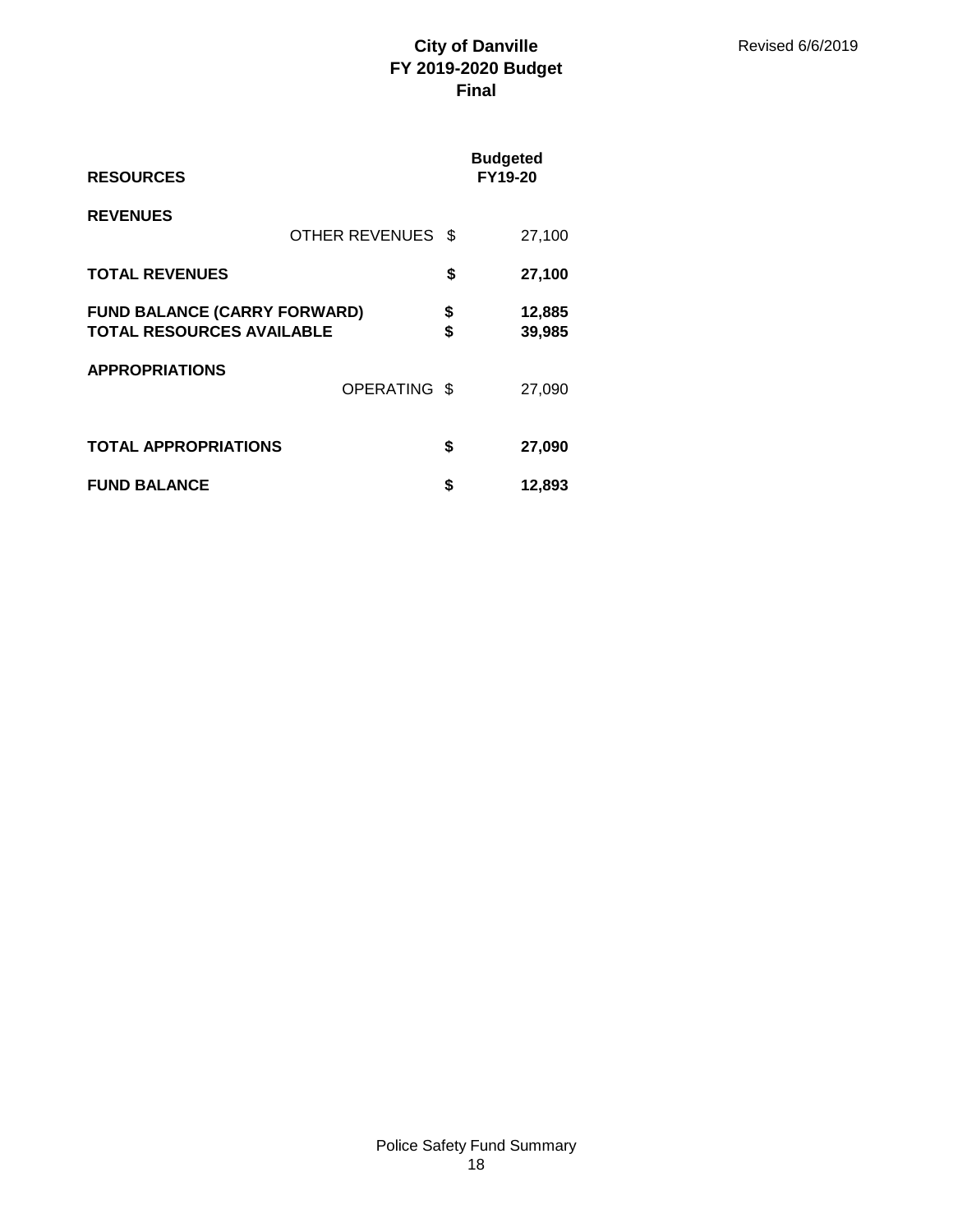### **Budgeted FY19-20**

| <b>Police Safety Fund - Revenues</b>     |                              |                 |
|------------------------------------------|------------------------------|-----------------|
| A16 00-00 4760                           | Other Rev: Invest Interest   | 100.00          |
| A16 00-00 4987                           | Intergov: Highway Safety     | 27,000.00<br>-1 |
| <b>TOTALS</b>                            |                              | 27,100.00       |
| <b>Police Safety Fund - Expenditures</b> |                              |                 |
| A <sub>16</sub> 14-40 5570               | Persrv: Reg Salary Safety    |                 |
| A <sub>16</sub> 14-40 5151               | Persrv: Overtime Hwy. Safety | 18,400.00       |
| A16 14-40 5953                           | Persry: FICA                 | 1,407.60        |
| A16 14-40 5978                           | Persry: Retirement CERS-HAZ  | 7,282.72        |
| <b>TOTALS</b>                            |                              | 27,090.32       |

1 - Grant runs from September to August. If it is a 100% again the City wishes to apply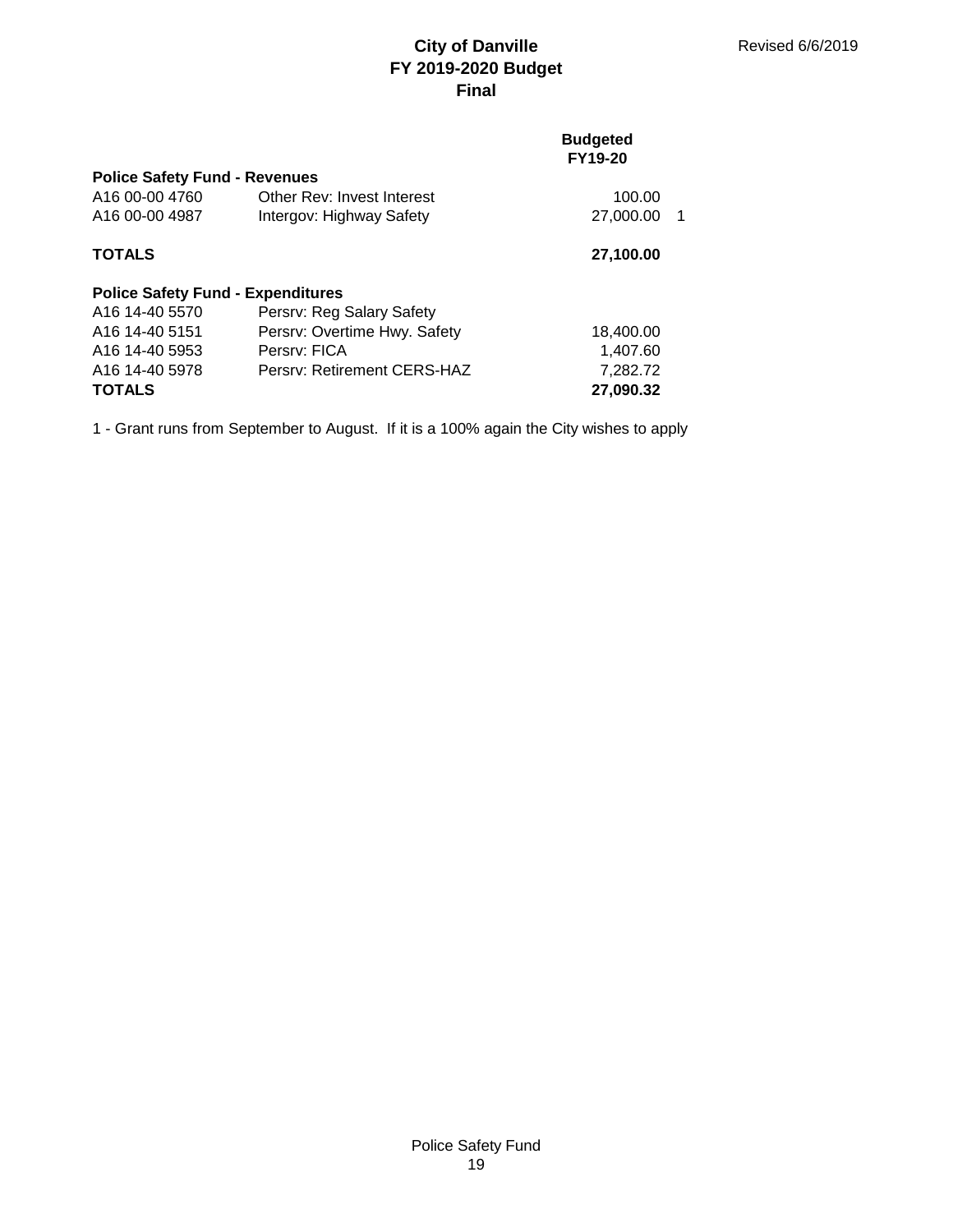| <b>RESOURCES</b>                                                        |                   |          | <b>Budgeted</b><br><b>FY19-20</b> |
|-------------------------------------------------------------------------|-------------------|----------|-----------------------------------|
| <b>REVENUES</b>                                                         | OTHER REVENUES \$ |          | 15,050                            |
| <b>TOTAL REVENUES</b>                                                   |                   | \$       | 15,050                            |
| <b>FUND BALANCE (CARRY FORWARD)</b><br><b>TOTAL RESOURCES AVAILABLE</b> |                   | \$<br>\$ | 2,486<br>17,536                   |
| <b>APPROPRIATIONS</b>                                                   | OPERATING \$      |          | 15,000                            |
| <b>TOTAL APPROPRIATIONS</b>                                             |                   | \$       | 15,000                            |
| <b>FUND BALANCE</b>                                                     |                   | \$       | 2,536                             |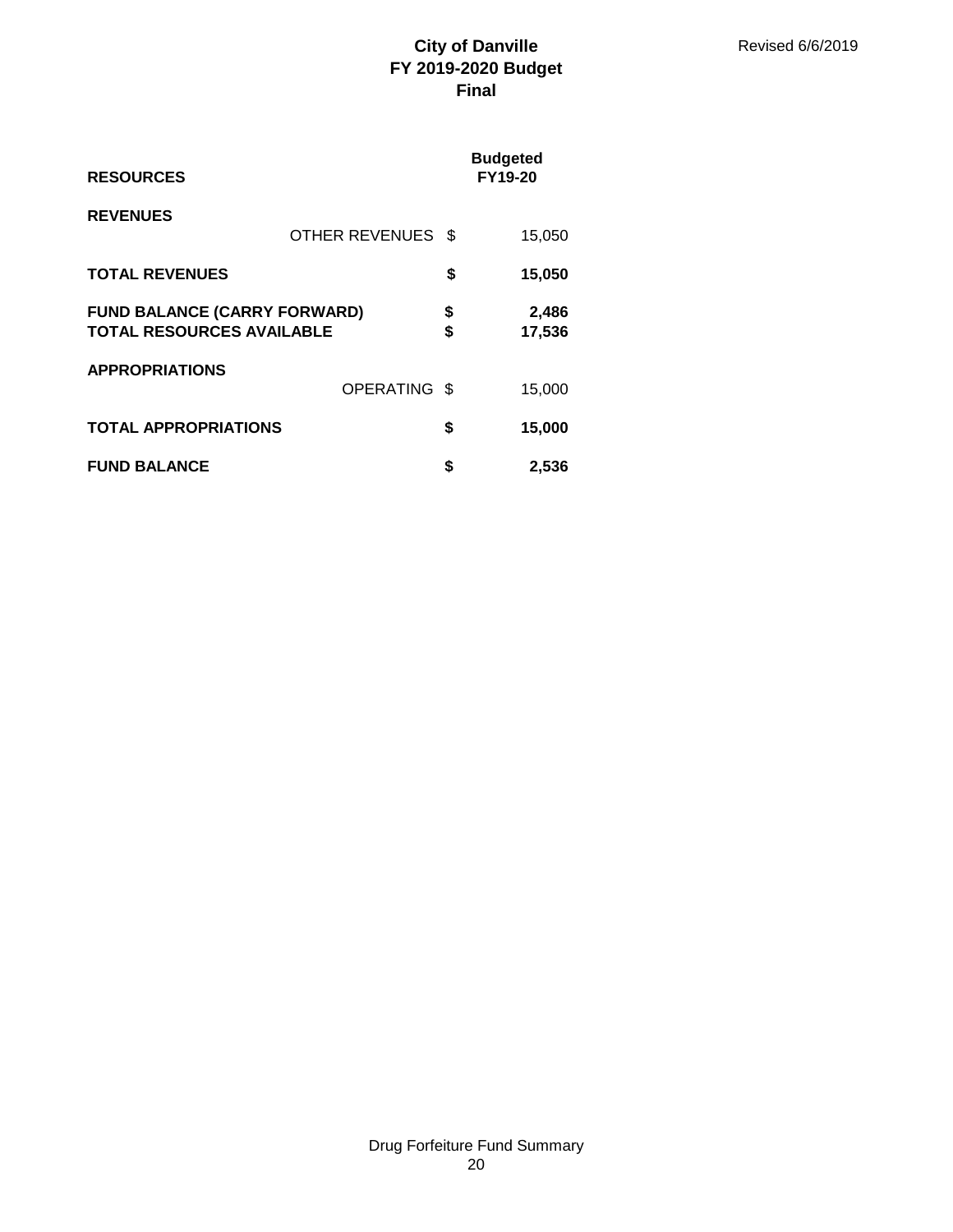| <b>RESOURCES</b>                                                        |                   |          | <b>Budgeted</b><br><b>FY19-20</b> |  |
|-------------------------------------------------------------------------|-------------------|----------|-----------------------------------|--|
| <b>REVENUES</b>                                                         | OTHER REVENUES \$ |          |                                   |  |
| <b>TOTAL REVENUES</b>                                                   |                   | \$       |                                   |  |
| <b>FUND BALANCE (CARRY FORWARD)</b><br><b>TOTAL RESOURCES AVAILABLE</b> |                   | \$<br>\$ |                                   |  |
| <b>APPROPRIATIONS</b>                                                   | OPERATING \$      |          |                                   |  |
| <b>TOTAL APPROPRIATIONS</b>                                             |                   | \$       |                                   |  |
| <b>TOTAL FUND BALANCE</b>                                               |                   | S        |                                   |  |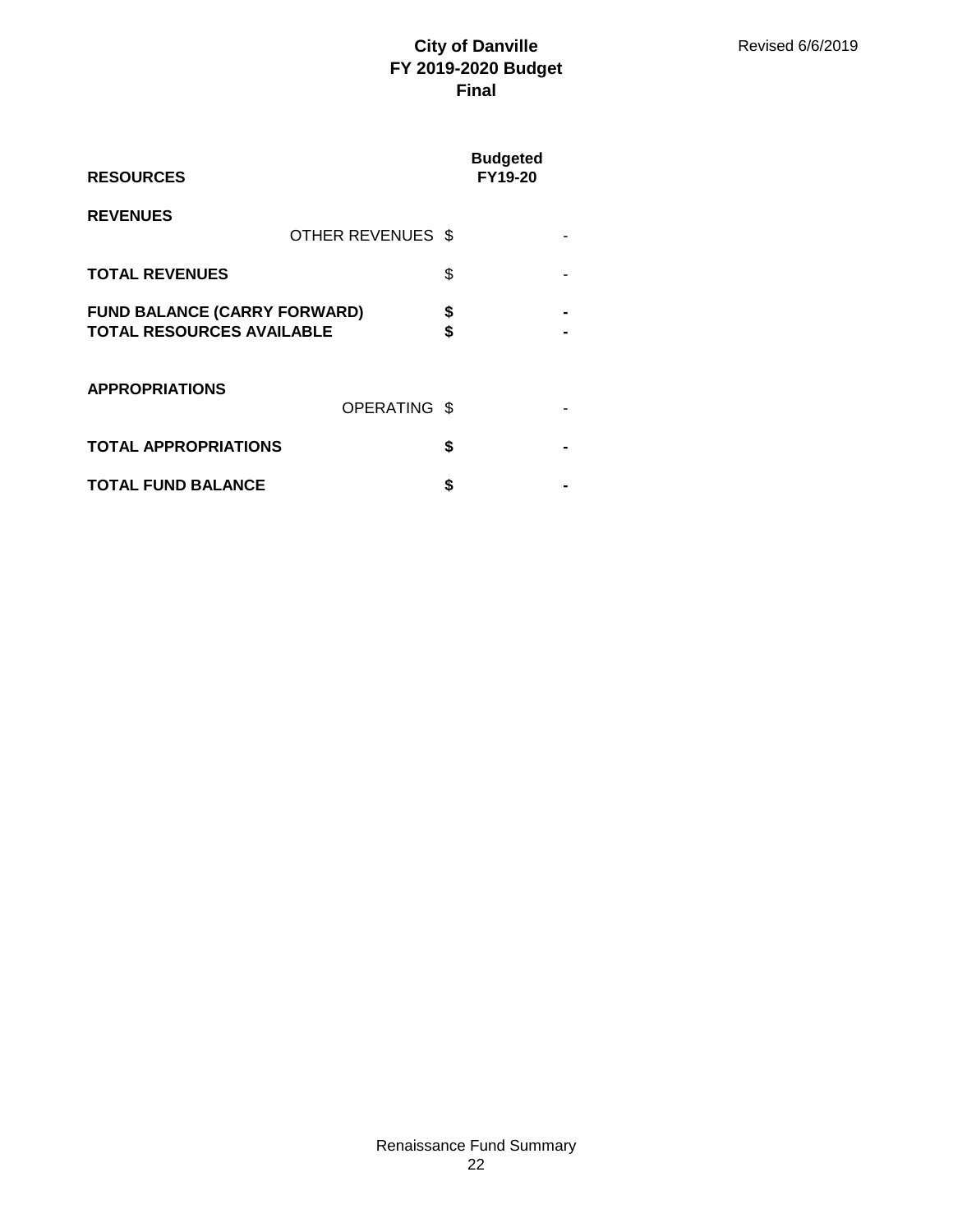## **Budgeted FY19-20**

| <b>Renaissance Fund - Revenues</b>     |                                      |  |
|----------------------------------------|--------------------------------------|--|
| A19 00-00 4760                         | Other Rev: Invest Interest           |  |
| A19 00-00 4907                         | Intergov: Facade Improvements        |  |
| A19 00-00 4901                         | Intergov: CLG                        |  |
| <b>TOTALS</b>                          |                                      |  |
| <b>Renaissance Fund - Expenditures</b> |                                      |  |
| A19 00-00 7144                         | Other: Facade Improvements           |  |
| A19 00-00 7148                         | <b>Other: Special Infrastructure</b> |  |
| <b>TOTALS</b>                          |                                      |  |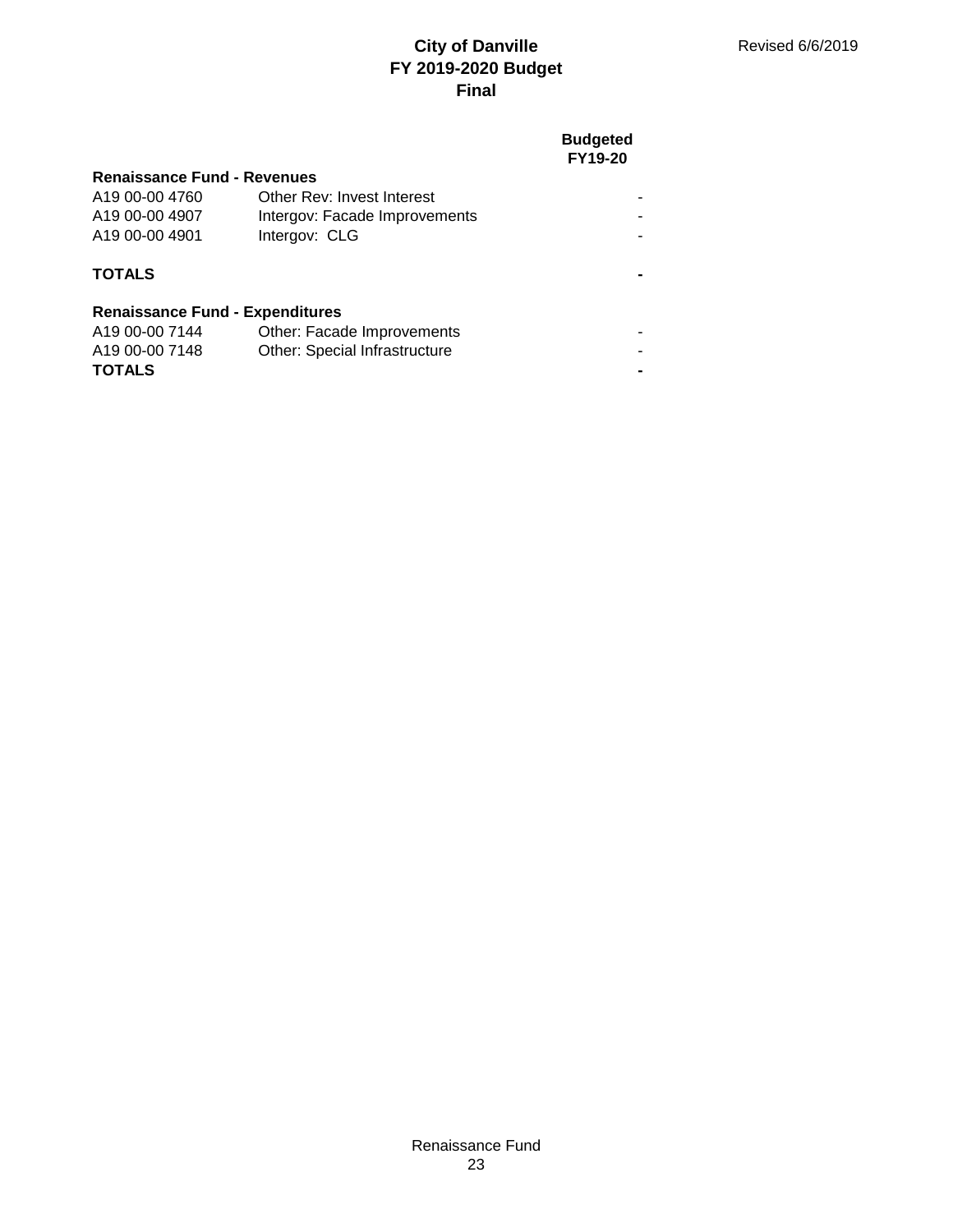## **Budgeted FY19-20**

| <b>Drug Forfeiture Fund - Revenues</b>     |                                |           |
|--------------------------------------------|--------------------------------|-----------|
| A17 00-00 4335                             | Pen & Forfeits: Drug Fees      | 15,000.00 |
| A17 00-00 4760                             | Other Rev: Invest Interest     | 50.00     |
| <b>TOTALS</b>                              |                                | 15,050.00 |
| <b>Drug Forfeiture Fund - Expenditures</b> |                                |           |
| A17 00-00 7117                             | OS: Electronic Information Sys | 5,000.00  |
| A17 00-00 7125                             | <b>OS: General Supplies</b>    | 10,000.00 |
| <b>TOTALS</b>                              |                                | 15,000.00 |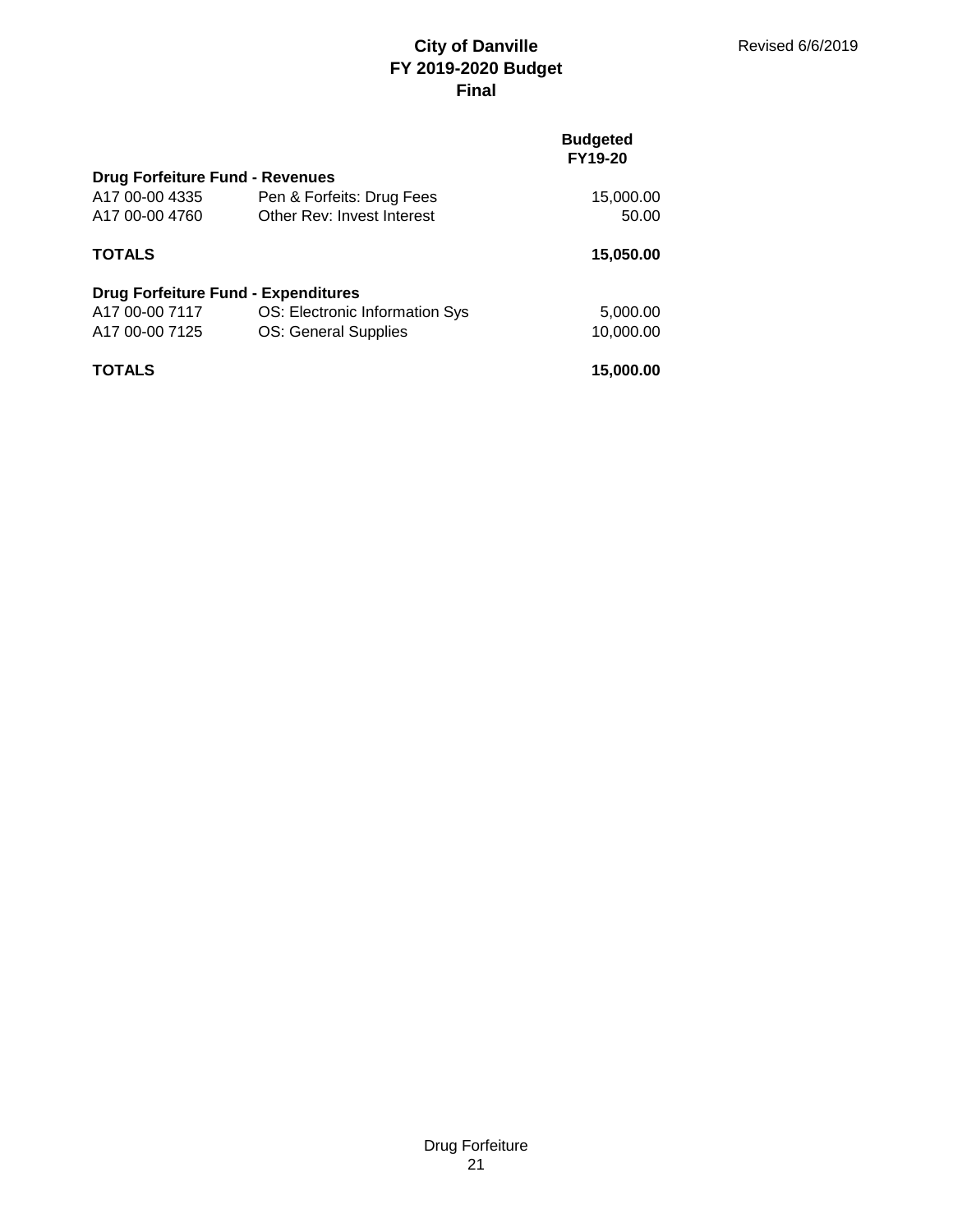| <b>RESOURCES</b>                                                        |                |          | <b>Budgeted</b><br>FY19-20 |
|-------------------------------------------------------------------------|----------------|----------|----------------------------|
| <b>REVENUES</b>                                                         | OPERATING \$   |          | 865,979                    |
| <b>TOTAL REVENUES</b>                                                   |                | \$       | 865,979                    |
| <b>FUND BALANCE (CARRY FORWARD)</b><br><b>TOTAL RESOURCES AVAILABLE</b> |                | \$<br>\$ | 154,021<br>1,020,000       |
| <b>APPROPRIATIONS</b>                                                   | CONTRACTUAL \$ |          | 1,020,000                  |
| <b>TOTAL APPROPRIATIONS</b>                                             |                | \$       | 1,020,000                  |
| <b>FUND BALANCE</b>                                                     |                | \$       |                            |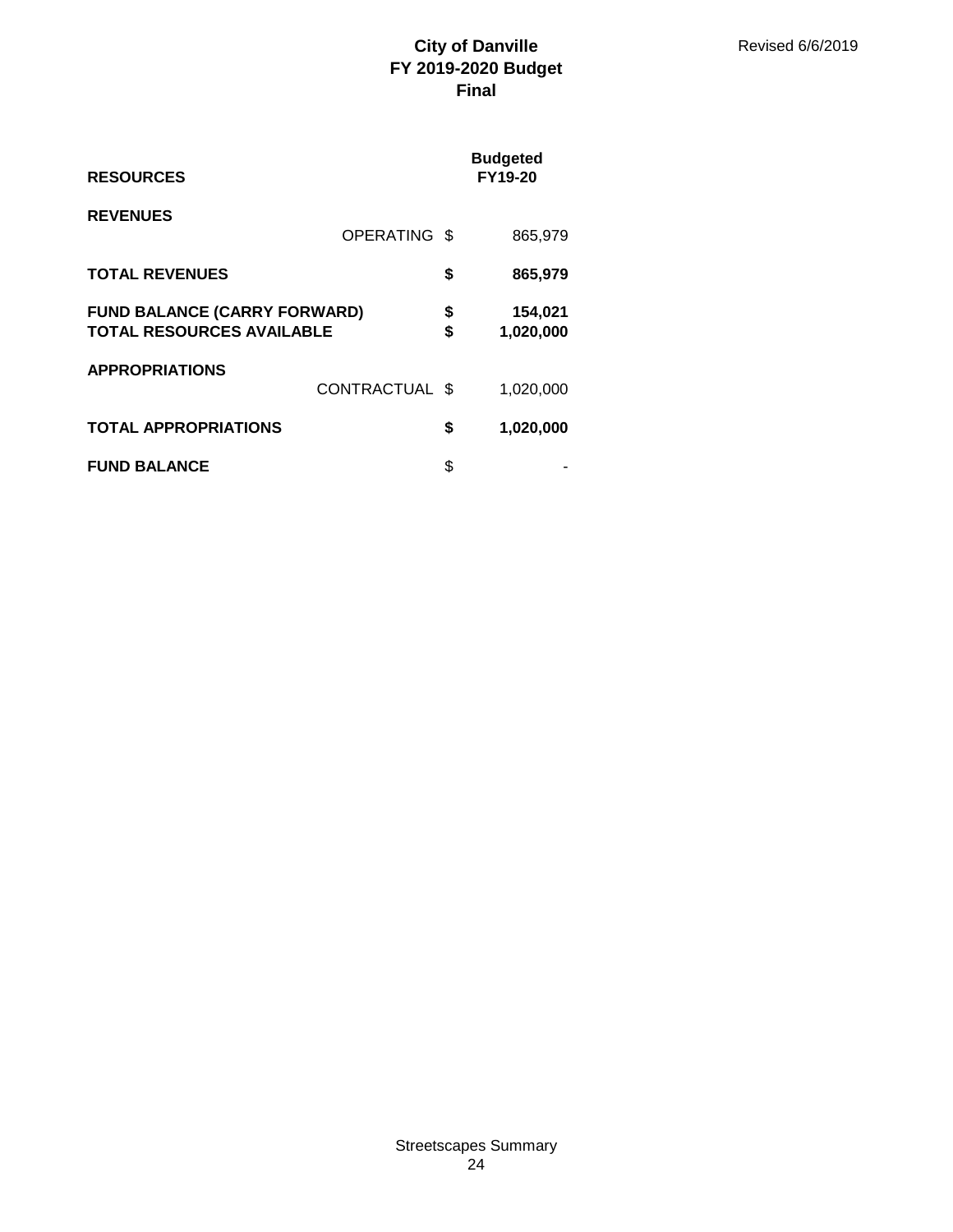## **Budgeted FY19-20**

| <b>Streetscapes - Revenues</b>     |                                |              |    |
|------------------------------------|--------------------------------|--------------|----|
| A23 00-00 4760                     | Other Rev: Invest Interest     | 300.00       |    |
| A23 00-00 4901                     | Intergov: Tsfr from Gen Fund   | 325,679.00   |    |
| A23 00-00 4908                     | Intergov: Streetscape Improve  | 540,000.00   |    |
| <b>TOTALS</b>                      |                                | 865,979.00   |    |
| <b>Streetscapes - Expenditures</b> |                                |              |    |
| A23 00-00 7145                     | Other: Streetscape Improvement | 900,000.00   | -1 |
|                                    | Other: Streetscape Improvement | 120,000.00   | -2 |
| <b>TOTALS</b>                      |                                | 1,020,000.00 |    |

## 1 - Main Street 4th to 3rd

2 - 3rd Street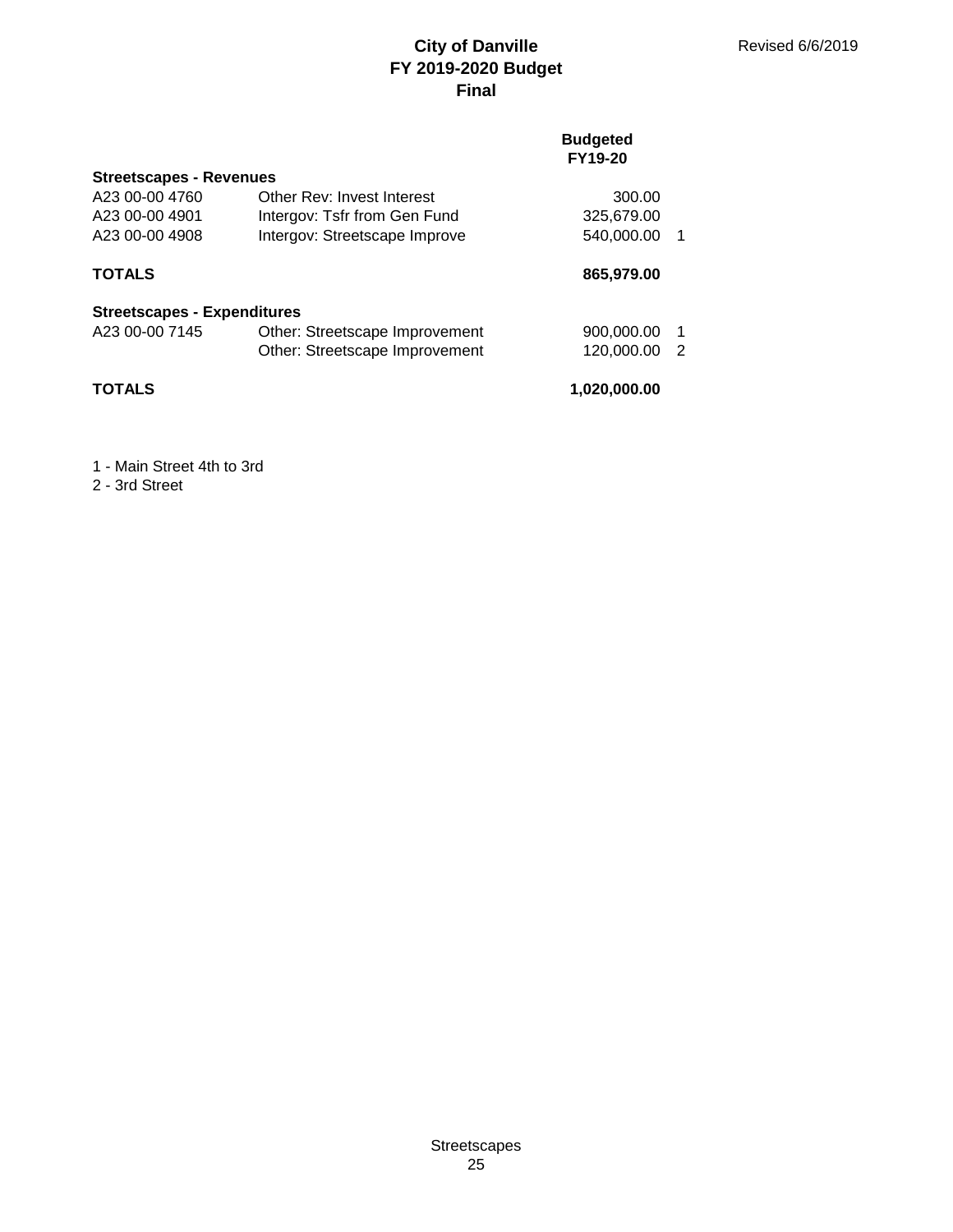| <b>RESOURCES</b>                                       | <b>Budgeted</b><br>FY19-20 |
|--------------------------------------------------------|----------------------------|
| <b>CEMETERY FUND SUMMARY</b>                           |                            |
| <b>REVENUES</b>                                        |                            |
| <b>TRANSFERS</b>                                       | \$<br>222,127              |
| SERVICES \$                                            | 68,000                     |
| <b>OTHER</b>                                           | \$<br>4,500                |
| <b>TOTAL REVENUES</b>                                  | \$<br>294,627              |
| <b>FUND BALANCE (CARRY FORWARD)</b>                    | \$<br>157,712              |
| <b>TOTAL RESOURCES AVAILABLE</b>                       | \$<br>452,339              |
| <b>EXPENDITURES</b>                                    |                            |
| <b>PERSONNEL</b>                                       | \$<br>108,129              |
| CONTRACTUAL                                            | \$<br>103,210              |
| OTHER                                                  | \$<br>54,000               |
| DEBT SERVICE \$                                        | 12,000                     |
| <b>CAPITAL</b>                                         | \$<br>175,000              |
| <b>TOTAL EXPENDITURES</b><br><b>PENSION ADJUSTMENT</b> | \$<br>452,339              |
| <b>FUND BALANCE</b>                                    | \$<br>0                    |
|                                                        |                            |
| <b>Fixed Asset Adjustment</b>                          |                            |
| <b>Restricted Cash</b>                                 |                            |
| Use temp-Rest.                                         |                            |

**FUND BALANCE (Budget)**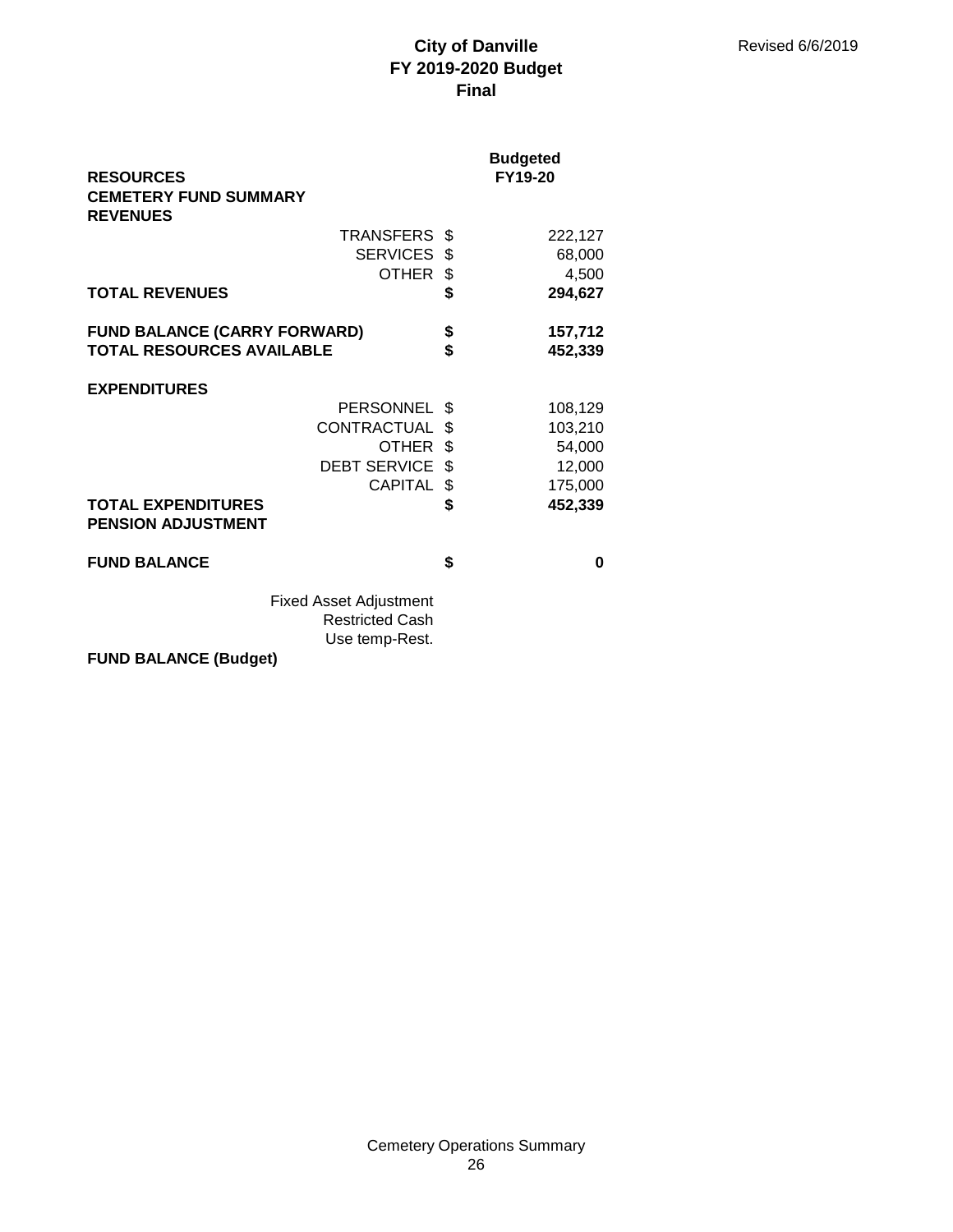**Budgeted**

|                                |                                        | FY19-20        |  |  |  |
|--------------------------------|----------------------------------------|----------------|--|--|--|
| <b>Cemetery - Revenues</b>     |                                        |                |  |  |  |
| A40 00-00 4500                 | Op Transfer - General Fund             | 222,127.00     |  |  |  |
| A40 00-00 4530                 | Services: Cemetery Lot Sales           | 23,000.00      |  |  |  |
| A40 00-00 4531                 | Services: Cemetery Job Work            |                |  |  |  |
|                                |                                        | 45,000.00      |  |  |  |
| A40 00-00 4760                 | Other Rev: Invest Interest             | 4,500.00       |  |  |  |
|                                |                                        |                |  |  |  |
|                                |                                        |                |  |  |  |
| TOTALS                         |                                        | 294,627.00     |  |  |  |
|                                |                                        |                |  |  |  |
| <b>Cemetery - Expenditures</b> |                                        |                |  |  |  |
| <b>PERSONNEL</b>               |                                        |                |  |  |  |
| A40 18-00 5150                 | PERSRV: Regular Cem. Salaries          | 55,681.80      |  |  |  |
| A40 18-00 5151                 | PERSRV: Overtime Reg. Salary           | 7,500.00       |  |  |  |
| A40 18-00 5152                 | PERSRV: P-T/Temp. Salaries             | 2,000.00       |  |  |  |
| A40 18-00 5953                 | Persrv: FICA                           | 4,986.41       |  |  |  |
| A40 18-00 5954                 | Persrv: Medical & Hospital             | 17,765.00      |  |  |  |
| A40 18-00 5955                 | Persrv: Dental                         | 1,155.00       |  |  |  |
| A40 18-00 5956                 | Persrv: Life                           | 100.10         |  |  |  |
| A40 18-00 5959                 | Persrv: Workers Compensation           | 3,740.00       |  |  |  |
| A40 18-00 5968                 | Persrv: Retirement CERS                | 15,201.54      |  |  |  |
|                                | <b>SUBTOTAL</b>                        |                |  |  |  |
|                                |                                        | 108,129.85     |  |  |  |
| CONTRACTUAL                    |                                        |                |  |  |  |
| A40 18-00 6110                 | <b>CS: Contract Labor</b>              | 85,000.00      |  |  |  |
| A40 18-00 6111                 | CS: Uniform Service                    | 500.00         |  |  |  |
| A40 18-00 6120                 | CSC: Advertising & Publicity           | 200.00         |  |  |  |
| A40 18-00 6122                 | CSC: Printing & Duplicating            | 200.00         |  |  |  |
| A40 18-00 6123                 | CSS: Recording & Reporting             | 700.00         |  |  |  |
| A40 18-00 6124                 | CSC: Postage & Freight                 | 50.00          |  |  |  |
| A40 18-00 6130                 | CSO: Landscape/Flowers/Trees           | 10,000.00      |  |  |  |
| A40 18-00 6131                 | <b>CSO: Rentals &amp; Leases</b>       | 50.00          |  |  |  |
| A40 18-00 6140                 | CSP: Audit/Budget/Fin-Repo             | 20.00          |  |  |  |
| A40 18-00 6142                 | <b>CSP: Consultants</b>                | 1,000.00       |  |  |  |
| A40 18-00 6145                 | CSP: Insurance/Judgement/Claim         | 3,025.00       |  |  |  |
| A40 18-00 6150                 | CSU: Telephone & Fax                   | 715.00         |  |  |  |
|                                |                                        |                |  |  |  |
| A40 18-00 6180                 | CSV: Vehicles & Light Trucks           | 250.00         |  |  |  |
| A40 18-00 6182                 | CSV: Machinery & Equipment             | 500.00         |  |  |  |
| A40 18-00 6191                 | <b>CSM: General Services</b>           | 1,000.00       |  |  |  |
|                                | <b>SUBTOTAL</b>                        | 103,210.00     |  |  |  |
| <b>OTHER</b>                   |                                        |                |  |  |  |
| A40 18-00 7111                 | MS: Office Supplies                    | 300.00         |  |  |  |
| A40 18-00 7114                 | MS: Clothing & Accessories             | 1,100.00       |  |  |  |
| A40 18-00 7116                 | MS: Safety & First Aid Supply          | 500.00         |  |  |  |
| A40 18-00 7117                 | OS: Electronic Inform System           | 500.00         |  |  |  |
| A40 18-00 7120                 | OS: Landscape/Flowers/Trees            | 12,000.00      |  |  |  |
| A40 18-00 7121                 | OS: Signs                              | 1,500.00       |  |  |  |
| A40 18-00 7122                 | OS: Chemicals                          | 100.00         |  |  |  |
| A40 18-00 7123                 | OS: Building Supplies                  | 50.00          |  |  |  |
| A40 18-00 7124                 | OS: Construction Materials             | 20,000.00<br>1 |  |  |  |
| A40 18-00 7125                 | OS: General Supplies                   |                |  |  |  |
| A40 18-00 7130                 | VES: Tools & Equipment                 | 4,000.00       |  |  |  |
|                                |                                        | 1,000.00       |  |  |  |
| A40 18-00 7131                 | VES: Vehicles & Light Trucks           | 1,000.00       |  |  |  |
| A40 18-00 7133                 | VES: Machinery & Equipment             | 100.00         |  |  |  |
| A40 18-00 7134                 | VES: Gasoline & Oil                    | 9,350.00       |  |  |  |
| A40 18-00 7135                 | <b>VES: Miscellaneous</b>              | 500.00         |  |  |  |
| A40 18-00 7140                 | Other: Membership/Subscription         | 500.00         |  |  |  |
| A40 18-00 7141                 | Other: Staff Devp/Educat               | 500.00         |  |  |  |
| A40 18-00 7149                 | Other: Miscellaneous                   | 1,000.00       |  |  |  |
|                                | <b>SUBTOTAL</b>                        | 54,000.00      |  |  |  |
|                                |                                        |                |  |  |  |
| <b>Cemetery Debt Service</b>   |                                        |                |  |  |  |
| A40 18-00 8121                 | Fleet                                  | 12,000.00      |  |  |  |
|                                | <b>SUBTOTAL</b>                        | 12,000.00      |  |  |  |
|                                |                                        |                |  |  |  |
|                                | <b>Cemetery Capital - Expenditures</b> |                |  |  |  |
| A40 18-00 9000                 | Equipment                              | 175,000.00     |  |  |  |
|                                | SUBTOTAL                               | 175,000.00     |  |  |  |
|                                |                                        |                |  |  |  |
| <b>TOTALS</b>                  |                                        | 452,339.85     |  |  |  |
|                                |                                        |                |  |  |  |

1 - Road paving in the cemeteries.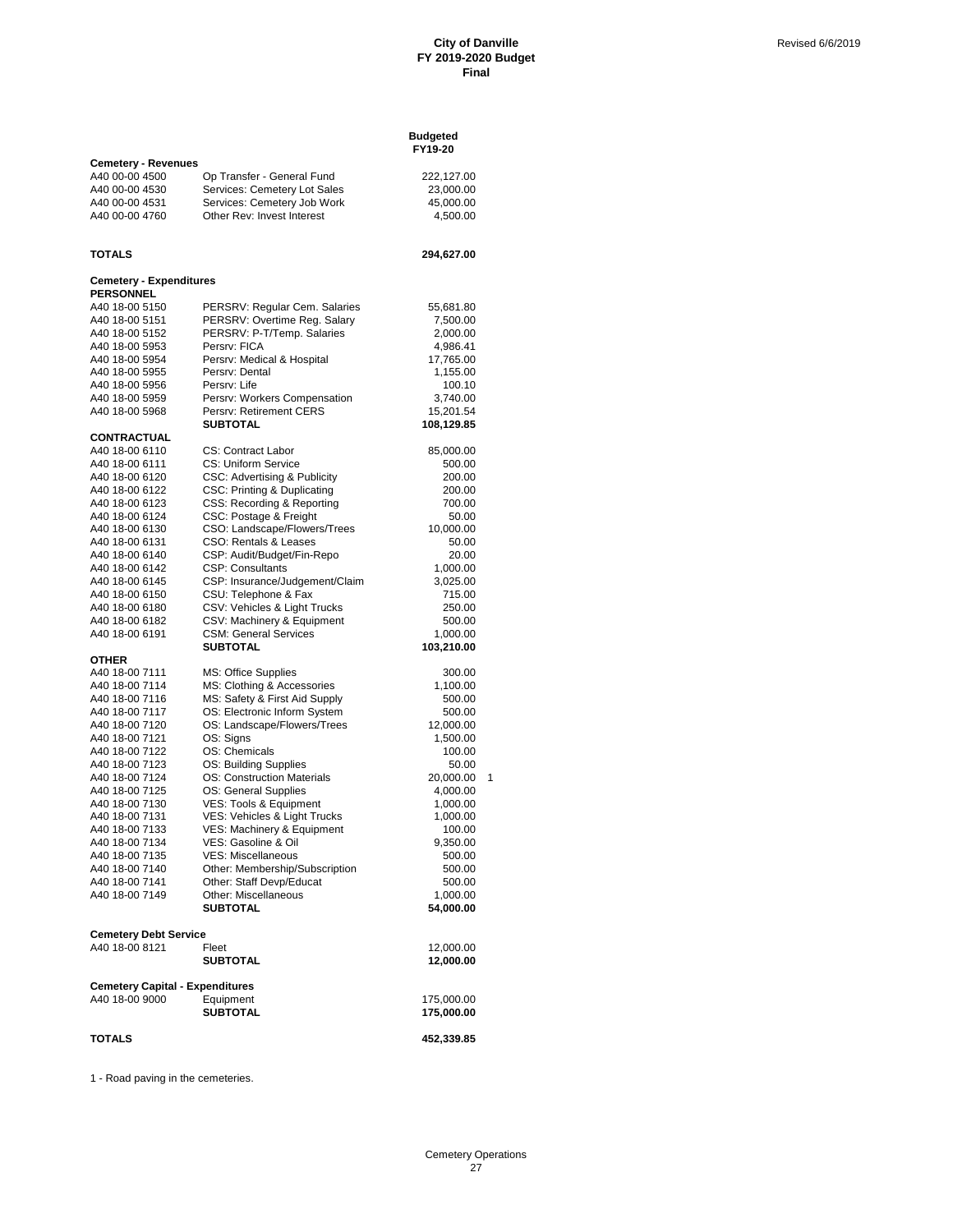| <b>RESOURCES</b>                                                        |                                                                                          |                                 | <b>Budgeted</b><br>FY19-20                                   |
|-------------------------------------------------------------------------|------------------------------------------------------------------------------------------|---------------------------------|--------------------------------------------------------------|
| <b>REVENUES</b><br><b>TOTAL REVENUES</b>                                | <b>OPERATING REVENUES</b><br><b>OTHER REVENUES</b>                                       | \$<br>\$<br>\$                  | 580,000<br>10,500<br>590,500                                 |
| <b>FUND BALANCE (CARRY FORWARD)</b><br><b>TOTAL RESOURCES AVAILABLE</b> |                                                                                          | \$<br>\$                        | 412,954<br>1,003,454                                         |
| <b>EXPENDITURES</b><br><b>TOTAL EXPENDITURES</b>                        | <b>PERSONNEL</b><br>CONTRACTUAL<br><b>OTHER</b><br><b>DEBT SERVICE</b><br><b>CAPITAL</b> | S<br>\$<br>\$<br>\$<br>\$<br>\$ | 257,790<br>32,460<br>119,889<br>77,401<br>347,500<br>835,041 |
| <b>PENSION ADJUSTMENT</b>                                               |                                                                                          |                                 |                                                              |
| <b>FUND BALANCE</b>                                                     |                                                                                          | \$                              | 168,413                                                      |

**FUND BALANCE (Budget)**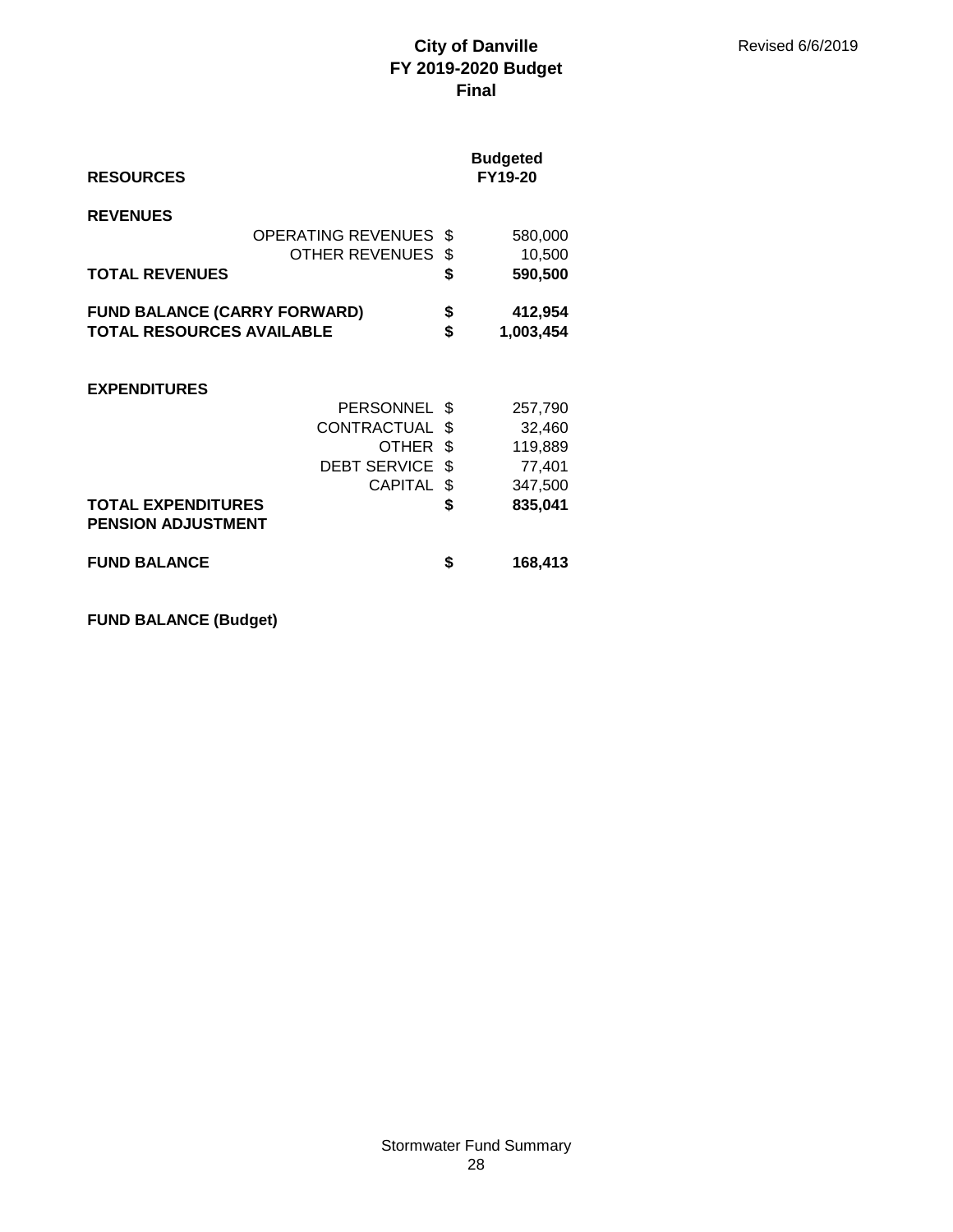|                                          |                                     | <b>Budgeted</b><br>FY19-20 |
|------------------------------------------|-------------------------------------|----------------------------|
| <b>Stormwater - Revenues</b>             |                                     |                            |
| A45 00-00 4004                           | <b>Operating Rev: Fees</b>          | 580,000.00                 |
| A45 00-00 4760                           | Other Rev: Invest Interest          | 10,500.00                  |
|                                          |                                     | 590,500.00                 |
| <b>Stormwater - Expenditures</b>         |                                     |                            |
| <b>PERSONNEL</b>                         |                                     |                            |
| A45 00-00 5150                           | <b>Regular Storm Water Salaries</b> | 131,369.47                 |
| A45 00-00 5151                           | Overtime Regular Salaries           | 6,000.00                   |
| A45 00-00 5152                           | PT/Temp                             | 5,000.00                   |
| A45 00-00 5953                           | Persry: FICA                        | 10,891.26                  |
| A45 00-00 5954                           | Persrv: Medical & Hospital          | 60,000.00                  |
| A45 00-00 5955                           | Persrv: Dental                      | 2,750.00                   |
| A45 00-00 5956                           | Persry: Life                        | 258.50                     |
| A45 00-00 5959                           | Persrv: Workers Compensation        | 8,470.00                   |
| A45 00-00 5968                           | Persrv: Retirement CERS             | 33,051.09                  |
|                                          | <b>SUBTOTAL</b>                     | 257,790.32                 |
| <b>CONTRACTUAL</b><br>A45 00-00 6111     | CS: Uniform & Clothing Allow        | 175.00                     |
| A45 00-00 6120                           | CSC: Advertising & Publicity        | 350.00                     |
| A45 00-00 6122                           | CSC: Printing & Duplication         | 1,500.00                   |
| A45 00-00 6124                           | CSC: Postage & Freight              | 50.00                      |
| A45 00-00 6142                           | <b>CSP: Consultants</b>             | 1,000.00                   |
| A45 00-00 6145                           | CSP: Insurance/Judgement/Claim      | 3,025.00                   |
| A45 00-00 6150                           | CSU: Telephone & Fax                | 2,860.00                   |
| A45 00-00 6154                           | CSU: Stormwater                     |                            |
| A45 00-00 6172                           | CSI: Street & Roads                 | 11,000.00                  |
| A45 00-00 6191                           | <b>CSM: General Services</b>        | 7,500.00                   |
|                                          | <b>SUBTOTAL</b>                     | 5,000.00<br>32,460.00      |
| <b>OTHER</b>                             |                                     |                            |
| A45 00-00 7111                           | MS: Office Supply                   | 350.00                     |
| A45 00-00 7114                           | MS: Clothing & Accessories          | 2,200.00                   |
| A45 00-00 7116                           | MS: Safety & First Aid              | 500.00                     |
| A45 00-00 7117                           | OS: Electronic Inform System        | 1,250.00                   |
| A45 00-00 7124                           | <b>OS: Construction Materials</b>   | 16,500.00                  |
| A45 00-00 7125                           | OS: General Supplies                | 1,000.00                   |
| A45 00-00 7131                           | VES: Vehicles & Light Trucks        | 3,800.00                   |
| A45 00-00 7133                           | VES: Machinery & Equipment          | 1,000.00                   |
| A45 00-00 7134                           | VES: Gasoline & Oil                 | 11,000.00                  |
| A45 00-00 7135                           | <b>VES: Miscellaneous</b>           | 100.00                     |
| A45 00-00 7140                           | Other: Membership/Subscription      | 500.00                     |
| A45 00-00 7141                           | Other: Staff Devpl/Education        | 500.00                     |
| A45 00-00 7142                           | Other: Conference & Meetings        | 1,000.00                   |
| A45 00-00-7992                           | Interfund Charge                    | 80,188.90<br>1             |
|                                          | <b>SUBTOTAL</b>                     | 119,888.90                 |
| <b>Stormwater - Debt Service</b>         |                                     |                            |
| A45 00-00 8201                           | Loan KLC                            | 53,400.97                  |
| A45 00-00 8121                           | Fleet                               | 24,000.00                  |
|                                          | <b>SUBTOTAL</b>                     | 77,400.97                  |
| <b>Stormwater Capital - Expenditures</b> |                                     |                            |
| A45 00-00 9000                           | Equipment                           | 22,500.00                  |
| A45 00-00 9998                           | Reserved                            | 25,000.00                  |
| A45 00-00 9001                           | Engineering                         | 50,000.00                  |
| A45 00-00 9002                           | <b>Project Costs</b>                | 250,000.00                 |
|                                          | <b>SUBTOTAL</b>                     | 347,500.00                 |
|                                          |                                     |                            |
| <b>TOTALS</b>                            |                                     | 835,040.19                 |

1 - Interfund Charge was established for Storm Water in FY11.

 2.5% of Legislative + 2.5% of Finance + 3% of Operating Revenues (Already takes into consideration of Director's Time spent in other areas)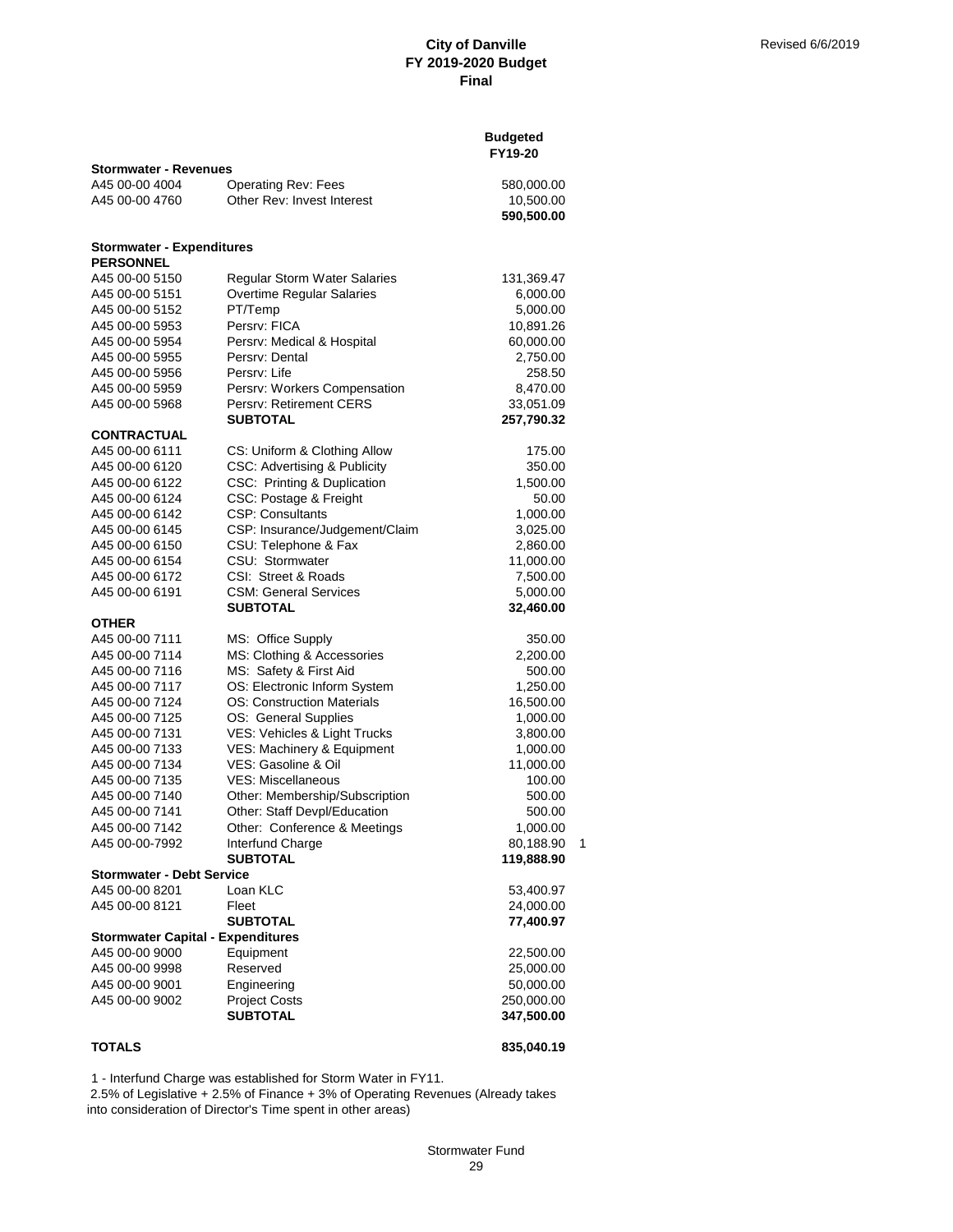| <b>RESOURCES</b>                    |    | <b>Budgeted</b><br><b>FY19-20</b> |
|-------------------------------------|----|-----------------------------------|
| <b>REVENUES</b>                     |    |                                   |
| FEES                                | \$ | 979,200                           |
| TRANSFER FROM GENERAL FUND          | \$ | 65,636                            |
| <b>OTHER</b>                        | \$ | 100                               |
| <b>TOTAL REVENUES</b>               |    | 1,044,936                         |
| <b>FUND BALANCE (CARRY FORWARD)</b> | \$ | 20,224                            |
| <b>TOTAL RESOURCES AVAILABLE</b>    | \$ | 1,065,160                         |
| <b>APPROPRIATIONS</b>               |    |                                   |
|                                     |    |                                   |
| <b>OPERATING</b>                    | \$ |                                   |
| <b>TOTAL APPROPRIATIONS</b>         | \$ | 1,059,800<br>1,059,800            |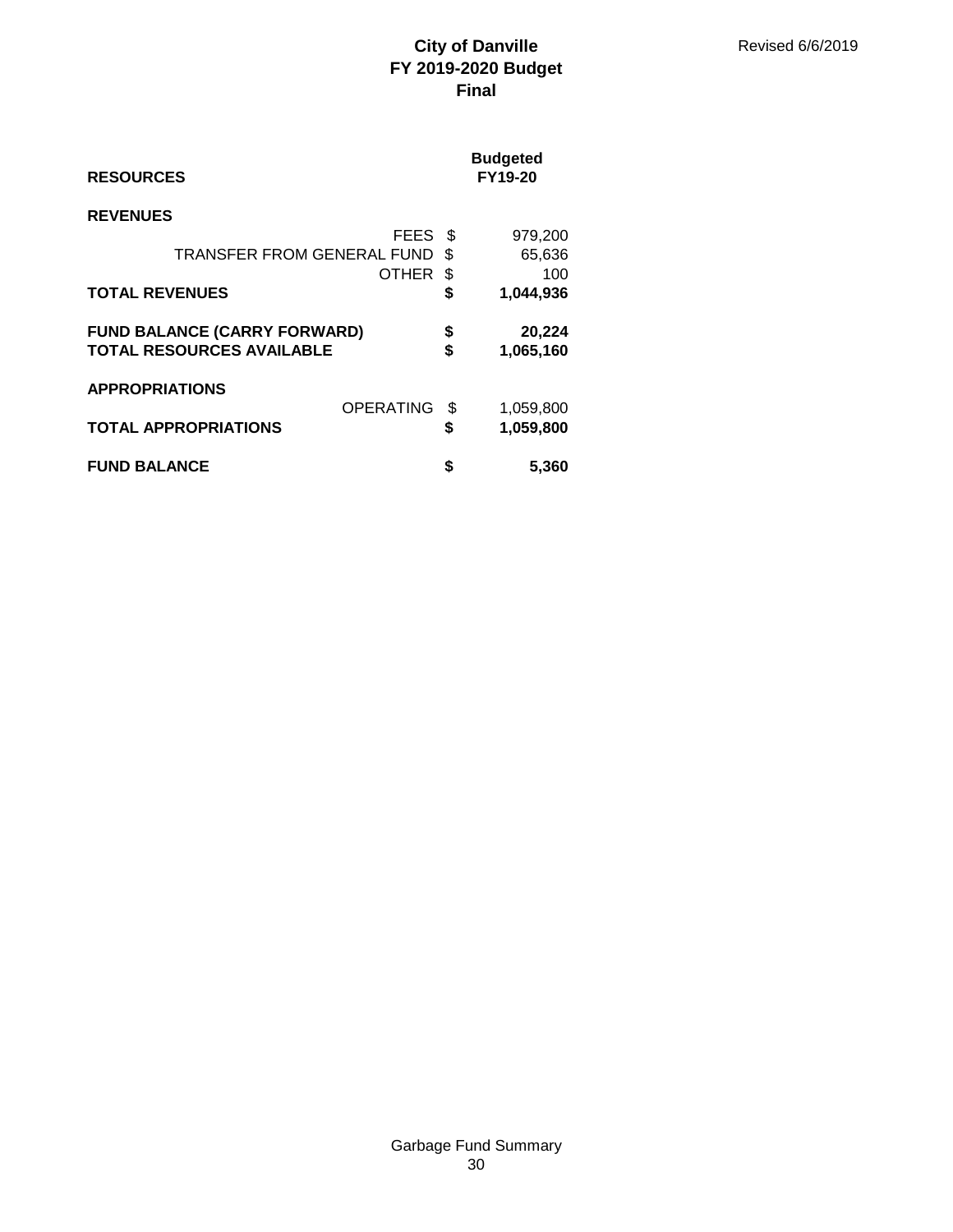## **Budgeted FY19-20**

| <b>Garbage Fund - Revenues</b>     |                                   |              |
|------------------------------------|-----------------------------------|--------------|
| A46 00-00 4001                     | Refuse & Recycling Fee            | 979,200.00   |
| A46 00-00 4003                     | <b>Transfer from General Fund</b> | 65,636.00    |
| A46 00-00 4760                     | Interest Earned                   | 100.00       |
| <b>TOTALS</b>                      |                                   | 1,044,936.00 |
| <b>Garbage Fund - Expenditures</b> |                                   |              |
| A46 00-00 6160                     | CSW: Solid Waste Contract         | 1,002,660.00 |
| A46 00-00 6164                     | CSW: KY Env Remediation Fee       | 12,500.00    |
| A46 00-00 7167                     | Grant: Recycling                  | 44,640.00    |
| <b>TOTALS</b>                      |                                   | 1,059,800.00 |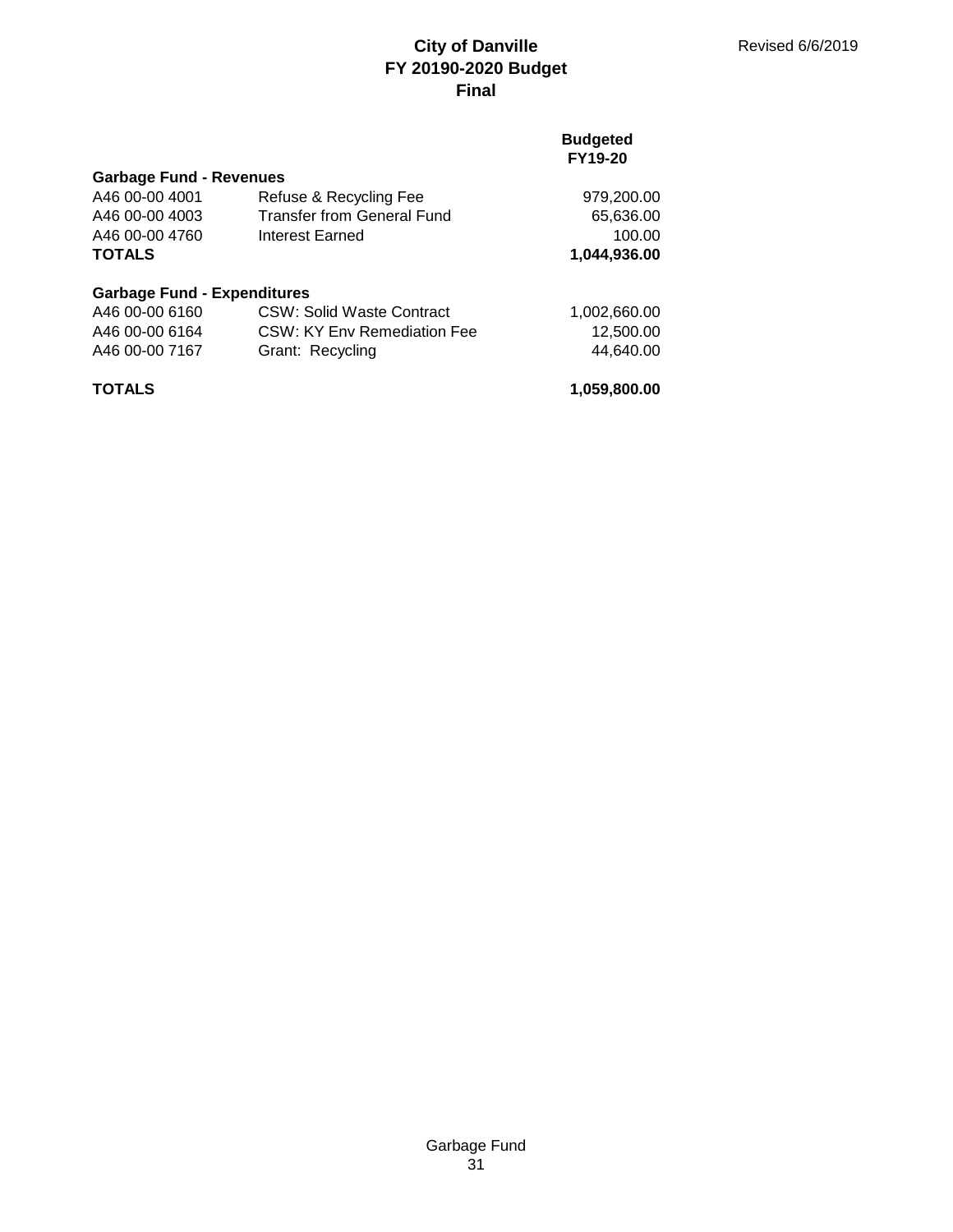| <b>RESOURCES</b>                                                                                                                                                                                                                                                                                         |                                                    | <b>Budgeted</b><br>FY19-20                                                                                 |
|----------------------------------------------------------------------------------------------------------------------------------------------------------------------------------------------------------------------------------------------------------------------------------------------------------|----------------------------------------------------|------------------------------------------------------------------------------------------------------------|
| <b>REVENUES</b><br>OPERATING<br>NON-OPERATING<br><b>TOTAL REVENUE</b>                                                                                                                                                                                                                                    | \$<br>\$<br>\$                                     | 9,793,500<br>6,081,500<br>15,875,000                                                                       |
| <b>FUND BALANCE (CARRY FORWARD)</b><br><b>TOTAL AVAILABLE RESOURCES</b>                                                                                                                                                                                                                                  | \$<br>\$                                           | 7,016,973<br>22,891,973                                                                                    |
| <b>APPROPRIATIONS</b><br><b>WATER TREATMENT PLANT</b><br><b>WATER DISTRIBUTION &amp; SALES</b><br>WASTEWATER TREATMENT PLANT<br><b>SEWER COLLECTION &amp; REHAB</b><br>PERRYVILLE UTILITY<br><b>NON-CAPITAL OUTLAYS &amp; IMPR</b><br>NON-DEPARTMENTAL<br>UTILITY DEBT SERVICE<br><b>UTILITY CAPITAL</b> | \$<br>\$<br>\$<br>\$<br>\$<br>\$<br>\$<br>\$<br>\$ | 2,391,022<br>1,334,416<br>1,582,398<br>810,365<br>181,131<br>70,000<br>1,698,771<br>3,028,951<br>7,852,500 |
| <b>TOTAL APPROPRIATIONS</b><br><b>PENSION ADJUSTMENT</b>                                                                                                                                                                                                                                                 | \$                                                 | 18,949,555                                                                                                 |
| <b>FUND BALANCE</b>                                                                                                                                                                                                                                                                                      | \$                                                 | 3,942,419                                                                                                  |
| <b>Restricted Depreciation/Bond Funds</b>                                                                                                                                                                                                                                                                |                                                    | (3,000,000)                                                                                                |
| <b>FUND BALANCE (Budget)</b>                                                                                                                                                                                                                                                                             | \$                                                 | 942,419                                                                                                    |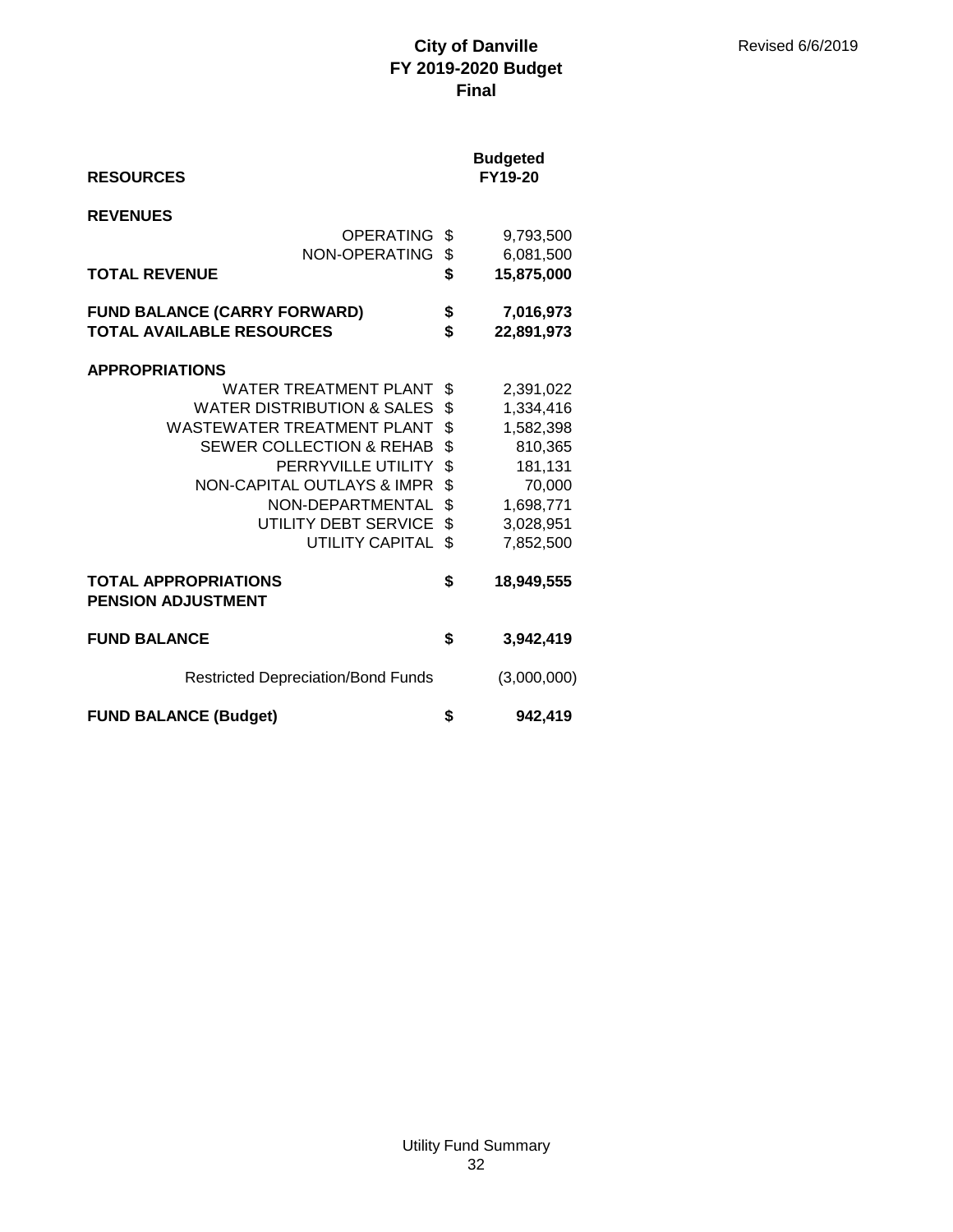**Budgeted FY19-20**

| Operating            |                                     |              |
|----------------------|-------------------------------------|--------------|
| A60 00-00 4745       | Other Rev: Insurance Proc           | 500.00       |
| A60 00-00 4750       | Other Rev: Sale of Property         | 500.00       |
| A60 00-00 4799       | Other Rev: Miscellaneous            | 500.00       |
| A60 00-00 4810       | <b>Operating Rev: Water Service</b> | 4,817,500.00 |
| A60 00-00 4811       | <b>Operating Rev: Sewer Service</b> | 4,590,000.00 |
| A60 00-00 4813       | <b>Operating Rev: Tap Fees</b>      | 8,500.00     |
| A60 00-00 4814       | <b>Operating Rev: Labor</b>         | 10,000.00    |
| A60 00-00 4815       | <b>Operating Rev: Penalty</b>       | 125,000.00   |
| A60 00-00 4816       | Operating Rev: Turn On Fees         | 60,000.00    |
| A60 00-00 4817       | Operating Rev: Sewer BOD Fee        | 1,000.00     |
| A60 00-00 4818       | Operating Rev: Fire Protect SF      | 95,000.00    |
| A60 00-00 4820       | <b>Operating Rev: Stock Sold</b>    | 40,000.00    |
| A60 00-00 4822       | <b>Operating Rev: Miscellaneous</b> | 15,000.00    |
| A60 00-00 4825       | Operating Rev: Kentucky River       | 30,000.00    |
|                      | <b>SUBTOTAL</b>                     | 9,793,500.00 |
| <b>Non-Operating</b> |                                     |              |
| A60 00-00 4832       | Non-Oper Rev: Revenue Interest      | 35,000.00    |
| A60 00-00 4833       | Non-Oper Rev: Deprec Fund Int       | 1,750.00     |
| A60 00-00 4834       | Non-Oper Rev: Meter Depos Int       | 9,000.00     |
| A60 00-00 4835       | Non-Oper Rev: Bond Fund Int         | 30,000.00    |
| A60 00-00 4840       | Non-Oper Rev: Payroll Acct Int      | 700.00       |
| A60 00-00 4841       | Loan Proceeds                       | 6,000,000.00 |
| A60 00-00 4845       | 220 Tax Refund                      | 5,000.00     |
| A60 00-00 4860       | Cash Short/Over                     | 50.00        |
|                      | <b>SUBTOTAL</b>                     | 6,081,500.00 |
|                      |                                     |              |

**Utility Fund - Revenues**

**TOTALS 15,875,000.00**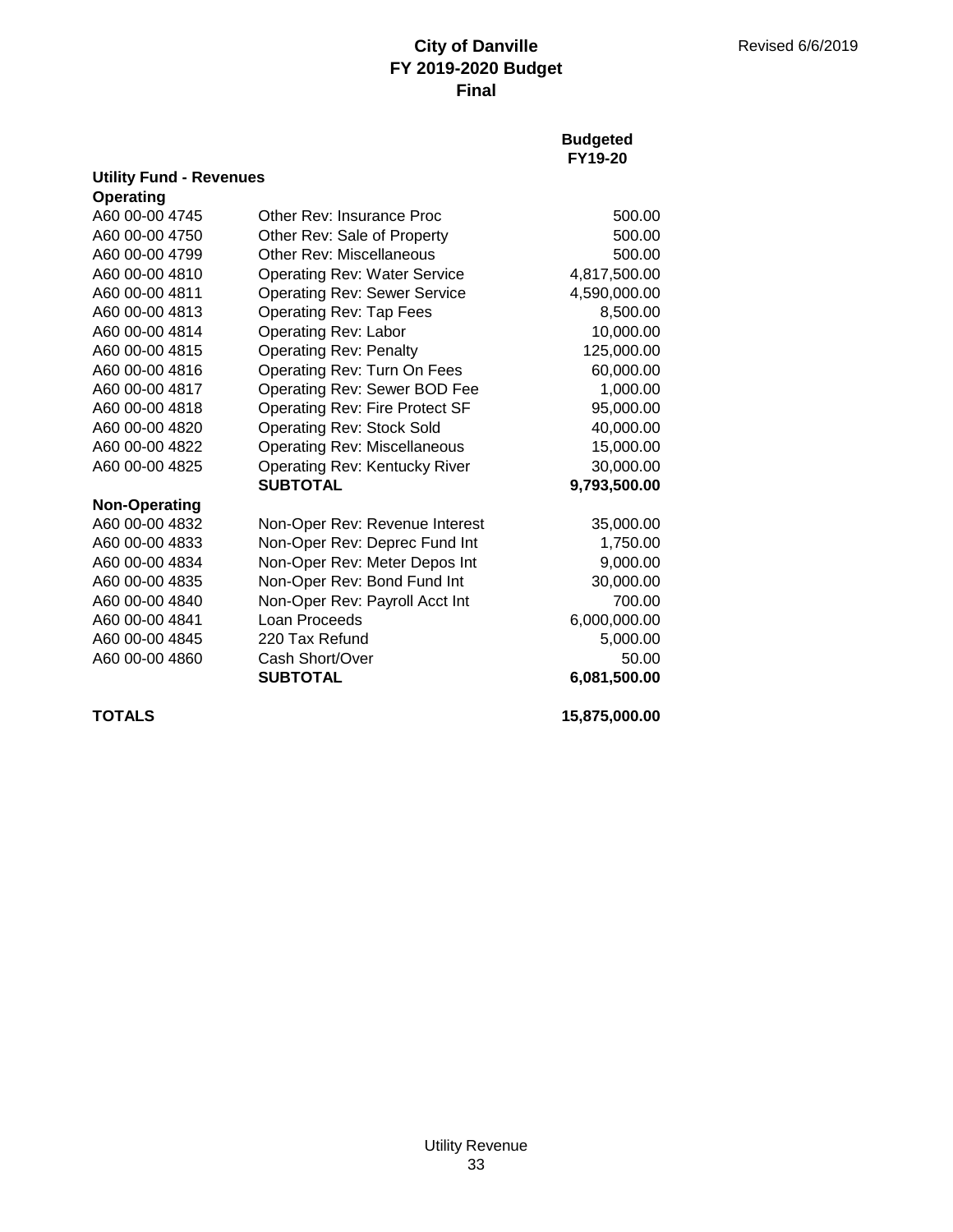|                                  |                                                              | FY19-20                 |
|----------------------------------|--------------------------------------------------------------|-------------------------|
| <b>Water Treatment Plant</b>     |                                                              |                         |
| <b>PERSONNEL</b>                 |                                                              |                         |
| A60 18-10 5150                   | Persrv: Reg Salary Production<br>Persrv: Overtime Production | 363,120.00              |
| A60 18-10 5151<br>A60 18-10 5953 | Persrv: FICA                                                 | 30,000.00<br>30,073.68  |
| A60 18-10 5954                   | Persrv: Medical & Hospital                                   | 164,000.00              |
| A60 18-10 5955                   | Persry: Dental                                               | 6,600.00                |
| A60 18-10 5956                   | Persry: Life                                                 | 643.50                  |
| A60 18-10 5959                   | Persrv: Workers Compensation                                 | 12,100.00               |
| A60 18-10 5968                   | Persrv: Retirement CERS                                      | 94,584.67               |
|                                  | <b>SUBTOTAL</b>                                              | 701,121.85              |
| <b>CONTRACTUAL</b>               |                                                              |                         |
| A60 18-10 6110                   | <b>CS: Contract Labor</b>                                    | 2,500.00                |
| A60 18-10 6111                   | CS: Uniform & Clothing Allow                                 | 1,250.00                |
| A60 18-10 6120                   | CSC: Advertising & Publicity                                 | 750.00                  |
| A60 18-10 6122                   | CSC: Printing & Duplicating                                  | 5,000.00                |
| A60 18-10 6124                   | CSC: Postage & Freight                                       | 7,500.00                |
| A60 18-10 6131                   | CSO: Rentals & Leases                                        | 10,000.00               |
| A60 18-10 6132                   | CSO: Cleaning & Janitorial                                   | 2,500.00                |
| A60 18-10 6142                   | <b>CSP: Consultants</b>                                      | 2,500.00                |
| A60 18-10 6143                   | <b>CSP: Laboratory Analysis</b>                              | 40,000.00               |
| A60 18-10 6145                   | CSP: Insurance/Judgement/Claim                               | 99,000.00               |
| A60 18-10 6150                   | CSU: Telephone & Fax                                         | 22,000.00               |
| A60 18-10 6151                   | <b>CSU: Electric Service</b>                                 | 435,750.00              |
| A60 18-10 6153                   | CSU: Natural & Propane Gas                                   | 5,000.00                |
| A60 18-10 6162                   | <b>CSW: Landfill Charges</b>                                 | 125,000.00              |
| A60 18-10 6170                   | <b>CSI: Building/Structures</b>                              | 1,000.00                |
| A60 18-10 6173                   | CSI: Water Plant                                             | 95,000.00               |
| A60 18-10 6180                   | CSV: Vehicles & Light Trucks                                 | 250.00                  |
| A60 18-10 6182                   | CSV: Machinery & Equipment                                   | 250.00                  |
| A60 18-10 6190                   | <b>CSM: Electron Inform Systems</b>                          | 3,500.00                |
| A60 18-10 6191                   | <b>CSM: General Service</b>                                  | 250.00                  |
|                                  | <b>SUBTOTAL</b>                                              | 859,000.00              |
| OTHER                            |                                                              |                         |
| A60 18-10 7110                   | MS: Marketing & Promotions                                   | 4,000.00                |
| A60 18-10 7111                   | MS: Office Supplies                                          | 1,500.00                |
| A60 18-10 7112                   | MS: Furniture & Fixtures                                     | 1,000.00                |
| A60 18-10 7113                   | <b>MS: Cleaning Supplies</b>                                 | 250.00                  |
| A60 18-10 7114<br>A60 18-10 7115 | MS: Clothing & Accessories                                   | 3,700.00                |
| A60 18-10 7116                   | MS: Food Service/Supplies<br>MS: Safety & First Aid Supply   | 1,000.00                |
| A60 18-10 7117                   | OS: Electronic Inform System                                 | 2,500.00                |
| A60 18-10 7118                   | OS: Water Plant                                              | 17,500.00<br>100,000.00 |
| A60 18-10 7119                   | OS: Lake Pump Station                                        | 10,000.00               |
| A60 18-10 7122                   | OS: Chemicals                                                | 650,000.00              |
| A60 18-10 7123                   | OS: Building Supplies                                        | 1,500.00                |
| A60 18-10 7124                   | <b>OS: Construction Materials</b>                            | 1,000.00                |
| A60 18-10 7125                   | OS: General Supplies                                         | 100.00                  |
| A60 18-10 7129                   | OS: Water Lines & Fire Hydrant                               | 10,000.00               |
| A60 18-10 7130                   | VES: Tools & Equipment                                       | 3,000.00                |
| A60 18-10 7131                   | VES: Vehicles & Light Trucks                                 | 3,500.00                |
| A60 18-10 7133                   | VES: Machinery & Equipment                                   | 250.00                  |
| A60 18-10 7134                   | VES: Gasoline & Oil                                          | 9,900.00                |
| A60 18-10 7135                   | <b>VES: Miscellaneous</b>                                    | 200.00                  |
| A60 18-10 7140                   | Other: Membership/Subscription                               | 2,500.00                |
| A60 18-10 7141                   | Other: Staff Devp/Educat                                     | 7,500.00                |
|                                  | <b>SUBTOTAL</b>                                              | 830,900.00              |
| <b>TOTALS</b>                    |                                                              | 2,391,021.85            |
|                                  |                                                              |                         |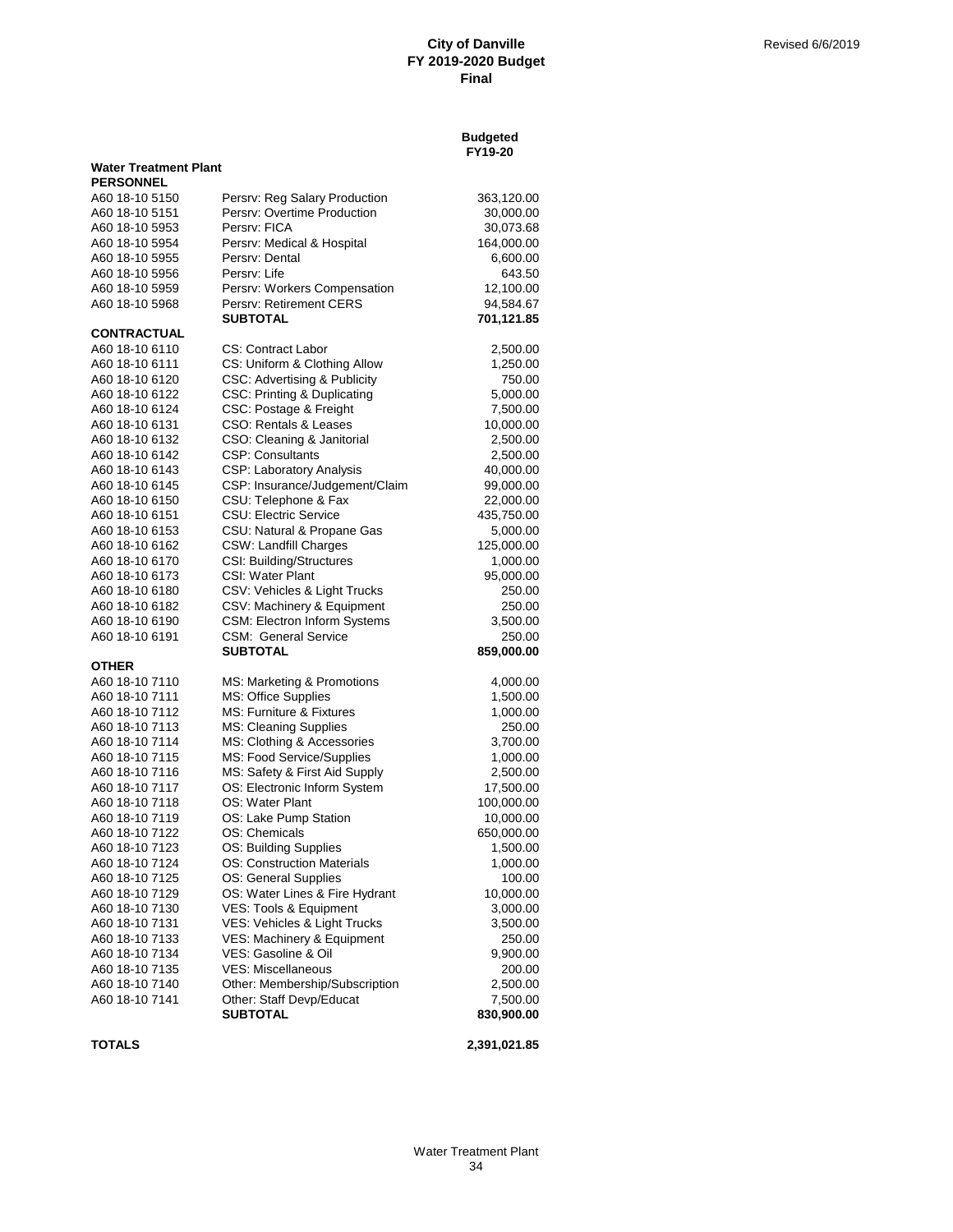|                                       |                                                                 | <b>Budgeted</b><br>FY19-20 |
|---------------------------------------|-----------------------------------------------------------------|----------------------------|
| <b>Water Distribution &amp; Sales</b> |                                                                 |                            |
| <b>PERSONNEL</b>                      |                                                                 |                            |
| A60 18-15 5150                        | Persrv: Reg SalaryDistribution<br>Persrv: Overtime Distribution | 524,444.00                 |
| A60 18-15 5151<br>A60 18-15 5953      | Persrv: FICA                                                    | 40,000.00<br>43,179.97     |
|                                       |                                                                 |                            |
| A60 18-15 5954                        | Persrv: Medical & Hospital                                      | 195,000.00                 |
| A60 18-15 5955                        | Persrv: Dental                                                  | 9,790.00                   |
| A60 18-15 5956                        | Persry: Life                                                    | 921.80                     |
| A60 18-15 5959                        | Persrv: Workers Compensation                                    | 20,900.00                  |
| A60 18-15 5968                        | Persry: Retirement CERS                                         | 135,805.23                 |
| A60 18-15 5991                        | Persrv: Sick Leave Buyback<br><b>SUBTOTAL</b>                   | 15,000.00<br>985,040.99    |
| CONTRACTUAL                           |                                                                 |                            |
| A60 18-15 6110                        | CS: Contract Labor                                              | 1,000.00                   |
| A60 18-15 6111                        | CS: Uniform & Clothing Services                                 | 2,500.00                   |
| A60 18-15 6120                        | <b>CSC: Advertising &amp; Publicity</b>                         | 500.00                     |
| A60 18-15 6122                        | <b>CSC: Printing &amp; Duplicating</b>                          | 600.00                     |
| A60 18-15 6131                        | CSO: Rentals & Leases                                           | 9,000.00                   |
| A60 18-15 6132                        | CSO: Cleaning & Janitorial                                      | 800.00                     |
| A60 18-15 6142                        | <b>CSP: Consultants</b>                                         | 1,000.00                   |
| A60 18-15 6145                        | CSP: Insurance/Judgement/Claim                                  | 49,500.00                  |
| A60 18-15 6150                        | CSU: Telephone & Fax                                            | 9,900.00                   |
| A60 18-15 6151                        | <b>CSU: Electric Service</b>                                    | 6,600.00                   |
| A60 18-15 6153                        | CSU: Natural & Propane Gas                                      | 1,375.00                   |
| A60 18-15 6163                        | <b>CSW: Solid Waste Collection</b>                              | 2,500.00                   |
| A60 18-15 6170                        | CSI: Building/Structures                                        | 1,250.00                   |
| A60 18-15 6178                        | CSI: Water Lines/Fire Hydrants                                  | 5,000.00                   |
| A60 18-15 6179                        | <b>CSI: Water Meters</b>                                        | 7,500.00                   |
| A60 18-15 6180                        | CSV: Vehicles & Light Trucks                                    | 500.00                     |
| A60 18-15 6181                        | CSV: Heavy Trucks & Equipment                                   | 2,000.00                   |
| A60 18-15 6182                        | CSV: Machinery & Equipment                                      | 2,000.00                   |
| A60 18-15 6190                        | <b>CSM: Electron Inform Systems</b>                             | 2,500.00                   |
|                                       | <b>SUBTOTAL</b>                                                 | 106,025.00                 |
| OTHER                                 |                                                                 |                            |
| A60 18-15 7111                        | MS: Office Supplies                                             | 2,000.00                   |
| A60 18-15 7112                        | MS: Furniture & Fixtures                                        | 250.00                     |
| A60 18-15 7113                        | MS: Cleaning Supplies                                           | 1,000.00                   |
| A60 18-15 7114                        | MS: Clothing & Accessories                                      | 7,000.00                   |
| A60 18-15 7115                        | MS: Food Service/Supplies<br>MS: Safety & First Aid Supply      | 750.00                     |
| A60 18-15 7116                        |                                                                 | 3,500.00                   |
| A60 18-15 7117<br>A60 18-15 7123      | OS: Electronic Inform System<br>OS: Building Supplies           | 7,500.00                   |
| A60 18-15 7124                        | OS: Construction Materials                                      | 2,000.00                   |
|                                       |                                                                 | 8,000.00                   |
| A60 18-15 7125                        | OS: General Supplies                                            | 1,000.00                   |
| A60 18-15 7129                        | OS: Water Lines & Fire Hydrant                                  | 105,000.00                 |
| A60 18-15 7130                        | VES: Tools & Equipment                                          | 20,000.00                  |
| A60 18-15 7131                        | VES: Vehicles & Light Trucks                                    | 10,000.00                  |
| A60 18-15 7132                        | VES: Heavy Trucks & Equipment                                   | 350.00                     |
| A60 18-15 7133                        | VES: Machinery & Equipment                                      | 4,000.00                   |
| A60 18-15 7134                        | VES: Gasoline & Oil                                             | 30,000.00                  |
| A60 18-15 7135<br>A60 18-15 7136      | <b>VES: Miscellaneous</b><br>OS: Water Meters                   | 3,000.00                   |
| A60 18-15 7140                        |                                                                 | 30,000.00<br>4,000.00      |
| A60 18-15 7141                        | Other: Membership/Subscription<br>Other: Staff Devp/Educat      | 4,000.00                   |
|                                       | <b>SUBTOTAL</b>                                                 | 243,350.00                 |
|                                       |                                                                 |                            |

**TOTALS 1,334,415.99**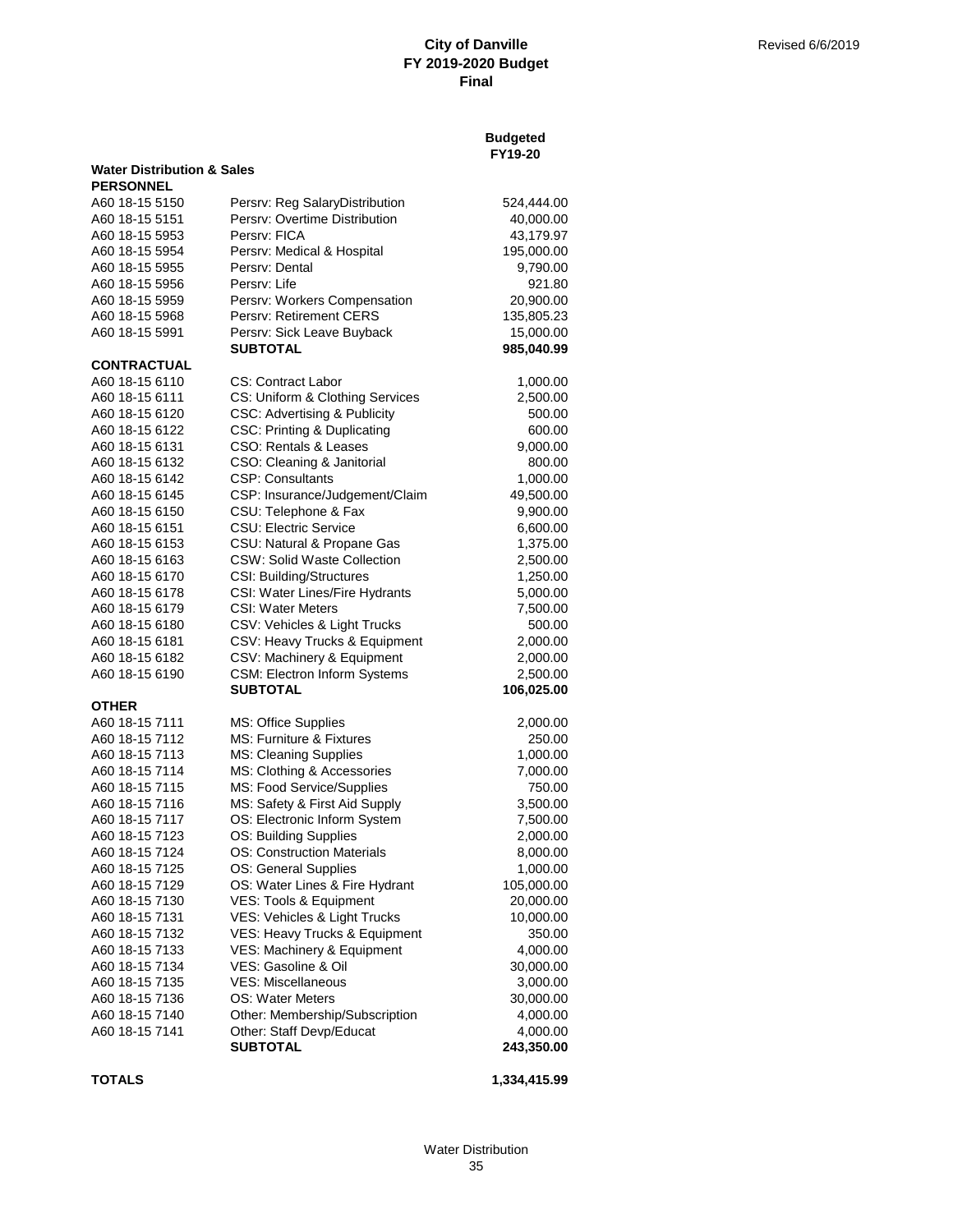**Budgeted**

|                                   |                                         | FY19-20      |
|-----------------------------------|-----------------------------------------|--------------|
| <b>Wastewater Treatment Plant</b> |                                         |              |
| <b>PERSONNEL</b>                  |                                         |              |
| A60 18-20 5150                    | Persrv: Reg Salary Treatment            | 350,065.00   |
| A60 18-20 5151                    | Persry: Overtime Treatment              | 25,000.00    |
| A60 18-20 5953                    | Persry: FICA                            | 28,692.47    |
| A60 18-20 5954                    | Persrv: Medical & Hospital              | 130,000.00   |
| A60 18-20 5955                    | Persrv: Dental                          | 6,500.00     |
| A60 18-20 5956                    | Persry: Life                            | 650.00       |
| A60 18-20 5959                    | Persrv: Workers Compensation            | 11,275.00    |
| A60 18-20 5968                    | Persry: Retirement CERS                 | 90,240.64    |
| A60 18-20 5991                    | Persrv: Sick Leave Buyback              | 10,000.00    |
|                                   | <b>SUBTOTAL</b>                         | 652,423.11   |
| <b>CONTRACTUAL</b>                |                                         |              |
| A60 18-20 6111                    | CS: Uniform & Clothing Service          | 600.00       |
| A60 18-20 6120                    | <b>CSC: Advertising &amp; Publicity</b> | 1,000.00     |
| A60 18-20 6124                    | CSC: Postage & Freight                  | 300.00       |
|                                   |                                         |              |
| A60 18-20 6132                    | CSO: Cleaning & Janitorial              | 750.00       |
| A60 18-20 6142                    | <b>CSP: Consultants</b>                 | 1,500.00     |
| A60 18-20 6143                    | CSP: Laboratory Analysis                | 35,000.00    |
| A60 18-20 6145                    | CSP: Insurance/Judgement/Claim          | 50,600.00    |
| A60 18-20 6150                    | CSU: Telephone & Fax                    | 7,150.00     |
| A60 18-20 6151                    | <b>CSU: Electric Service</b>            | 382,250.00   |
| A60 18-20 6162                    | Cont Serv: Landfill                     | 100,000.00   |
| A60 18-20 6163                    | <b>CSW: Solid Waste Collection</b>      | 50,000.00    |
| A60 18-20 6164                    | CSW: Solid Waste Disposal               | 50,000.00    |
| A60 18-20 6170                    | CSI: Building/Structures                | 500.00       |
| A60 18-20 6171                    | CSI: Public Lands                       | 125.00       |
| A60 18-20 6175                    | CSI: Sewer Plant                        | 65,000.00    |
| A60 18-20 6176                    | <b>CSI: Sewer Lift Stations</b>         | 2,500.00     |
| A60 18-20 6180                    | CSV: Vehicles & Light Trucks            | 100.00       |
| A60 18-20 6182                    | CSV: Machinery & Equipment              | 500.00       |
| A60 18-20 6190                    | CSM: Electron Inform Systems            | 1,100.00     |
|                                   | <b>SUBTOTAL</b>                         | 748,975.00   |
| <b>OTHER</b>                      |                                         |              |
| A60 18-20 7111                    | MS: Office Supplies                     | 100.00       |
| A60 18-20 7112                    | MS: Furniture & Fixtures                | 100.00       |
| A60 18-20 7113                    | MS: Cleaning Supplies                   | 300.00       |
| A60 18-20 7114                    | MS: Clothing & Accessories              | 4,400.00     |
| A60 18-20 7116                    | MS: Safety & First Aid Supply           | 2,500.00     |
| A60 18-20 7117                    | OS: Electronic Inform System            | 4,000.00     |
| A60 18-20 7122                    | OS: Chemicals                           | 70,000.00    |
| A60 18-20 7123                    | OS: Building Supplies                   | 500.00       |
| A60 18-20 7125                    | OS: General Supplies                    | 500.00       |
| A60 18-20 7126                    | OS: Sewer Plant                         | 80,000.00    |
| A60 18-20 7130                    | VES: Tools & Equipment                  | 1,000.00     |
| A60 18-20 7131                    | VES: Vehicles & Light Trucks            | 2,500.00     |
| A60 18-20 7132                    | VES: Heavy Trucks & Equipment           | 500.00       |
| A60 18-20 7133                    | VES: Machinery & Equipment              | 500.00       |
| A60 18-20 7134                    | VES: Gasoline & Oil                     | 6,600.00     |
| A60 18-20 7135                    | <b>VES: Miscellaneous</b>               | 500.00       |
| A60 18-20 7140                    | Other: Membership/Subscription          | 2,000.00     |
|                                   |                                         |              |
| A60 18-20 7141<br>A60 18-20 7149  | Other: Staff Devp/Educat                | 5,000.00     |
|                                   | Other: Miscellaneous                    |              |
|                                   | <b>SUBTOTAL</b>                         | 181,000.00   |
| <b>TOTALS</b>                     |                                         | 1,582,398.11 |
|                                   |                                         |              |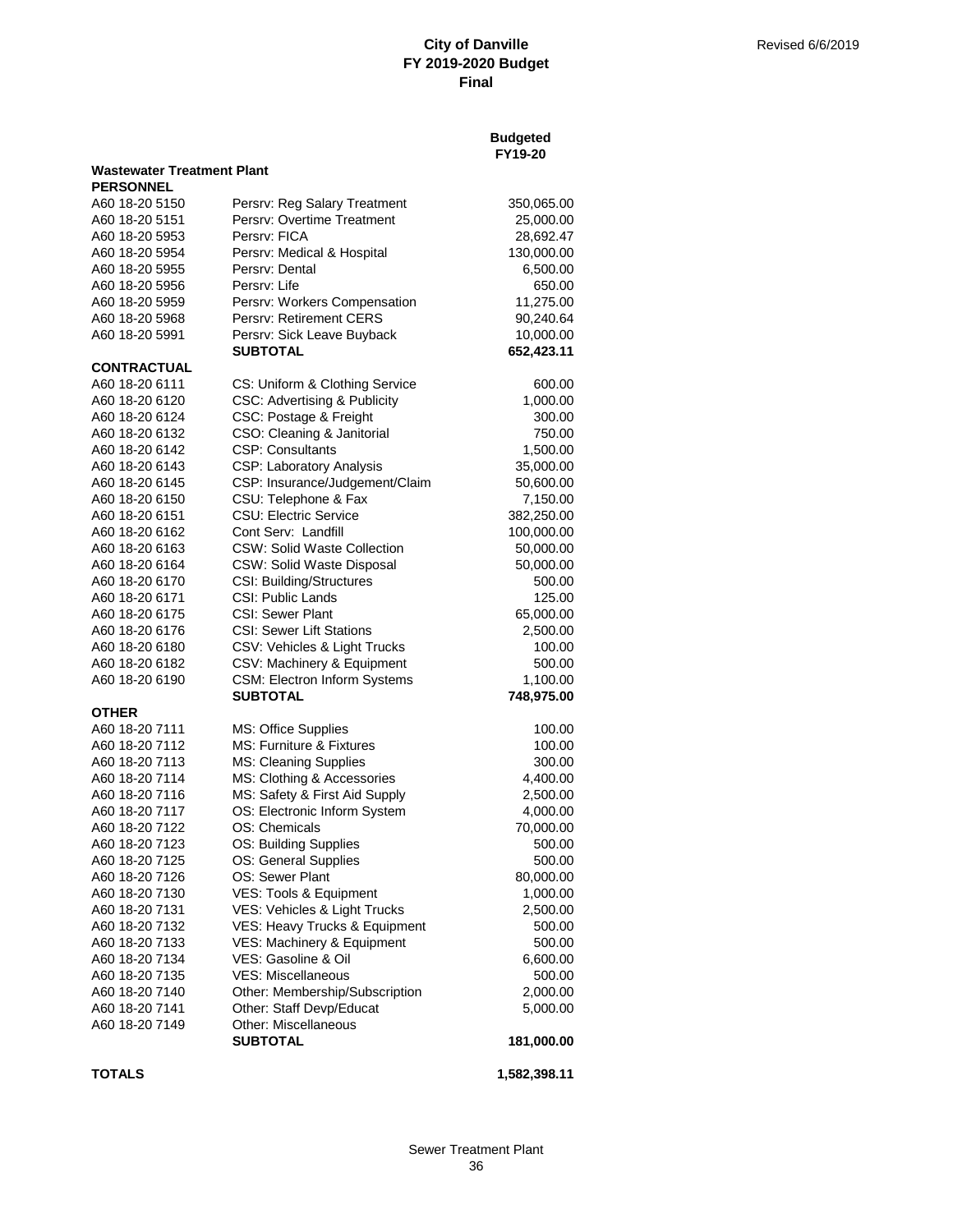|                                                         |                                     | <b>Budgeted</b><br>FY19-20 |  |
|---------------------------------------------------------|-------------------------------------|----------------------------|--|
| <b>Sewer Collection &amp; Rehab</b><br><b>PERSONNEL</b> |                                     |                            |  |
| A60 18-25 5150                                          | Persrv: Reg Salary Rehab            | 260,254.00                 |  |
| A60 18-25 5151                                          | Persrv: Overtime Rehabilitation     | 12,000.00                  |  |
| A60 18-25 5953                                          | Persry: FICA                        | 20,827.43                  |  |
| A60 18-25 5954                                          | Persrv: Medical & Hospital          | 81,000.00                  |  |
| A60 18-25 5955                                          | Persrv: Dental                      | 5,280.00                   |  |
| A60 18-25 5956                                          | Persry: Life                        | 464.75                     |  |
| A60 18-25 5959                                          | Persrv: Workers Compensation        | 11,660.00                  |  |
| A60 18-25 5968                                          | Persrv: Retirement CERS             | 65,504.31                  |  |
| A60 18-25 5991                                          | Persrv: Sick Leave Buyback          | 10,000.00                  |  |
|                                                         | SUBTOTAL                            | 466,990.49                 |  |
| <b>CONTRACTUAL</b>                                      |                                     |                            |  |
| A60 18-25 6111                                          | CS: Uniform & Clothing service      | 1,500.00                   |  |
| A60 18-25 6120                                          | CSC: Advertising & Publicity        | 200.00                     |  |
| A60 18-25 6122                                          | CSC: Printing & Duplicating         | 100.00                     |  |
| A60 18-25 6123                                          | CSS: Recording & Reporting          | 1,500.00                   |  |
| A60 18-25 6124                                          | CSC: Postage & Freight              | 100.00                     |  |
| A60 18-25 6131                                          | CSO: Rentals & Leases               | 1,000.00                   |  |
| A60 18-25 6132                                          | CSO: Cleaning & Janitorial          | 1,000.00                   |  |
| A60 18-25 6142                                          | <b>CSP: Consultants</b>             | 1,000.00                   |  |
| A60 18-25 6145                                          | CSP: Insurance/Judgement/Claim      | 46,750.00                  |  |
| A60 18-25 6150                                          | CSU: Telephone & Fax                | 4,675.00                   |  |
| A60 18-25 6151                                          | <b>CSU: Electric Service</b>        | 97,900.00                  |  |
| A60 18-25 6153                                          | CSU: Natural & Propane Gas          | 1,500.00                   |  |
| A60 18-25 6163                                          | CSW: Solid Waste Collection         | 900.00                     |  |
| A60 18-25 6170                                          | CSI: Building/Structures            | 300.00                     |  |
| A60 18-25 6176                                          | <b>CSI: Sewer Lift Stations</b>     | 60,000.00                  |  |
| A60 18-25 6177                                          | <b>CSI: Sewer Lines</b>             | 5,000.00                   |  |
| A60 18-25 6180                                          | CSV: Vehicles & Light Trucks        | 500.00                     |  |
| A60 18-25 6181                                          | CSV: Heavy Trucks & Equipment       | 750.00                     |  |
| A60 18-25 6182                                          | CSV: Machinery & Equipment          | 750.00                     |  |
| A60 18-25 6190                                          | <b>CSM: Electron Inform Systems</b> | 3,500.00                   |  |
| <b>OTHER</b>                                            | <b>SUBTOTAL</b>                     | 228,925.00                 |  |
| A60 18-25 7110                                          | MS: Marketing & Promotions          |                            |  |
| A60 18-25 7111                                          | MS: Office Supplies                 | 1,000.00                   |  |
| A60 18-25 7112                                          | MS: Furniture & Fixtures            | 100.00                     |  |
| A60 18-25 7113                                          | MS: Cleaning Supplies               | 750.00                     |  |
| A60 18-25 7114                                          | MS: Clothing & Accessories          | 3,000.00                   |  |
| A60 18-25 7115                                          | MS: Food Service/Supplies           | 400.00                     |  |
| A60 18-25 7116                                          | MS: Safety & First Aid Supply       | 2,500.00                   |  |
| A60 18-25 7117                                          | OS: Electronic Inform System        | 1,000.00                   |  |
| A60 18-25 7122                                          | OS: Chemicals                       | 1,000.00                   |  |
| A60 18-25 7123                                          | OS: Building Supplies               | 2,500.00                   |  |
| A60 18-25 7124                                          | <b>OS: Construction Materials</b>   | 10,000.00                  |  |
| A60 18-25 7125                                          | OS: General Supplies                | 500.00                     |  |
| A60 18-25 7127                                          | OS: Sewer Lift Stations             | 30,000.00                  |  |
| A60 18-25 7128                                          | OS: Sewer Line                      | 25,000.00                  |  |
| A60 18-25 7129                                          | MS: Hydrants                        | 250.00                     |  |
| A60 18-25 7130                                          | VES: Tools & Equipment              | 5,000.00                   |  |
| A60 18-25 7131                                          | VES: Vehicles & Light Trucks        | 5,000.00                   |  |
| A60 18-25 7132                                          | VES: Heavy Trucks & Equipment       | 500.00                     |  |
| A60 18-25 7133                                          | VES: Machinery & Equipment          | 3,500.00                   |  |
| A60 18-25 7134                                          | VES: Gasoline & Oil                 | 13,200.00                  |  |
| A60 18-25 7135                                          | <b>VES: Miscellaneous</b>           | 1,250.00                   |  |
| A60 18-25 7140                                          | Other: Membership/Subscription      | 4,000.00                   |  |
| A60 18-25 7141                                          | Other: Staff Devp/Educat            | 4,000.00                   |  |
|                                                         | <b>SUBTOTAL</b>                     | 114,450.00                 |  |

**TOTALS 810,365.49**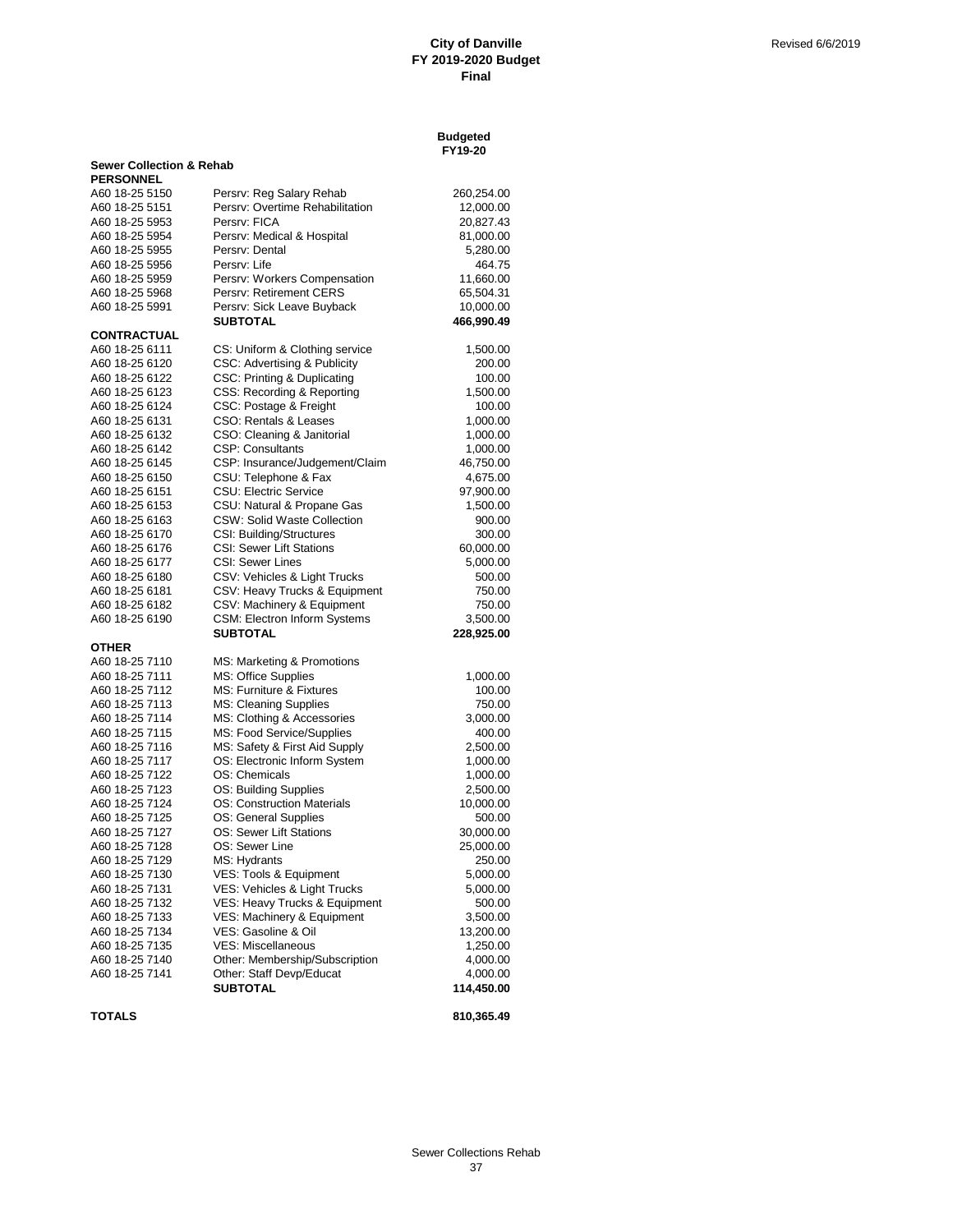## **Budgeted FY19-20**

| <b>Perryville Utility</b> |                                 |            |
|---------------------------|---------------------------------|------------|
| <b>PERSONNEL</b>          |                                 |            |
| A60 18-30 5150            | Regular Salary-PVille           | 50,082.00  |
| A60 18-30 5151            | Pers: Overtime-PVille           | 6,000.00   |
| A60 18-30 5953            | Persry: FICA                    | 4,290.27   |
| A60 18-30 5954            | Persrv: Medical & Hospital      | 6,300.00   |
| A60 18-30 5955            | Persry: Dental                  | 550.00     |
| A60 18-30 5956            | Persrv: Life                    | 75.00      |
| A60 18-30 5959            | Persrv: Workers Compensation    | 1,705.00   |
| A60 18-30 5968            | Persrv: Retirement CERS         | 13,493.33  |
|                           | <b>SUBTOTAL</b>                 | 82,495.60  |
| <b>CONTRACTUAL</b>        |                                 |            |
| A60 18-30 6142            | CSP: Consultants                | 100.00     |
| A60 18-30 6143            | <b>CSP: Laboratory Analysis</b> | 6,000.00   |
| A60 18-30 6145            | CSP: Insurance/Judgement/Claim  | 1,760.00   |
| A60 18-30 6150            | CSU: Telephone & Fax            | 3,575.00   |
| A60 18-30 6151            | <b>CSU: Electric Service</b>    | 52,800.00  |
| A60 18-30 6175            | <b>CSI: Sewer Plant</b>         | 5,000.00   |
| A60 18-30 6176            | <b>CSI: Sewer Lift Stations</b> | 2,500.00   |
|                           | <b>SUBTOTAL</b>                 | 71,735.00  |
| <b>OTHER</b>              |                                 |            |
| A60 18-30 7113            | <b>MS: Cleaning Supplies</b>    | 250.00     |
| A60 18-30 7114            | MS: Clothing & Accessories      | 550.00     |
| A60 18-30 7116            | MS: Safety & First Aid Supply   | 200.00     |
| A60 18-30 7117            | OS: Electronic Inform System    | 2,000.00   |
| A60 18-30 7122            | OS: Chemicals                   | 10,000.00  |
| A60 18-30 7123            | OS: Building Supplies           | 100.00     |
| A60 18-30 7125            | OS: General Supplies            | 100.00     |
| A60 18-30 7126            | OS: Sewer Plant P-Ville         | 5,000.00   |
| A60 18-30 7127            | <b>OS: Sewer Lift Stations</b>  | 5,000.00   |
| A60 18-30 7130            | VES: Tools & Equipment          | 250.00     |
| A60 18-30 7131            | VES: Vehicles & Light Trucks    | 250.00     |
| A60 18-30 7133            | VES: Machinery & Equipment      | 150.00     |
| A60 18-30 7134            | VES: Gasoline & Oil             | 2,500.00   |
| A60 18-30 7140            | Other: Membership/Subscription  | 150.00     |
| A60 18-30 7141            | Other: Staff Devp/Educat        | 400.00     |
|                           | <b>SUBTOTAL</b>                 | 26,900.00  |
| <b>TOTALS</b>             |                                 | 181,130.60 |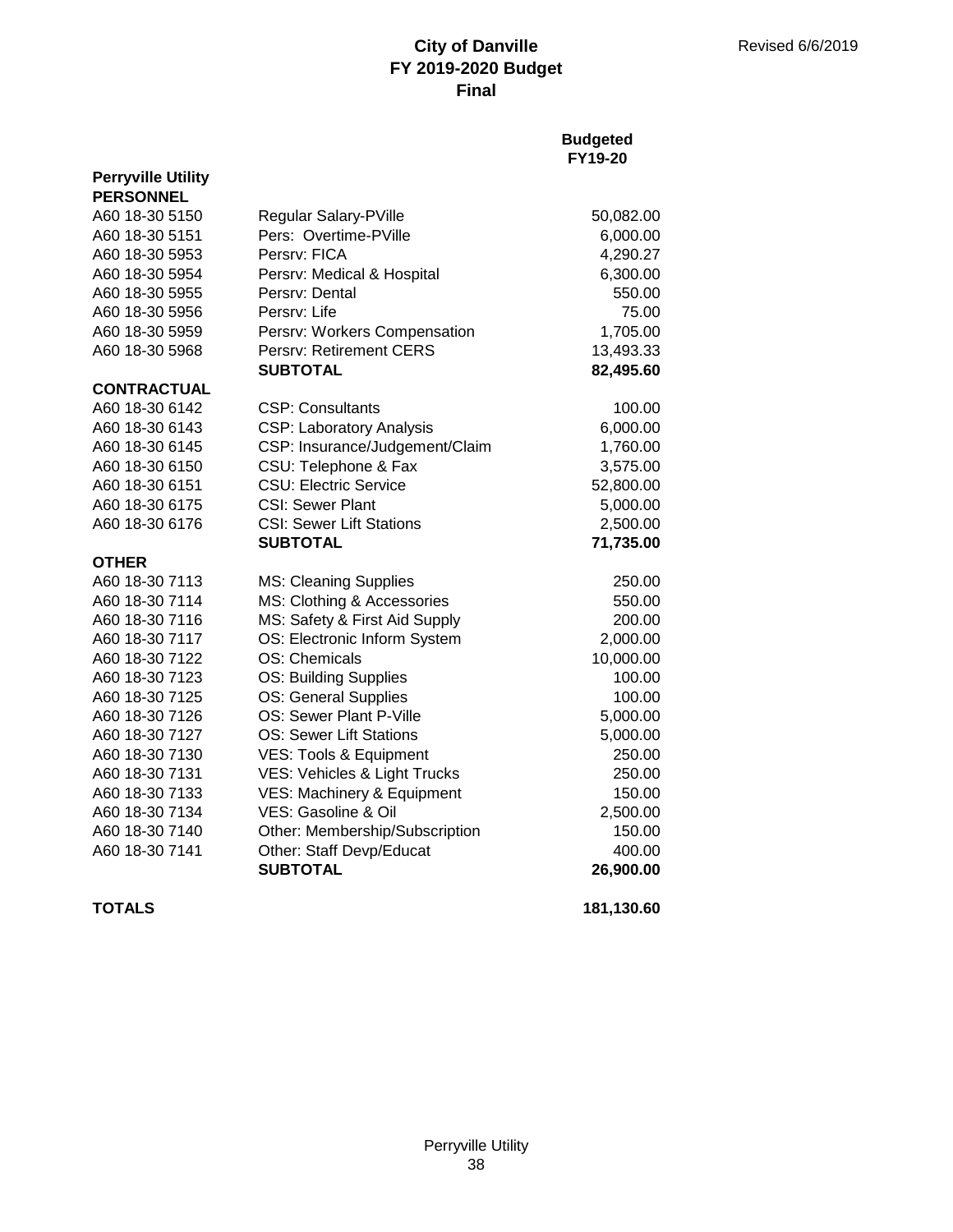## **Budgeted FY19-20**

# **Non-Capital Outlays (Utility)**

| <b>TOTALS</b>  |                                       | 70,000.00 |
|----------------|---------------------------------------|-----------|
| A60 18-40 5830 | <b>Perryville Utility</b>             | 5.000.00  |
| A60 18-40 5826 | Sewer Collection & Rehab              | 15,000.00 |
| A60 18-40 5820 | Sewer Treatment Plant                 | 15.000.00 |
| A60 18-40 5815 | <b>Water Distribution &amp; Sales</b> | 20,000.00 |
| A60 18-40 5810 | <b>Water Treatment Plant</b>          | 15,000.00 |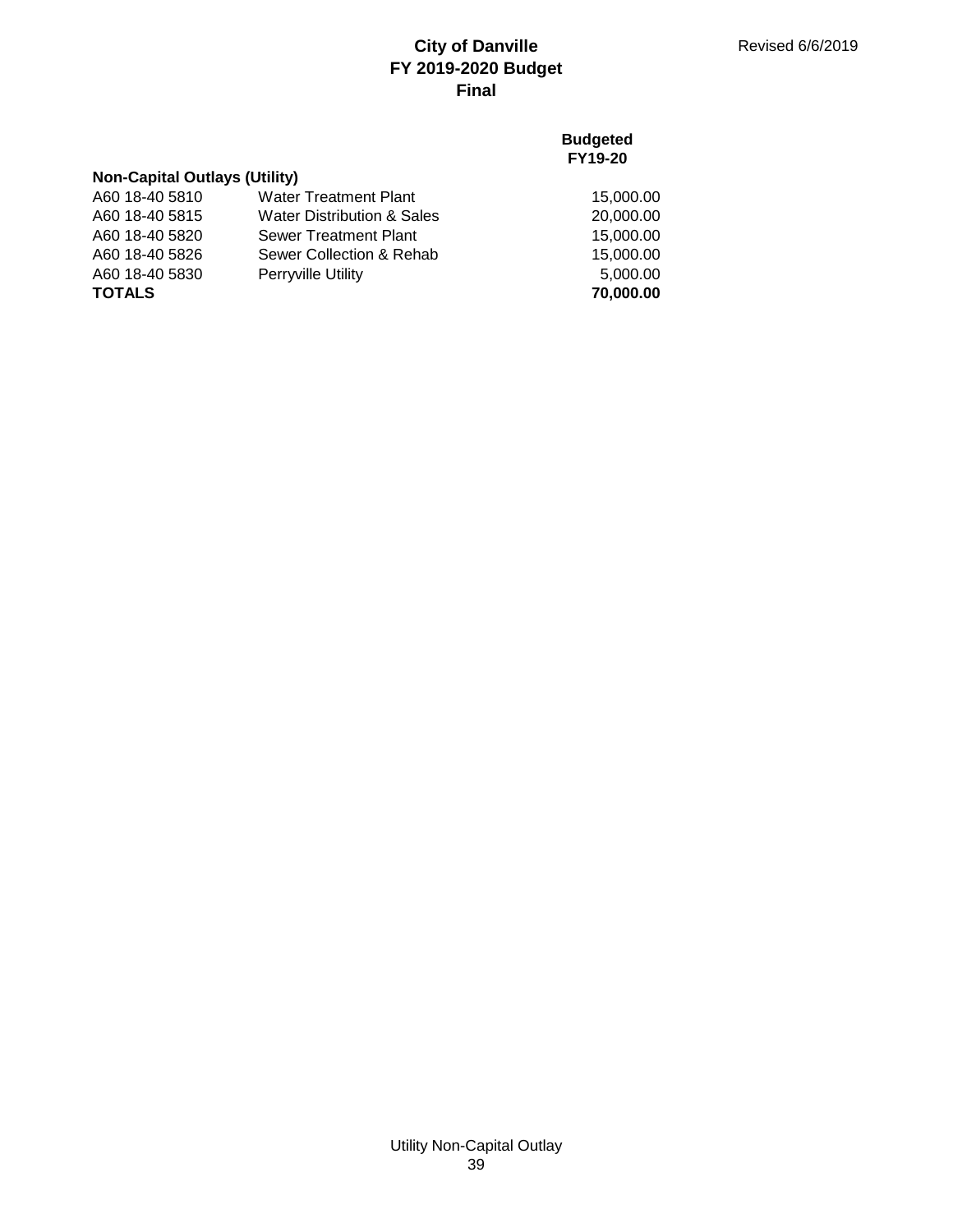## **Budgeted FY19-20**

| <b>Non-Departmental (Utility)</b> |                                 |              |    |  |
|-----------------------------------|---------------------------------|--------------|----|--|
| Split 5150-5968                   | Wage Expenses - moving          | 220,000.00   |    |  |
| A60 19-10 6141                    | <b>CSP: Legal Services</b>      | 30,000.00    |    |  |
| A60 19-10 7934                    | Reserved KIA/RD Capital Reserve | 100,000.00   |    |  |
| A60 19-10 7992                    | Interfund Charge                | 1,170,735.58 | -1 |  |
| A60 19-10 7993                    | Contingency                     | 97,935.00    |    |  |
| A60 19-10 7994                    | Loan Costs                      | 50,000.00    |    |  |
| A60 19-10 7995                    | <b>Miscellaneous</b>            | 100.00       |    |  |
| A60 19-10 7998                    | <b>Kentucky River Authority</b> | 30,000.00    |    |  |
| <b>TOTALS</b>                     |                                 | 1,698,770.58 |    |  |

1 - Interfund Charge has used the same percentages for several years 20.85% of Legislative + 35.24% of Finance + 5% of Operating Revenues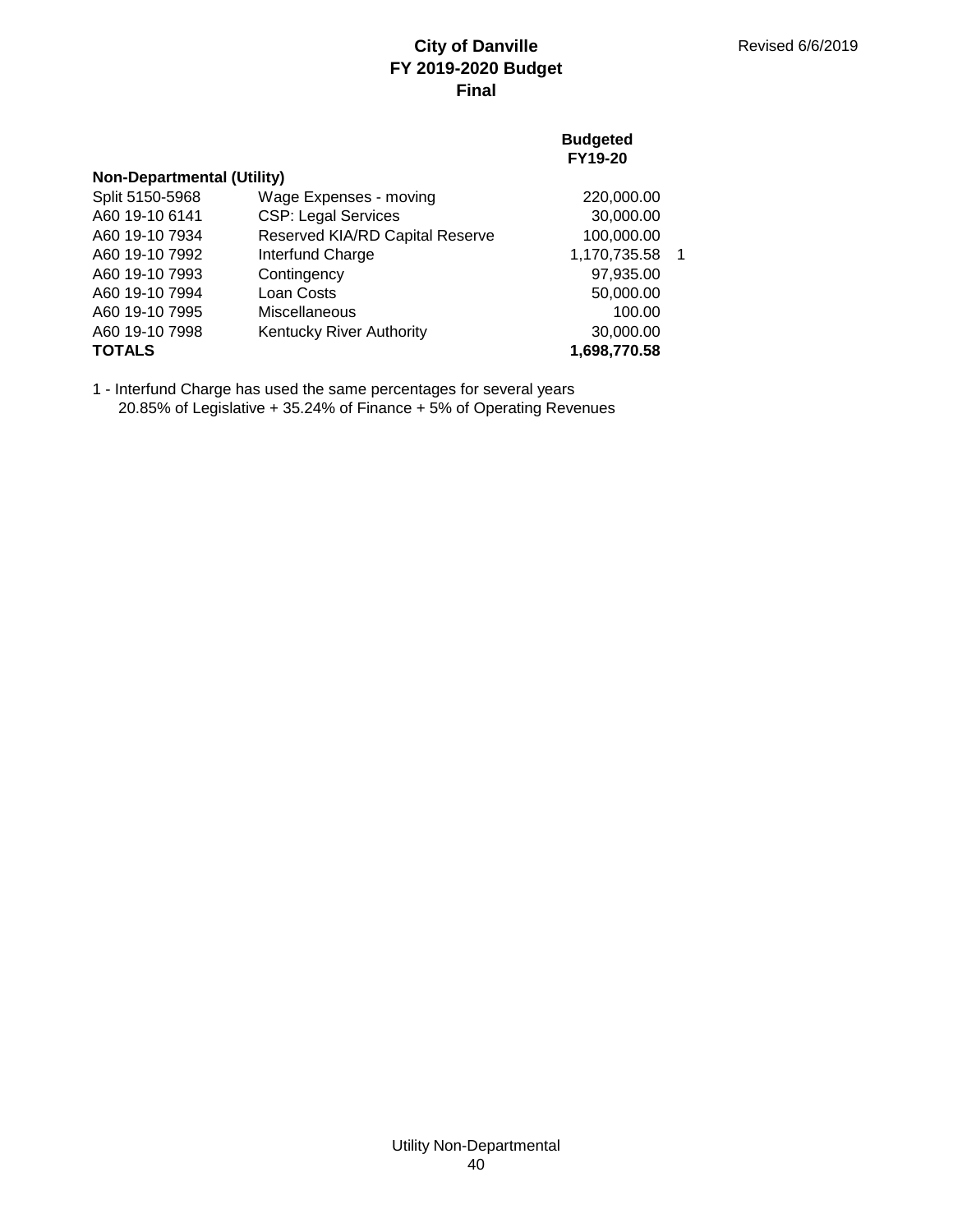## **Budgeted FY19-20**

| <b>Debt Service (Utility)</b> |                                    |              |
|-------------------------------|------------------------------------|--------------|
| A60 19-20 8127                | Debt Service KIA Loan(refi 2014b)  | 513,825.00   |
| A60 19-20 8131                | Debt Serv: PV USDA RD Loan         | 25,997.50    |
| A60 19-20 8133                | Debt Serv: KIA (2%) (WTP)          | 745.670.99   |
| A60 19-20 8138                | Debt Serv: Sewer Bonds             | 220,375.00   |
| A60 19-20 8139                | Debt Serv: JC USDA Bond            | 29,512.50    |
| A60 19-20 8141                | Debt Serv: RD Loan 2008            | 79,784.38    |
| A60 19-20 8143                | Debt Serv: RD Loan Phylben Village | 26,125.00    |
| A60 19-20 8145                | Debt Serv: USDA 2016 WTP           | 558,701.26   |
| A60 19-20 8121                | Fleet                              | 199,075.00   |
| A60 19-20 8126                | <b>Energy Efficiency</b>           | 279.100.00   |
| A60 19-20 8146                | Debt: KIA                          | 300,784.00   |
| A60 19-20 8128                | Debt Serv: Sewer Plant             | 50,000.00    |
| <b>TOTALS</b>                 |                                    | 3,028,950.63 |

Note: Actual years is in accrual basis for carry forward purposes.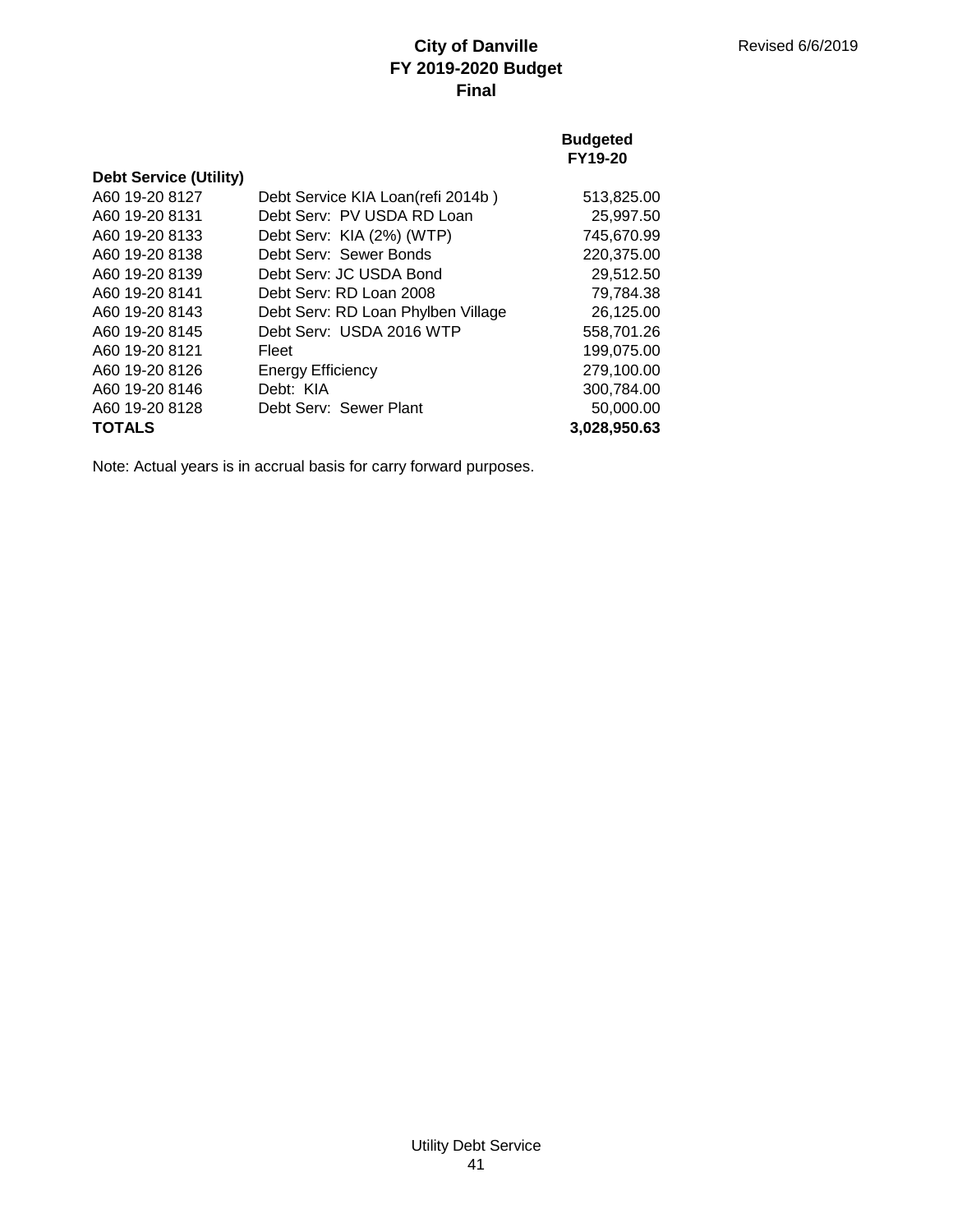**Budgeted**

|                                       |                                       | FY19-20      |
|---------------------------------------|---------------------------------------|--------------|
| <b>Utility Capital - Expenditures</b> |                                       |              |
| A60 65-00 9003                        | <b>Water Distribution Improvement</b> | 1,850,000.00 |
| A60 65-00 9006                        | Sewer Services - Line Replace         | 200,000.00   |
| A60 65-00 9025                        | <b>Water Equipment</b>                | 185,000.00   |
| A60 65-00 9027                        | Sewer Rehab                           | 52,500.00    |
| A60 65-00 9028                        | York Lane                             | 10,000.00    |
| A60 65-00 9028                        | East Main                             | 70,000.00    |
| A60 65-00 9058                        | Sewer: Burgin Rd Project              | 50,000.00    |
| A60 65-00 9028                        | Knob Lick                             | 50,000.00    |
| A60 65-00 9057                        | Sewer: Spears Creek Lift station      | 850,000.00   |
| A60 65-00 9063                        | Water Storage Tanks/lines             | 2,785,000.00 |
| A60 65-00 9065                        | Sewer Plant                           | 1,500,000.00 |
| A60 65-00 9114                        | Sewer Equipment                       | 20,000.00    |
| A60 65-00 9119                        | <b>Energy Efficiency Project</b>      | 230,000.00   |

**TOTALS 7,852,500.00**

Note: Actual years is in accrual basis for carry forward purposes.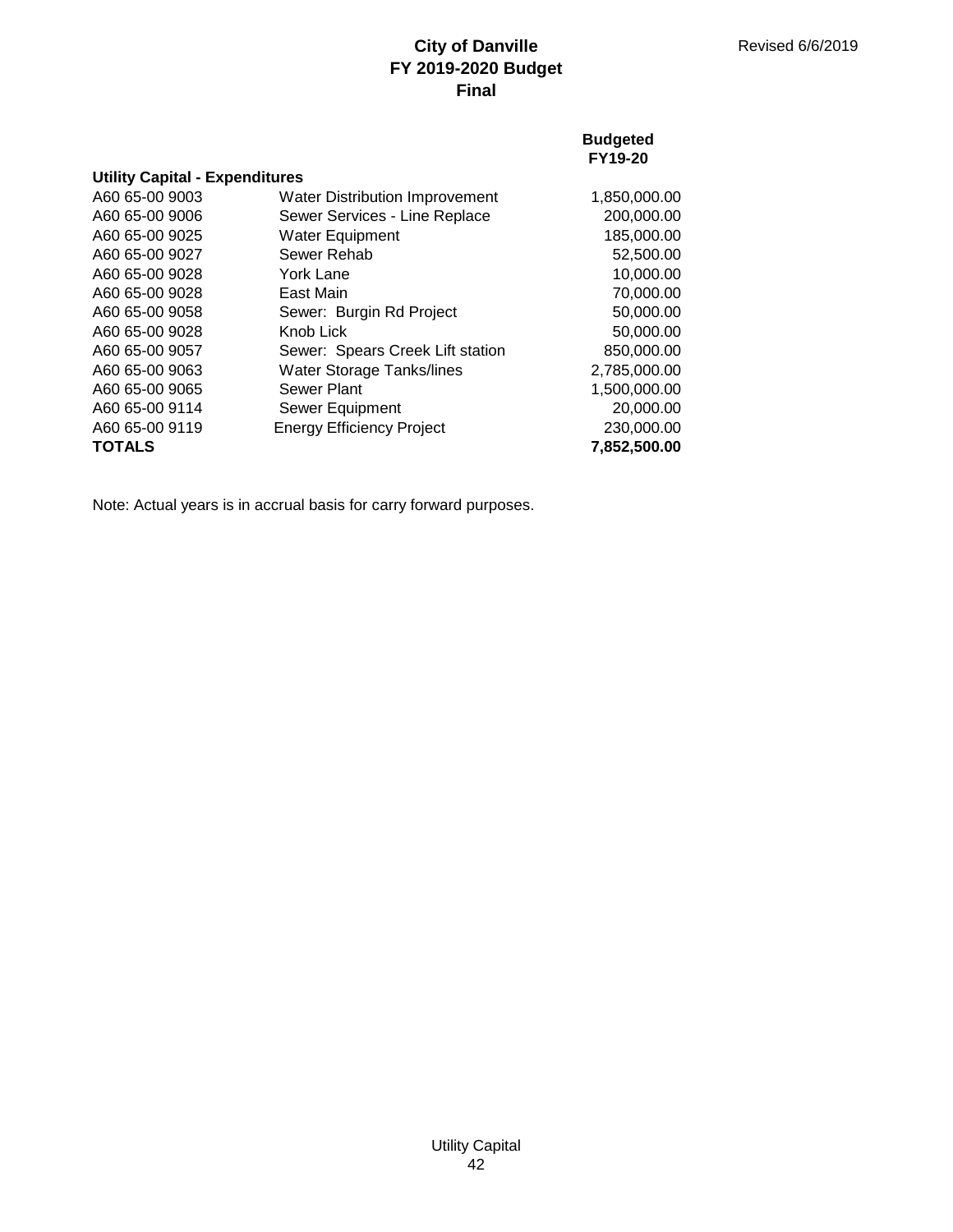| <b>RESOURCES</b>                         | <b>Budget</b><br>FY 19-20 |
|------------------------------------------|---------------------------|
| <b>REVENUES</b><br><b>OTHER REVENUES</b> | \$<br>39,195              |
| <b>TOTAL REVENUES</b>                    | \$<br>39,195              |
| <b>FUND BALANCE (CARRY FORWARD)</b>      | \$<br>7,192               |
| <b>TOTAL RESOURCES</b>                   | \$<br>46,387              |
| <b>APPROPRIATIONS</b>                    |                           |
| <b>OPERATING</b>                         | \$<br>43,540              |
| <b>OTHER</b>                             | \$<br>2,847               |
| <b>TOTAL APPROPRIATIONS</b>              | \$<br>46,387              |
| <b>FUND BALANCE</b>                      | \$<br>(0)                 |

Net Asset Adjustment

**FUND BALANCE (Budget)**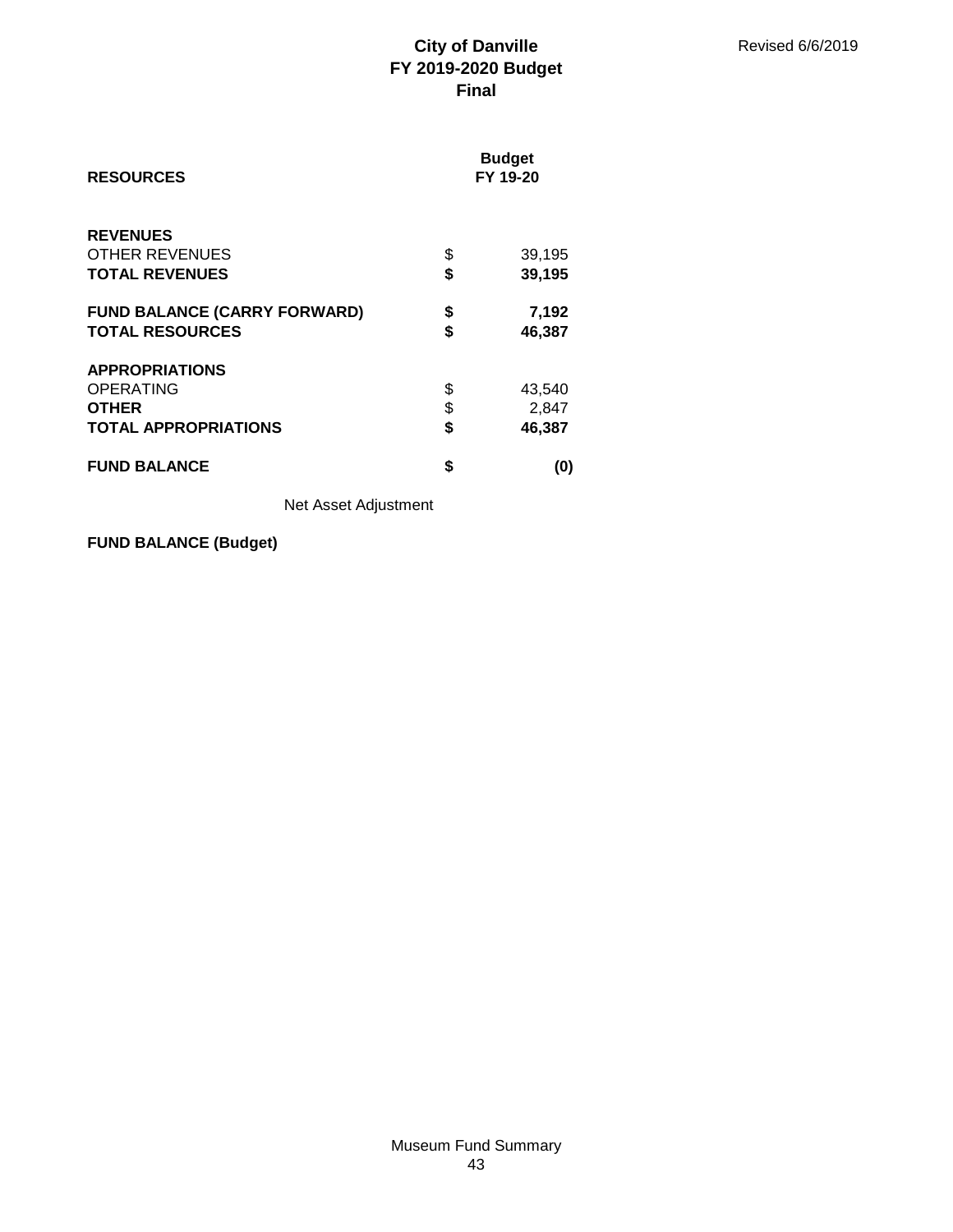### **Budgeted FY19-20**

| <b>Museum - Revenues</b><br>A66 00-00 4500<br>A66 00-00 4760<br><b>TOTALS</b> | <b>Transfer from General Fund</b><br>Other Rev: Invest Interest | 38,595.00<br>600.00<br>39,195.00 |
|-------------------------------------------------------------------------------|-----------------------------------------------------------------|----------------------------------|
| <b>Museum - Expenditures</b>                                                  |                                                                 |                                  |
| <b>CONTRACTUAL</b>                                                            |                                                                 |                                  |
| A66 00-00 6145                                                                | CSP: Insurance                                                  | 3,630.00                         |
| A66 00-00 6151                                                                | CSU: Electric Service                                           | 17,050.00                        |
| A66 00-00 6153                                                                | CSU: Natural & Propane Gas                                      | 2,860.00                         |
| A66 00-00 6170                                                                | <b>CSI: Building/Structures</b>                                 | 20,000.00                        |
|                                                                               | <b>SUBTOTAL</b>                                                 | 43,540.00                        |
| <b>OTHER</b>                                                                  |                                                                 |                                  |
| A66 00-00 8126                                                                | <b>Energy Efficiency Debt</b>                                   | 2,847.39                         |
|                                                                               | <b>SUBTOTAL</b>                                                 | 2,847.39                         |
| <b>TOTALS</b>                                                                 |                                                                 | 46,387,39                        |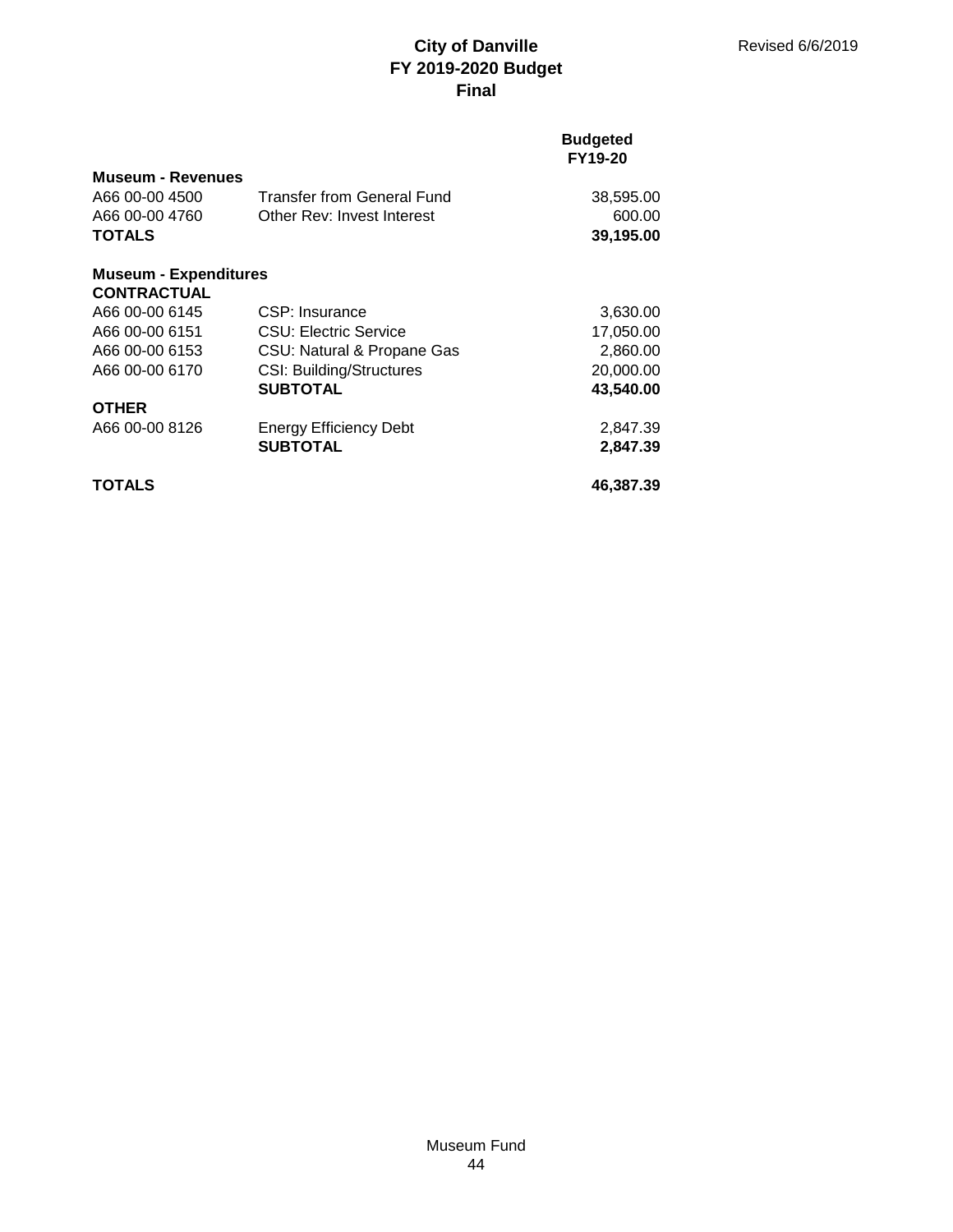| <b>RESOURCES</b>                                         |                                       | <b>Budget</b><br>FY 19-20 |
|----------------------------------------------------------|---------------------------------------|---------------------------|
| <b>REVENUES</b>                                          |                                       |                           |
|                                                          | <b>PARKING FINES</b>                  | 25,000                    |
| PARKING RENTAL FEES - SURFACE LOTS                       |                                       | 22,500                    |
|                                                          | PARKING RENTAL FEES - GARAGE          | 236,000                   |
|                                                          | <b>GENERAL FUND TRANSFER/INTEREST</b> | 159,638                   |
| <b>TOTAL REVENUE</b>                                     |                                       | 443,138                   |
| <b>FUND BALANCE (CARRY FORWARD)</b>                      |                                       | 185                       |
| <b>TOTAL RESOURCES AVAILABLE</b>                         |                                       | 443,323                   |
|                                                          |                                       |                           |
| <b>APPROPRIATIONS</b>                                    |                                       |                           |
|                                                          | <b>PERSONNEL</b>                      | 57,784                    |
|                                                          | CONTRACTUAL                           | 90,140                    |
|                                                          | <b>OTHER</b>                          | 9,200                     |
|                                                          | <b>DEBT SERVICE</b>                   | 271,199                   |
|                                                          | <b>CAPITAL</b>                        | 15,000                    |
| <b>TOTAL APPROPRIATIONS</b><br><b>PENSION ADJUSTMENT</b> |                                       | 443,323                   |
|                                                          |                                       |                           |
| <b>FUND BALANCE</b>                                      |                                       | 0                         |
|                                                          |                                       |                           |

Fixed Asset Adjustment Net Debt Adjustment Restricted Depreciation/Bond Funds Pension Adjustment

**FUND BALANCE (Budget)**